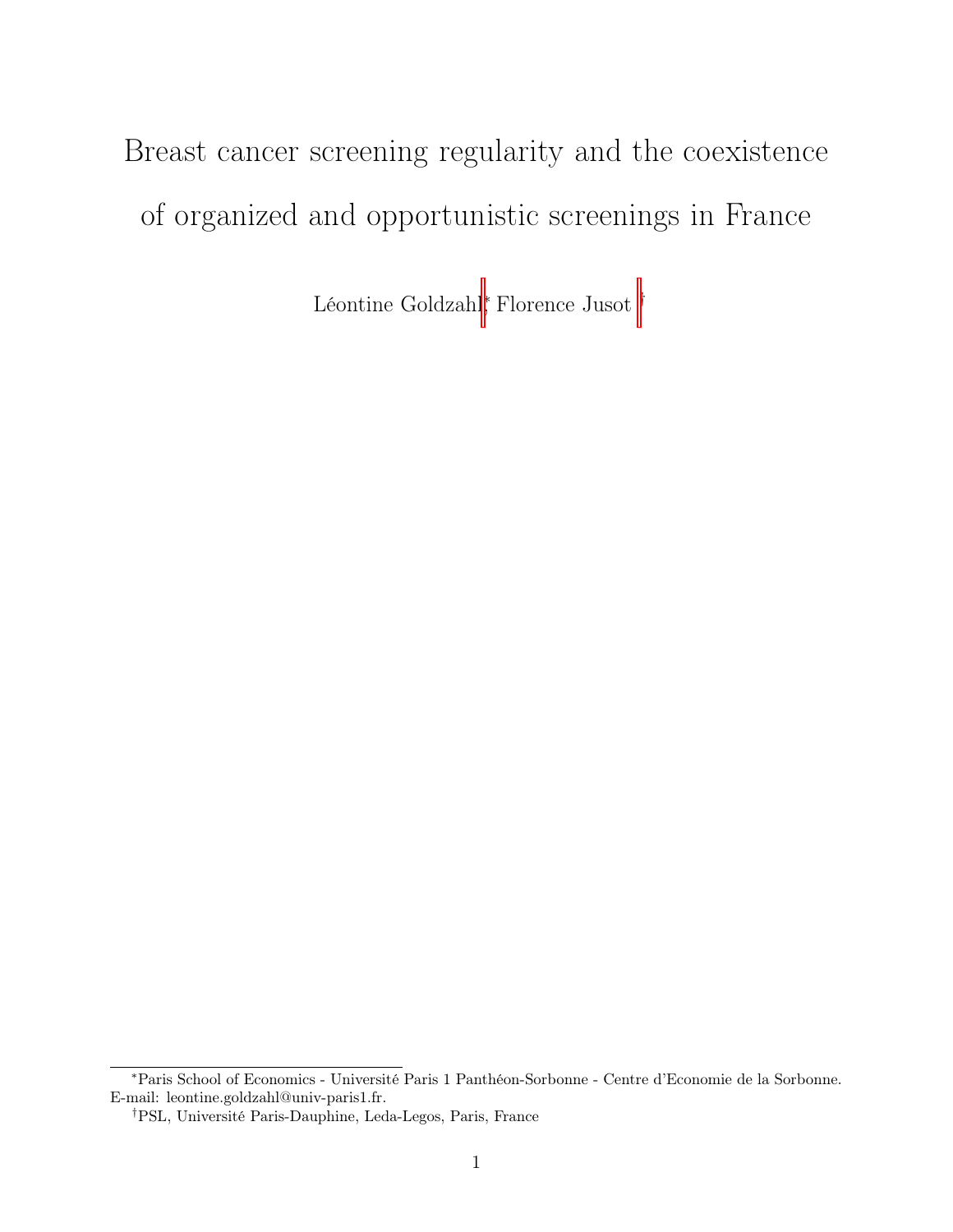# <span id="page-1-0"></span>1 Introduction

The regularity of breast cancer screening is a major public health issue. Screening regularity favors early detection of cancer, and thus higher survival chances leading to a reduction in breast cancer mortality rates. Results of the randomized controlled trials reported by [Duffy and Paci](#page-37-0) [\(2012\)](#page-37-0) show that screening diminishes breast cancer mortality by 21% in women older than 50 years old. In absolute terms, it means that if 100 000 women are regularly screened over a period of 7 to 11 years, 139 to 310 deaths by breast cancer would be prevented. Screening regularity is not investigated in general population surveys. Instead, surveys usually examine if women have ever been screened or screened in the past 2 years. [Beck et al.](#page-36-0) [\(2012\)](#page-36-0) observe in 2010 that 87% of women aged between 50 and 74 years old declared that they had a mammography at least once in their life. Furthermore, according to the [Haute Autorité de Santé](#page-37-1) [\(2011\)](#page-37-1)'s literature review, screening participation rate in the past 2 years ranged from 69% to 80%. However, physicians report a lack of screening regularity i.e. instead of screening every two years, women are screened less frequently.

This chapter aims at understanding how socioeconomic, health characteristics, radiologist supply and the screening system influence screening regularity in France.

The lack of breast cancer screening use (having been screened once in their life or in the past two years) is usually explained by differences in socioeconomic status, health status and health care consumptions [\(Carrieri and Wübker](#page-36-1) [\(2013\)](#page-36-1), [Jusot, Or and Sirven](#page-38-0) [\(2012\)](#page-38-0) and [Sicsic and Franc](#page-39-0) [\(2014\)](#page-39-0)). We posit that the screening system may be associated with screening regularity uptake. In several European countries as France, Switzerland, Luxembourg, Austria and Belgium, a dual breast cancer screening system; within which organized (population-based free national screening program) and opportunistic screenings (screening outside the program upon physician's prescription) co-exists. Each screening modality is different in terms of access conditions and content, as shown in the general introduction and the first chapter. Three differences between organized and opportunistic screenings may lead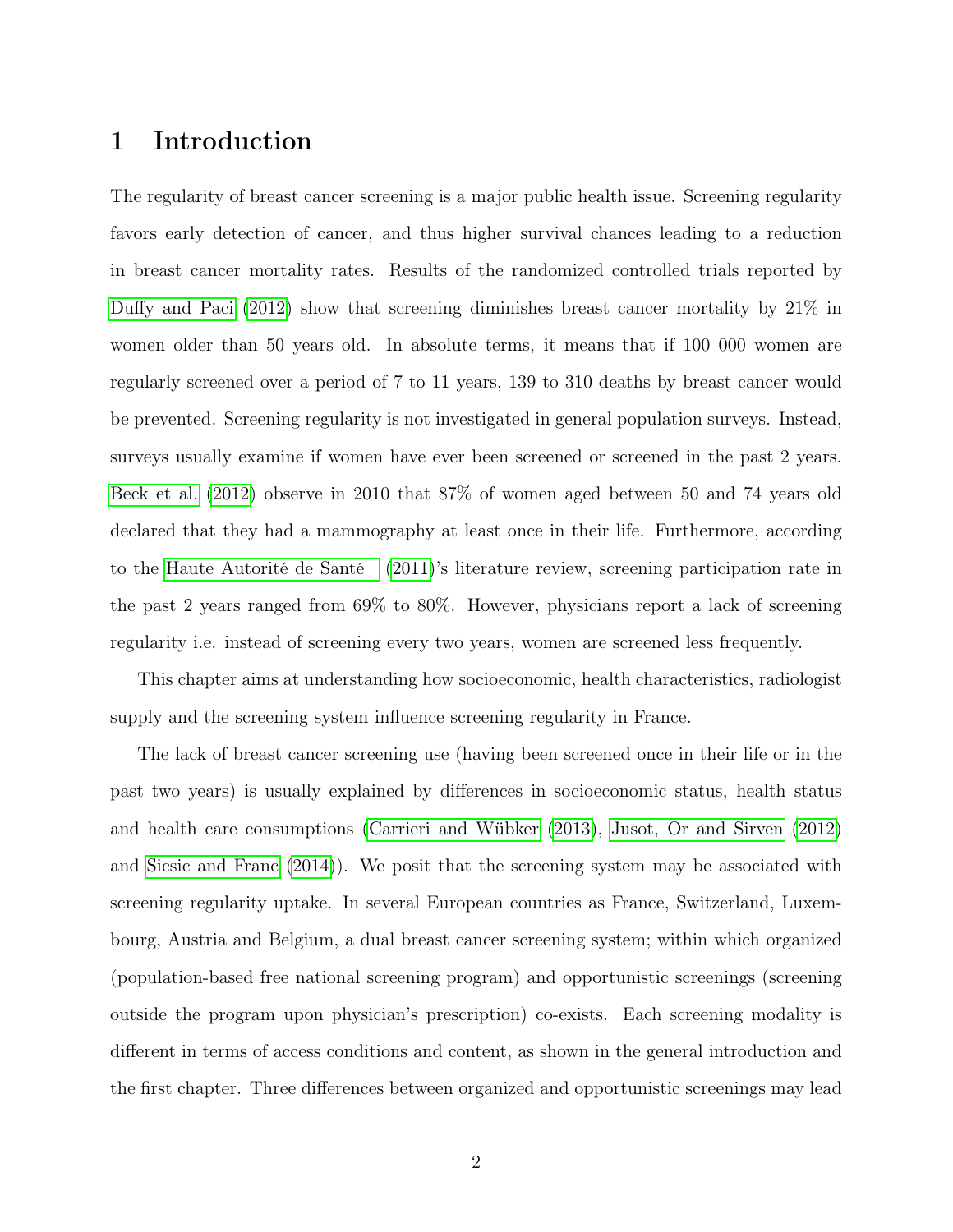to screening regularity disparities.

Firstly, the population-based screening program is organized at the level of the département by management structures which invite all women aged between 50 to 74 years old to be screened every two years. Once she has the invitation letter, she can directly take an appointment with an authorized radiologist. The day of the medical exam, the woman only has to bring the letter to undergo a mammography. Opportunistic screening works differently because a medical prescription from a physician (most probably a gynecologist or a GP) is required to undergo screening. Note that there is no need to have been invited by the management structure to get a prescription from a physician. Once she has a prescription, she can have an appointment with any radiologist to undertake a mammography<sup>[1](#page-2-0)</sup>. The national program invitation system encourages women to directly see a radiologist whereas the opportunistic screening first requires to have a consultation with another physician. Getting a prescription is an additional step, with potential associated time and financial costs, that may constitute a significant barrier to access to screening. Organized screening is less costly in terms of time and finance due to the possibility for a direct appointment with a radiologist. Women may be less willing to be regularly screened if it means facing again financial and time costs due to the physician consultation required to have a prescription.

Secondly, the invitation system sends at least two invitations to screening after the first invitation, a reminder is sent usually 6 or 12 months after the initial invitation. Some management structures even send two reminders. After screening taken part in organized screening, a woman may be more responsive to an invitation she will receive 22 months later. On the contrary, those who chose to be screened on an opportunistic basis may be more likely to disregard invitations received later and don't benefit from such reminders.

Thirdly, organized screening is free of charge (excluding transportation and time costs that are similar for organized and opportunistic screenings) whereas opportunistic screening

<span id="page-2-0"></span><sup>&</sup>lt;sup>1</sup>All authorized radiologists can perform organized and opportunistic screenings but non-authorized radiologists can't perform mammography. So, there is the same number of radiologists which can perform mammography in or outside the national program.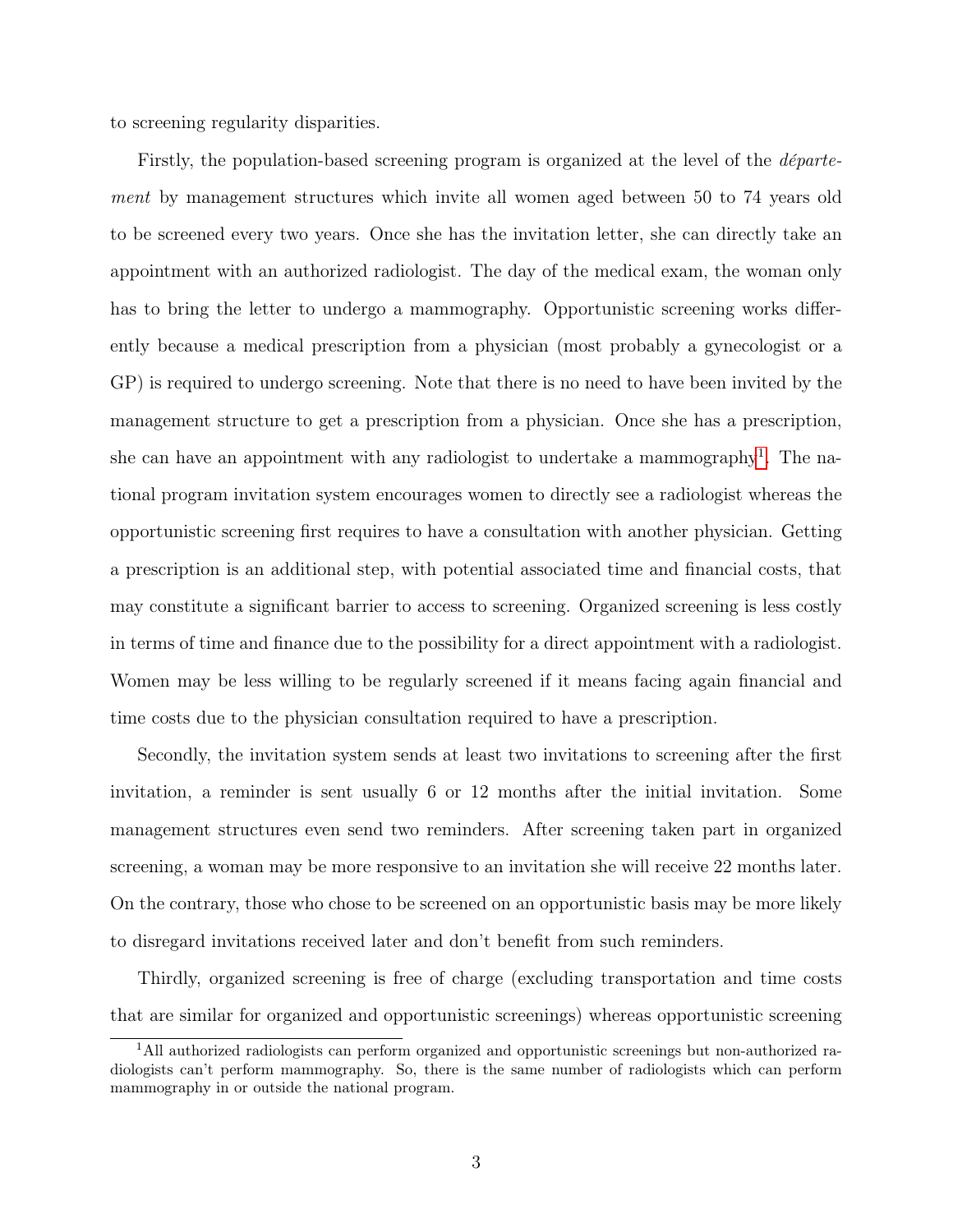<span id="page-3-0"></span>induces up-front fees. As shown in the first chapter, the agreed Social Security fee for a mammography is 66.42 $\in$ . National Health Insurance funds it up to 70% (46.5 $\in$ ) of these up-front costs. The 30% of co-payments (20 $\epsilon$ ) and potential balance billing may be covered by private complementary health insurance. Any additional medical exam is invoiced to the patient. The previous chapter shows that a greater number of opportunistic screenings include an echography in addition to the mammography and the clinical examination, when compared to organized screenings. Additionally, if a woman undergoes opportunistic screening, she will have to pay mammography price up-front. There is also a higher chance that this price is increased by extra exams. If a woman experienced screening costs using opportunistic screening, she may have a smaller willingness to pay to screen again than someone who did not experienced any costs or lower ones.

Moreover, researchers in epidemiology and public health examine how the screening modality chosen influences the time length between two screenings. [Ouedraogo et al.](#page-39-1) [\(2011\)](#page-39-1) find that French women who took part in opportunistic screening are more likely to have a second screening after 26 months or, on the contrary, they screen after a shorter time period (less than 22 months) whereas the recommended time length between two screenings is 24 months. The [Haute Autorité de Santé](#page-37-1) [\(2011\)](#page-37-1) used the "Échantillon généraliste des bénéficiaires" (EGB) to look at the difference in time interval between two screenings when organized or opportunistic screening is used. In their sample, 46.1% used organized screening and 16.7% used opportunistic screening and 2.9% used both. They examine time intervals between screenings by distinguishing between those who used opportunistic screening only and those who mixed both screening modalities between 2007 and 2010. The same proportion of women (17 and 16.5 respectively) in both groups had a delay superior to 26 months. It seems that when opportunistic screening is used (either in substitution or in addition to organized screening), 17% of women are not screened regularly enough, but the study does not compare these figures with the proportion of those who only used organized screening.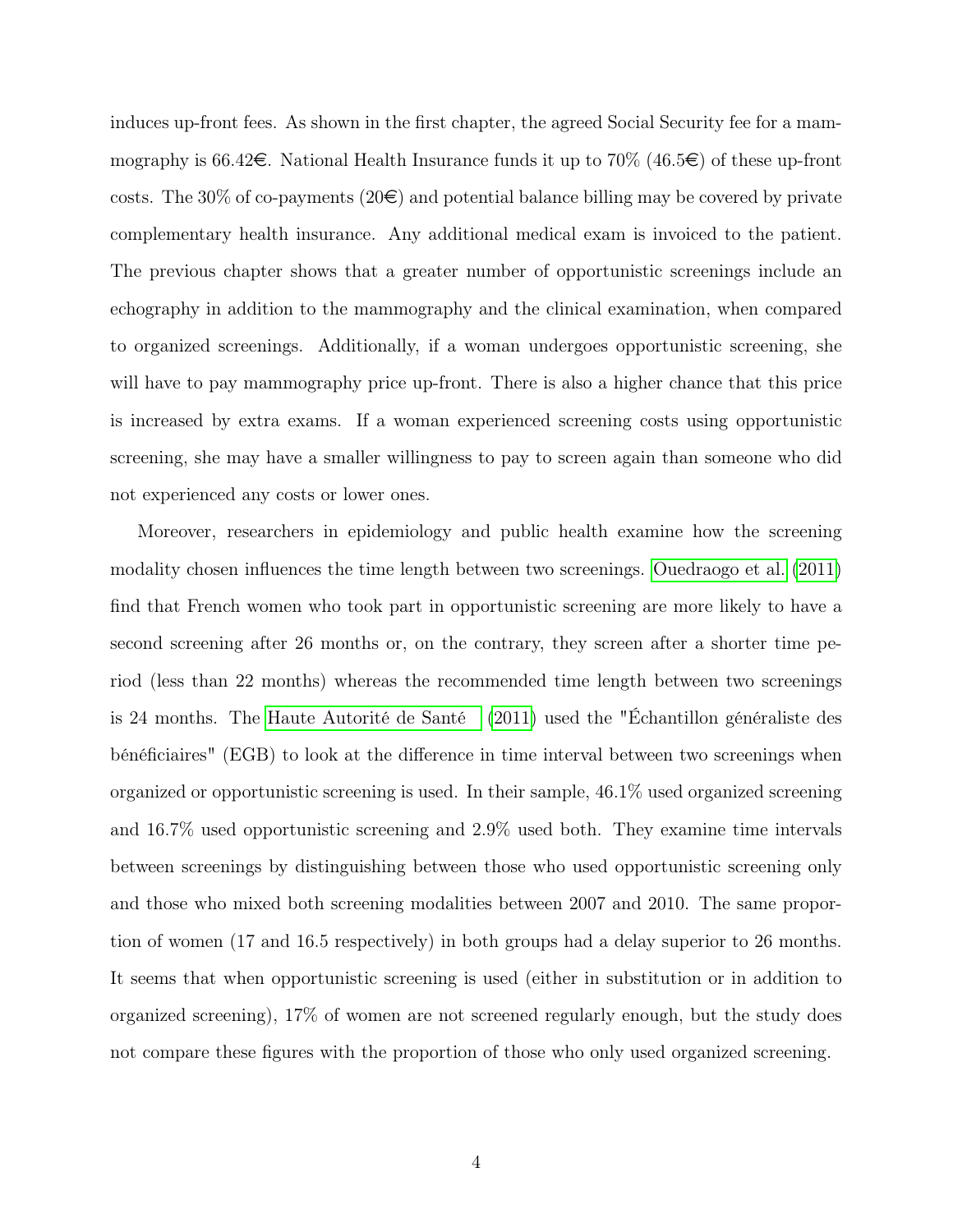All points raised here suggest that using organized rather than opportunistic screening leads to more regular screenings. In this chapter, we also argue that using organized or opportunistic screening may be associated with different screening trajectories. Screening trajectories correspond to screening modality choices over a period of time: using the same modality or switching between screening modalities.

This empirical work makes use of the data available in the 2006 wave of the Health, Health care and Insurance Survey (ESPS). This database is merged with the Permanent Sample of Population Socially Insured (EPAS) which reports individuals' administrative data based on health care reimbursements by the National Health Insurance between 2006 and 2009. Additionally, we add the Eco-Santé database to characterize radiologist presence in each *département*. Using these databases presents three important advantages. Firstly, we don't rely on declared health behaviors: the EPAS provides us with administrative data for mammography consumption from 2006 to 2009. Using solely administrative data allows us to disentangle mammographies performed in and outside the program, which are classified differently in the Common Classification of Medical Acts (CCAM) with the added advantage of avoiding reliance on declarative data. Secondly, the ESPS survey provides us with a very rich set of sociodemographic and health characteristics. In particular, the questionnaire includes a measure of precariousness, based on questions concerning adverse life events, whose influence on breast cancer screening has never been studied. Thirdly, the supply side factors such as radiologists density and the share of balance billing radiologist per *département* are for the first time included in an analysis of breast cancer screening participation in France.

Our key empirical contribution is to show that organized screening is associated with higher compliance with the two year interval recommended between screenings. Results suggest that using organized screening is positively associated with more regular screening. In line with previous findings, women at the top of the income distribution are more likely to screen regularly than those at the bottom of the distribution. We find that having lived adverse events is strongly and negatively correlated with regular screening. Consulting any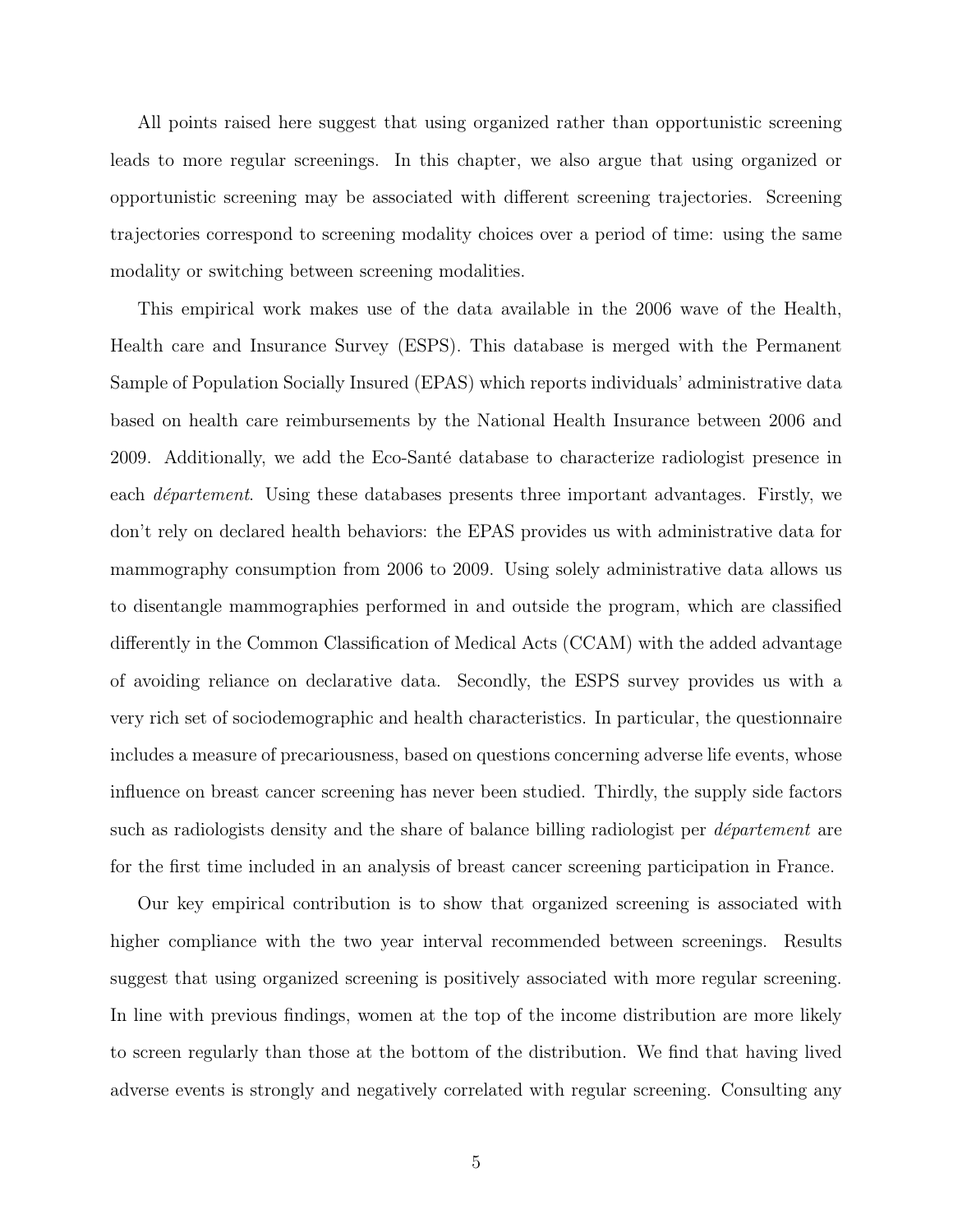<span id="page-5-1"></span>physician (general practitioners, gynecologists or any other specialist physician) is positively associated with screening regularity while living in a département with a higher share of balance billing radiologists decreases the likelihood to screen regularly. Finally, 65.6% of women are faithful to the same screening modality chosen and only 11.3% switched between modalities between 2006 and 2009. Amongst women who are dissatisfied with organized screening, our results show that disadvantaged women tend not to screen again whereas advantaged ones are more likely to switch to opportunistic screening.

We begin in section [2](#page-5-0) by describing the determinants of screening regularity. Section [3](#page-9-0) presents the data and the variables of interest and section [4](#page-16-0) explains the estimation strategy used. Results are reported in section [5](#page-23-0) and discussed in section [6.](#page-33-0)

### <span id="page-5-0"></span>2 Literature review

#### 2.1 Socioeconomic determinants of breast cancer screening

To my knowledge, there has never been a study investigating the determinants of screening regularity. Papers usually focus on the determinants of having been screened at least once, or whether a woman screened in the previous two years. In this literature, the absence of breast cancer screening is explained by socioeconomic inequalities characterized by differences in education and income. After controlling for needs, [Carrieri and Wübker](#page-36-1) [\(2013\)](#page-36-1) find that in many European countries, including France, strong income and education related inequalities exist with respect to breast cancer screening. [Jusot, Or and Sirven](#page-38-0) [\(2012\)](#page-38-0) report that the chance of getting breast cancer screening in the past two years is on average 1.5 times higher for women in the highest income group, when compared to those in the lowest one. [Devaux and Looper](#page-37-2) [\(2012\)](#page-37-2) finds income-related inequalities in breast cancer screening in many European countries (Belgium, Canada, Estonia, France, Ireland and Poland), as well as in the US.

Present income and education level are predictors of health behaviors and health status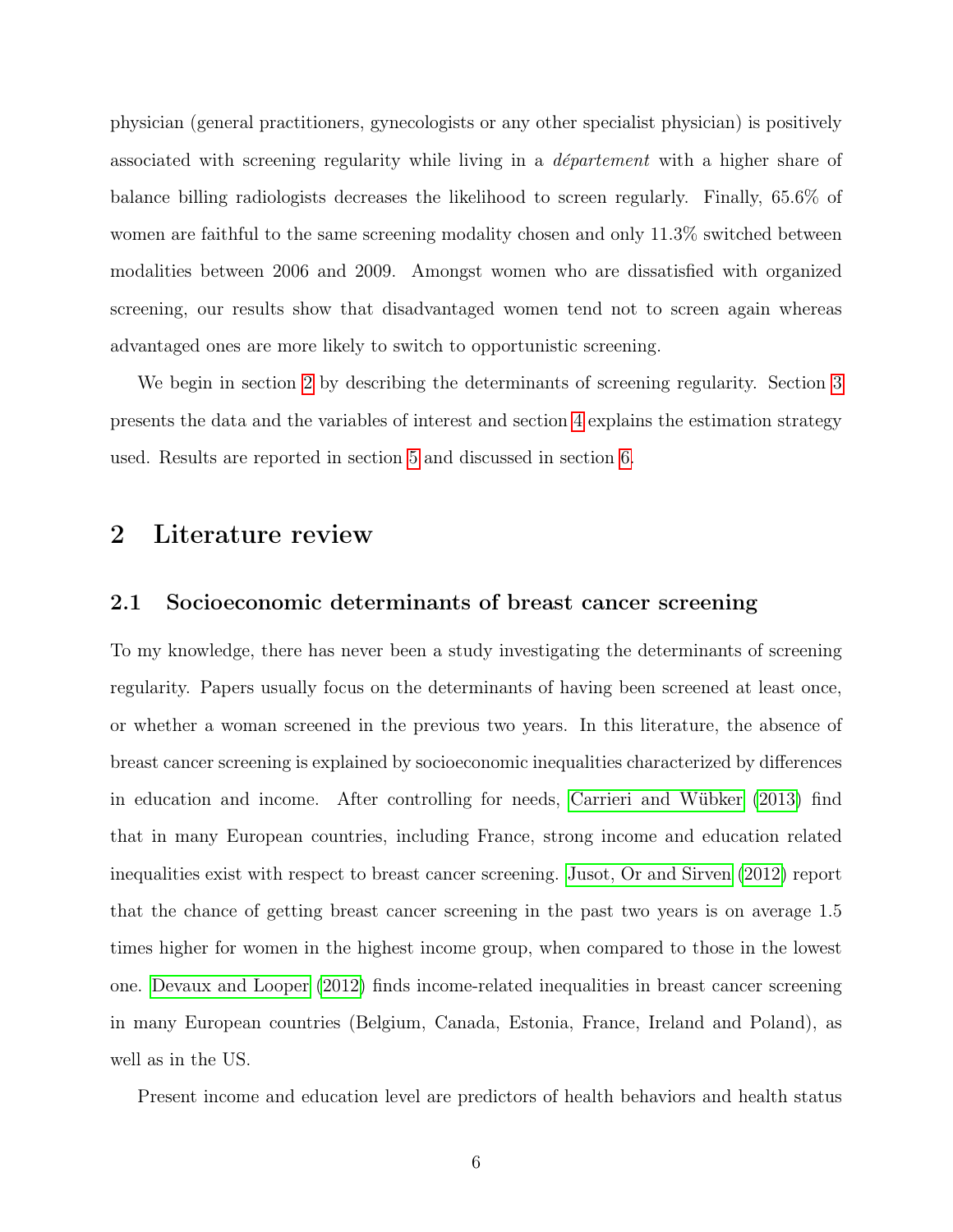<span id="page-6-0"></span>but life trajectories are also linked to them [\(Bricard](#page-36-2) [\(2013\)](#page-36-2) and [Cambois and Jusot](#page-36-3) [\(2010\)](#page-36-3)). A recent literature has deepened the analysis of social inequalities in health by investigating how life adverse experiences (such a social exclusion) affect individuals' health status. A lifelong adverse experiences (LAE) index was created by [Cambois and Jusot](#page-36-3) [\(2010\)](#page-36-3) to capture the existence of hardship events. They find that LAE are strongly associated with poor selfassessed health, chronic disease and activity limitations for both men and women, while controlling for other socioeconomic characteristics. We posit that one of the mechanisms behind the LAE effect on health status may be a lack of preventive care use. Therefore, having experienced LAE is expected to be correlated with a lack of mammography use. Related work by [Menvielle et al.](#page-38-1) [\(2014\)](#page-38-1) focuses on women in great financial difficulty. They construct an index composed of three categories: falling into the  $1<sup>st</sup>$  income quintile of the distribution, perception to have financial difficulties and under-nutrition. They find that women who fall into 2 of 3 categories tend not to be screened for breast cancer.

#### 2.2 Health status and health care consumption

It has been argued that poor health should be positively associated with cancer screening. For example, those in poorer health are more likely to have higher costs linked to an additional disease (such as treatment and rehabilitation costs) than those in good health. Alternatively, people in poor health may not participate in cancer screening because of functional limitations. People can also choose to prioritize another medical condition, or the chronic disease they actually suffer from. The empirical literature finds that poor health is a barrier to screening. Based on the American Health and Retirement Survey, [Wu](#page-40-0) [\(2003\)](#page-40-0) demonstrates a negative correlation between cancer screening (mammography use, prostate cancer screening and Pap smear) and several health status measures (self-assessed health and limitations in activities of daily living). Based on ESPS, [Sicsic and Franc](#page-39-0) [\(2014\)](#page-39-0) report that poor health is negatively linked to having been screened in the past two years. But it is also argued that patients may adapt to their health status and even report higher quality of life than those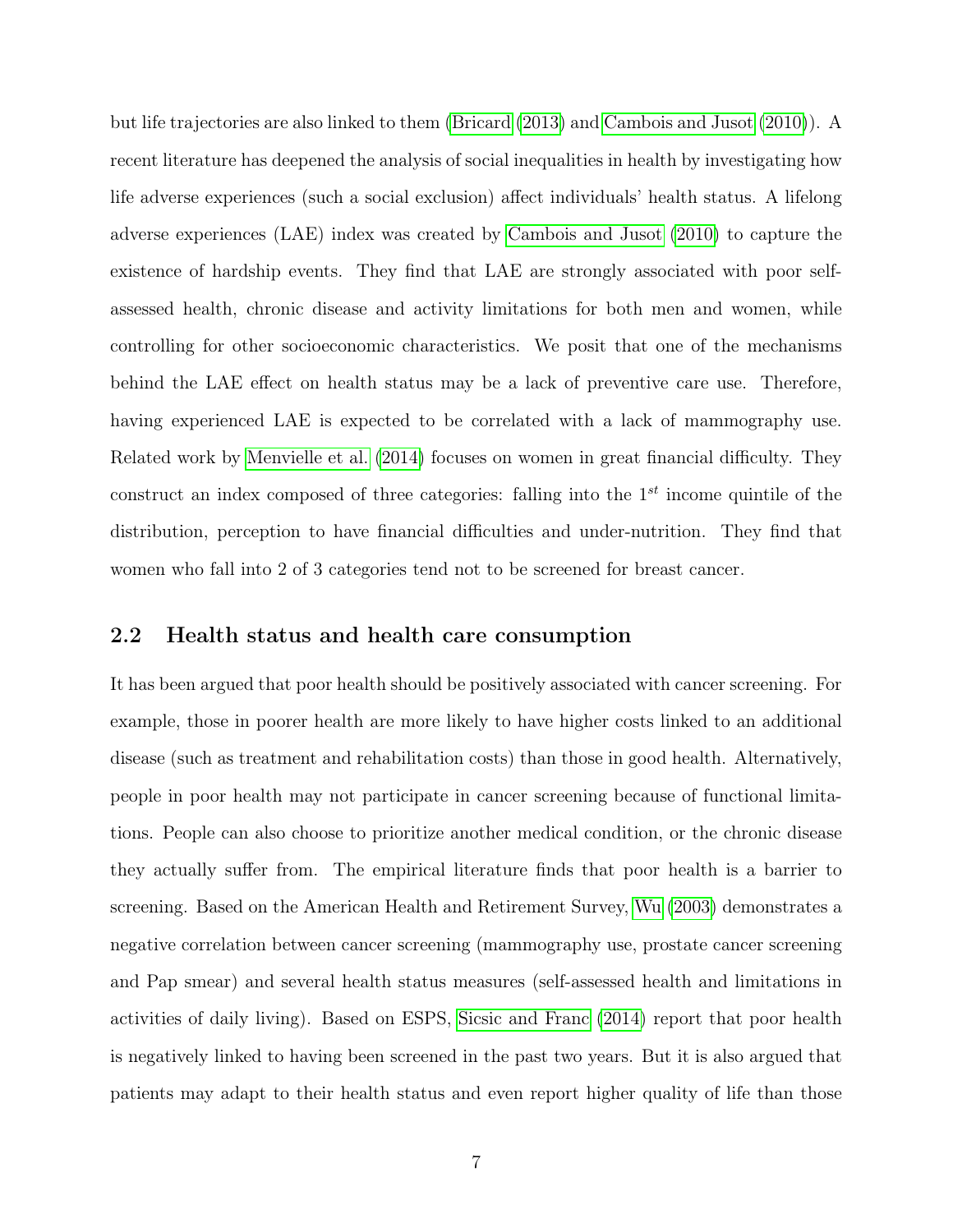<span id="page-7-0"></span>who don't suffer from a chronic disease [\(Damschroder, Zikmund-Fisher and Ubel](#page-36-4) [\(2005\)](#page-36-4) and [Riis et al.](#page-39-2) [\(2005\)](#page-39-2)). If individuals with chronic diseases adapt to their health, those who report good health may still have chronic disease. The positive effect of health status is perhaps partly explained by patients with chronic diseases who assessed their health as good.

Poor health is potentially an inherited trait. Women with a  $1^{st}$  degree genetic risks (a mother, sister or daughter had breast cancer) are at high risk for breast cancer. This family history of breast cancer is supposed to have a positive effect on breast cancer screening attendance, especially because they benefit from specific monitoring by gynecologists or oncologists. Some behavioral medicine papers suggest that being at high-risk for breast cancer could discourage screening [\(Kash et al.](#page-38-2) [\(1992\)](#page-38-2) for instance). Information avoidance, in such situation, is usually explained by the anxiety and stress triggered by screening.

As specified in the Medical Convention of 2011 signed by general practitioners (GP), it is part of their responsibilities to advise their patients to be screened for breast cancer. Even though specialist physicians (SP) are not formally asked to advise their patients to screen, gynecologists are very likely to do so. [Duport](#page-37-3) [\(2012\)](#page-37-3) find that having had either a gynecological examination or a GP consultation in the previous 12 months is positively associated with mammography use. Similarly, [Sicsic and Franc](#page-39-0) [\(2014\)](#page-39-0) find that consulting a GP less than twice a year and not consulting a SP at all in the previous 12 months predict mammography non-use in the previous two years. More broadly, lower access to the health care system, such as consulting physicians, may prevent individuals from getting screened for breast cancer. It is worth noting that access to SP (as gynecologist) is still highly inequitable compared to access to GP in France. An increasing social gradient (in income quintiles) is observed for SP visits whereas a decreasing social gradient exists for GP visits [\(Van Doorslaer](#page-39-3) [et al.](#page-39-3) [\(2006\)](#page-39-3)). Hence, benefiting from incentives or prescription to screen from a SP or GP can be determined by socioeconomic characteristics and health insurance coverage.

A lack of health insurance coverage is indeed a financial barrier to health care consumption. The better an individual's health insurance coverage, the more likely they are to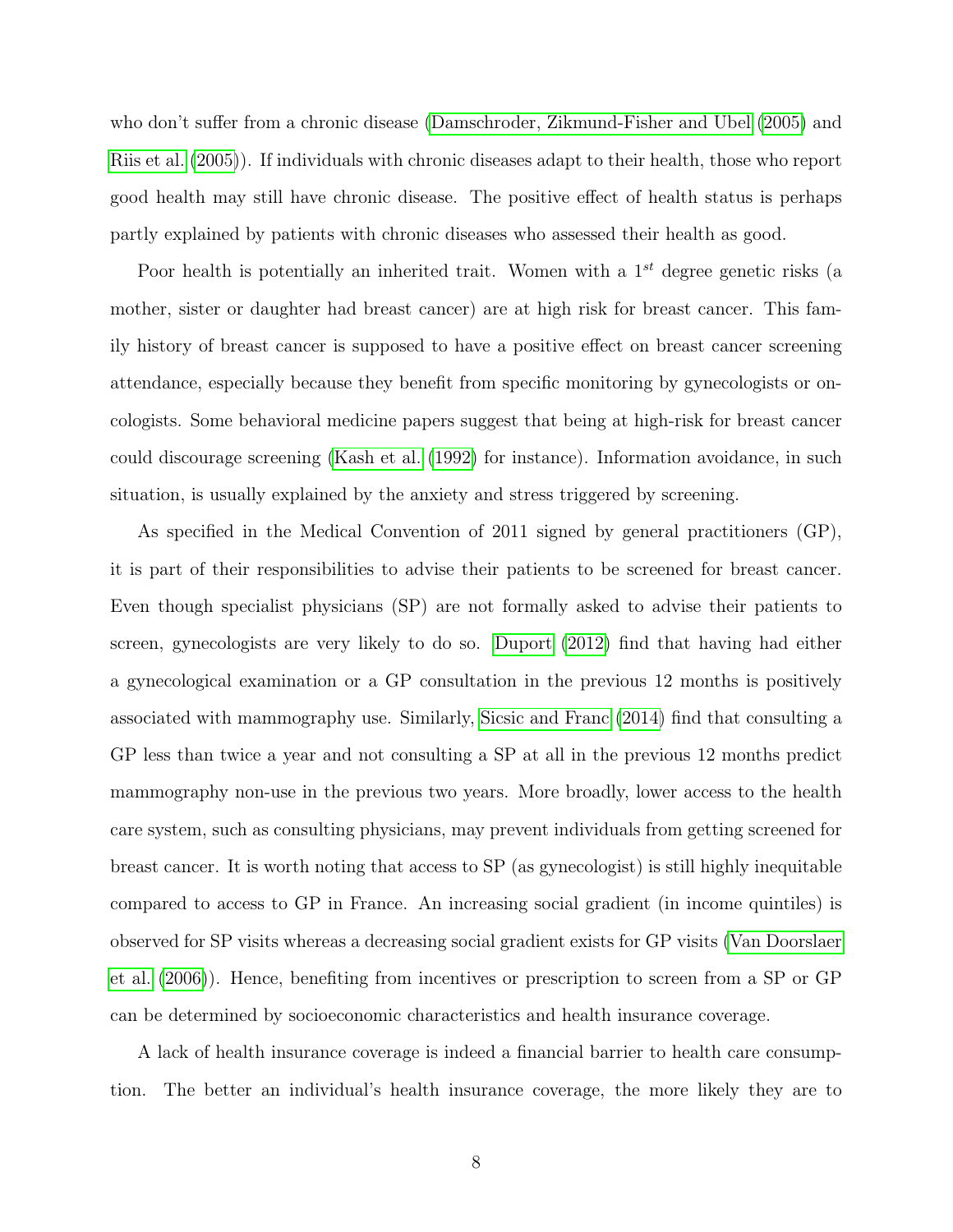<span id="page-8-0"></span>undergo cancer screening [\(Hsia et al.](#page-38-3) [\(2000\)](#page-38-3) and [Trivedi, Rakowski and Ayanian](#page-39-4) [\(2008\)](#page-39-4) for example). Health insurance is not supposed to matter for organized screening as it is free. Opportunistic screening generates out-of-pocket expenses and justify that the evaluation of the impact of health insurance coverage in mammography use. [Sicsic and Franc](#page-39-0) [\(2014\)](#page-39-0) show that women without complementary health insurance or those benefiting from a free complementary health insurance called Complementary Universal Health Coverage (CMU-C) don't screen as often as those who hold a private complementary health insurance. As the CMU-C covers co-payments and forbid physician from applying extra fees, CMU-C beneficiaries should not be exposed to out-of-pocket expenses. In theory, there should be no differentiation between CMU-C beneficiaries and those covered by private complementary health insurance. In practice, [Desprès, Guillaume and Couralet](#page-36-5) [\(2009\)](#page-36-5) show that there is discrimination against CMU-C beneficiaries which acts as a barrier to access for health care including radiological and gynecological cares. This could somewhat explain [Sicsic and Franc](#page-39-0) [\(2014\)](#page-39-0)'s results regarding CMU-C beneficiaries.

#### 2.3 Radiologists' accessibility

Breast cancer screening implies the use of radiologists' facilities, whose availability varies between départements. The [Le Breton-Lerouvillois](#page-38-4) [\(2014\)](#page-38-4) showed great territorial disparities in radiologist density as shown in figure [3](#page-41-0) in appendix [A.](#page-41-1) A higher density of radiologists can diminish transportation costs as it diminishes the distance from one individual to a radiologist' practice. For instance, [Jensen et al.](#page-38-5) [\(2013\)](#page-38-5) calculated that the probability of not screening increases with the distance to radiologist's practice, even though it does not increase anymore after a distance longer than 45km. Thus, radiologists density is expected to be positively associated with cancer screening. In fact, [Fleisher, Lou and Farrell](#page-37-4) [\(2008\)](#page-37-4) remark that density of physicians in Florida is significantly associated with breast cancer survival rate amongst women living, while controlling for individual health and socioeconomic characteristics. Effects of both screening facility availability and treatment efficacy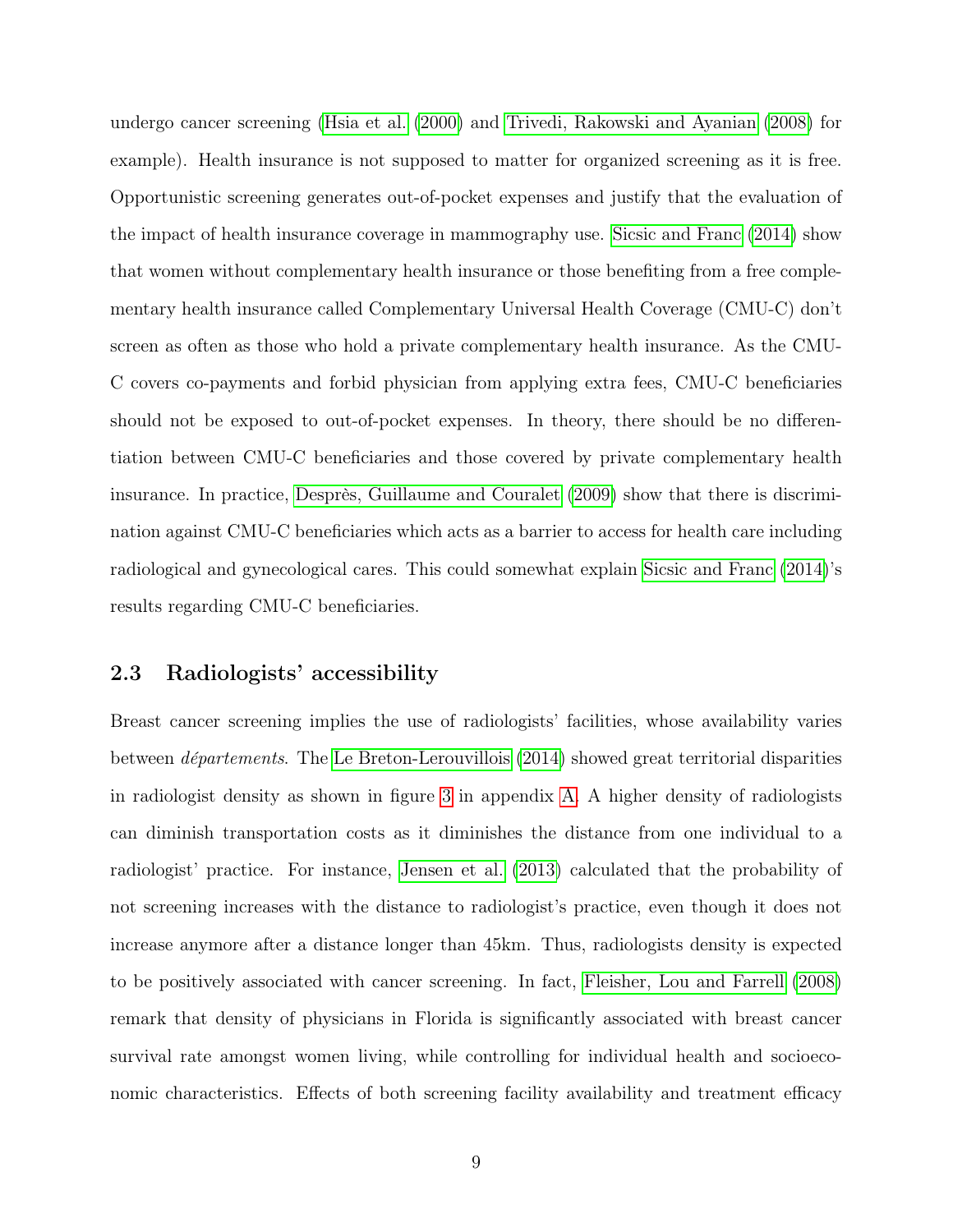<span id="page-9-1"></span><span id="page-9-0"></span>on mortality can not be distinguished. [Gorey et al.](#page-37-5) [\(2010\)](#page-37-5) specifically observe the positive association between GP and gynecologist density in Ontario (Canada) and breast cancer survival. They find that women with breast cancer are more likely to survive if there are at least 7.25 GPs per 10 000 inhabitants and 6 gynecologists per 100 000 inhabitants. In Germany, [Vogt, Siegel and Sundmacher](#page-39-5) [\(2014\)](#page-39-5) provide evidence that when there is a mammography center in a district, 1.9% more women undergo breast cancer screening, while controlling for socioeconomic factors. A positive relationship between radiologist density and breast cancer screening uptake can be expected. However, the French national context is different from that of the previously cited countries. In France, higher medical density usually goes with higher share of balance billing physicians. Although "sector 2" physician are allowed to apply balance billing, "sector 1" physicians must charge the regulated fee, upon which reimbursement of the National Health Insurance is based. As described by [Dormont and](#page-37-6) [Péron](#page-37-6) [\(2014\)](#page-37-6), access to Sector 2 is strongly limited for GPs since 1990 and therefore most of them are in Sector 1 (81% in 2012) whereas 58% of SP (including radiologists) are Sector 1 physician. For radiologists, the correlation coefficients between radiologists density for 100 000 inhabitants and the share of sector 2 per *département* is 0.56 ( $P-value < 0.01$ ) in our data. So, a higher density should induce a higher mammography uptake, but expecting to pay a higher fee in case of opportunistic screening may lead to less mammography uptake. In particular, Paris is very specific regarding physicians installation as it is characterized by a large amount of sector 2 radiologists who generate 72% of the total balance billing amount. Balance billing in Paris reaches an average of  $25.60 \in \text{compared with } 6.1 \in \text{ in France. As a}$ robustness check of the supply side effects on screening regularity, the analysis is performed excluding Paris, to purge the result from this outlier.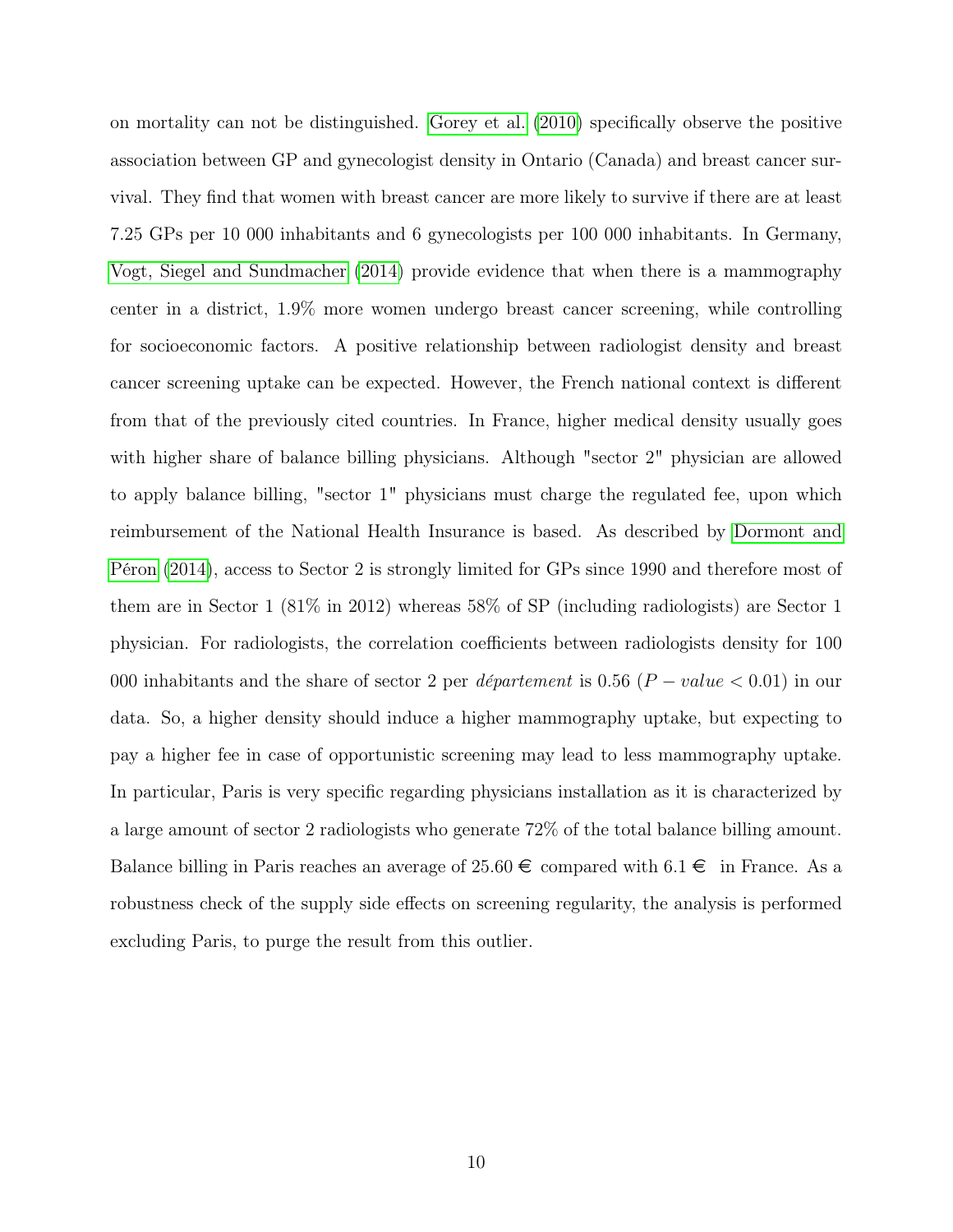### <span id="page-10-1"></span>3 Data

#### <span id="page-10-0"></span>3.1 Sample construction

Our work is based on the 2006 wave of the French Health, Health Care and Insurance Survey (ESPS) database merged with the Permanent Sample of Socially Insured (EPAS) and the Eco-Santé database. The ESPS survey is a general population survey conducted by the Institute for Research and Information in Health Economics (IRDES) since 1988 [\(Allonier,](#page-36-6) [Dourgnon and Rochereau](#page-36-6) [\(2008\)](#page-36-6)) using a representative sample of 97% of the population living in metropolitan France. The French commission on data privacy has approved it. The EPAS database is composed of health care consumption of beneficiaries provided by the National Health Insurance for salaried workers, agricultural workers and farmers and for the self-employed. Mammography uptake was made available for each year from 2006 to 2009. Health care consumption, other than mammography, were made available for 2006 and 2008 for a sub-sample of surveyed women. Data from the Eco-Santé database groups administrative data on a range of medical goods and services provided in each *département*. We combined these three databases for women aged between 50 and 74 years old in 2006.

Figure [1](#page-11-0) describes the construction stages of the sample. We restrict our sample to women aged 50 to 74 years old who are eligible for the program, who can screen opportunistically, and who were surveyed in ESPS in 2006. Health care consumption reimbursement data was available in the EPAS database for less than half of them. We only include women who were screened in 2006 or 2007 using organized or opportunistic screenings (with bilateral mammography). To avoid including follow-up mammographies in the analysis, we excluded from the sample those women who had screened more than 2 times during the period as their screening choices may have been induced by specific monitoring from their physicians or specific beliefs related to their risk factors. The idea is to make the subsamples of women who use organized and opportunistic screening as comparable as possible, since the code of the CCAM does not allow to directly remove them from the sample. Then, we used whether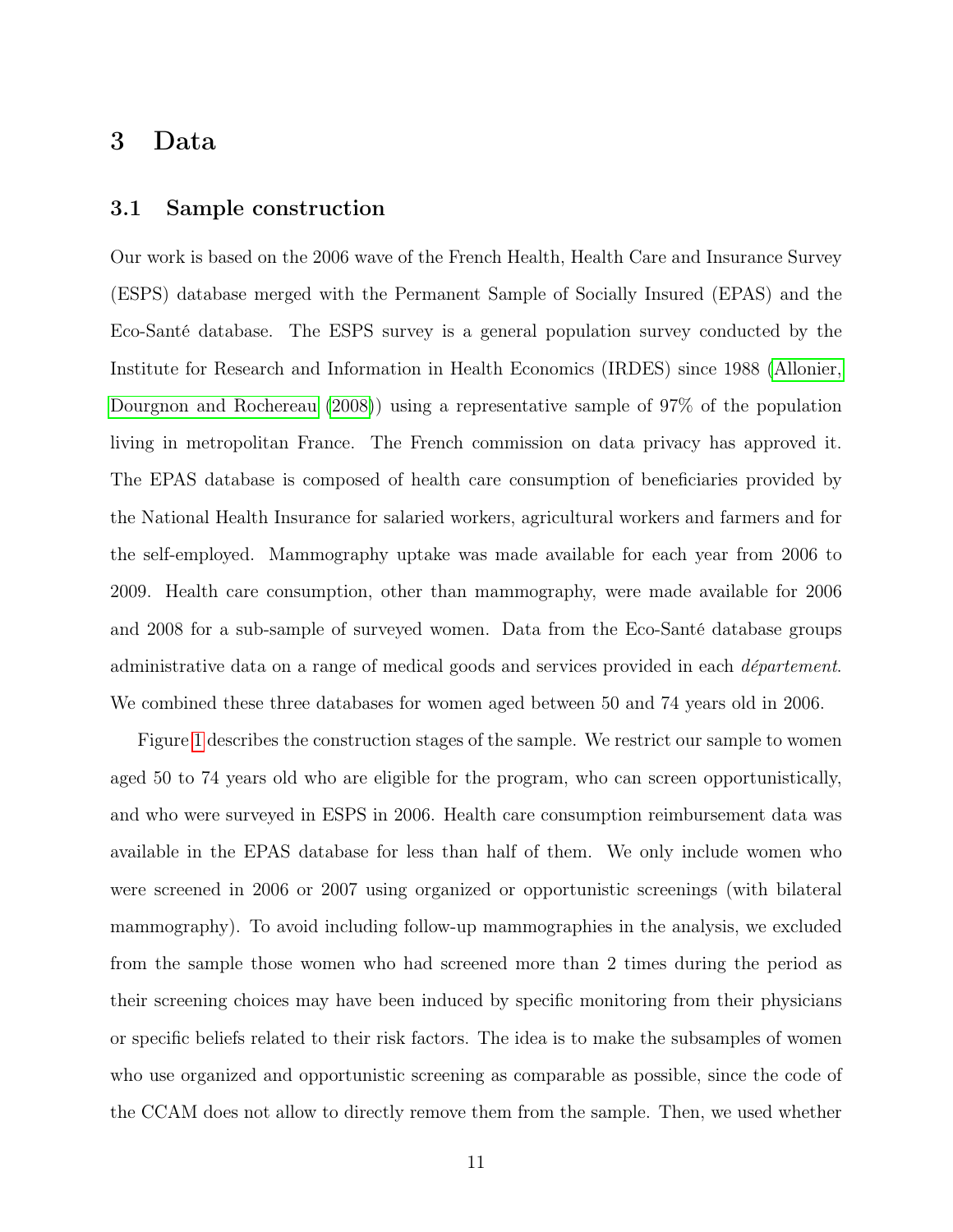Figure 1: Sample construction

<span id="page-11-0"></span>

they declared a Long Term Chronic Disease (ALD) and its International Classification of Disease (CIM) code to avoid including someone who declared themselves as a breast cancer patient in 2006. Our final sample is composed of 468 women.

#### 3.2 Screening regularity and screening modality variables

Screening regularity is defined as screening first in 2006 or 2007 and screening a second time in 2008 or 2009. In the sample, 77% of women screened twice between 2006 and 2009 and 23% screened only once in 2006 or 2007. These figures can be compared to the declared regularity of screening found in the third chapter, in which almost 3 out of 4 (74.7%) women stated that they undertake screening regularly.

We can identify the screening modality used because each screening modality is coded differently in the CCAM. There is a code for those who screen opportunistically which excludes any follow-up unilateral mammography but does not exclude follow-up bilateral mammography. There is another code for mammographies performed as part of organized screenings. However, this code also includes mammographies performed on high-risk women who usually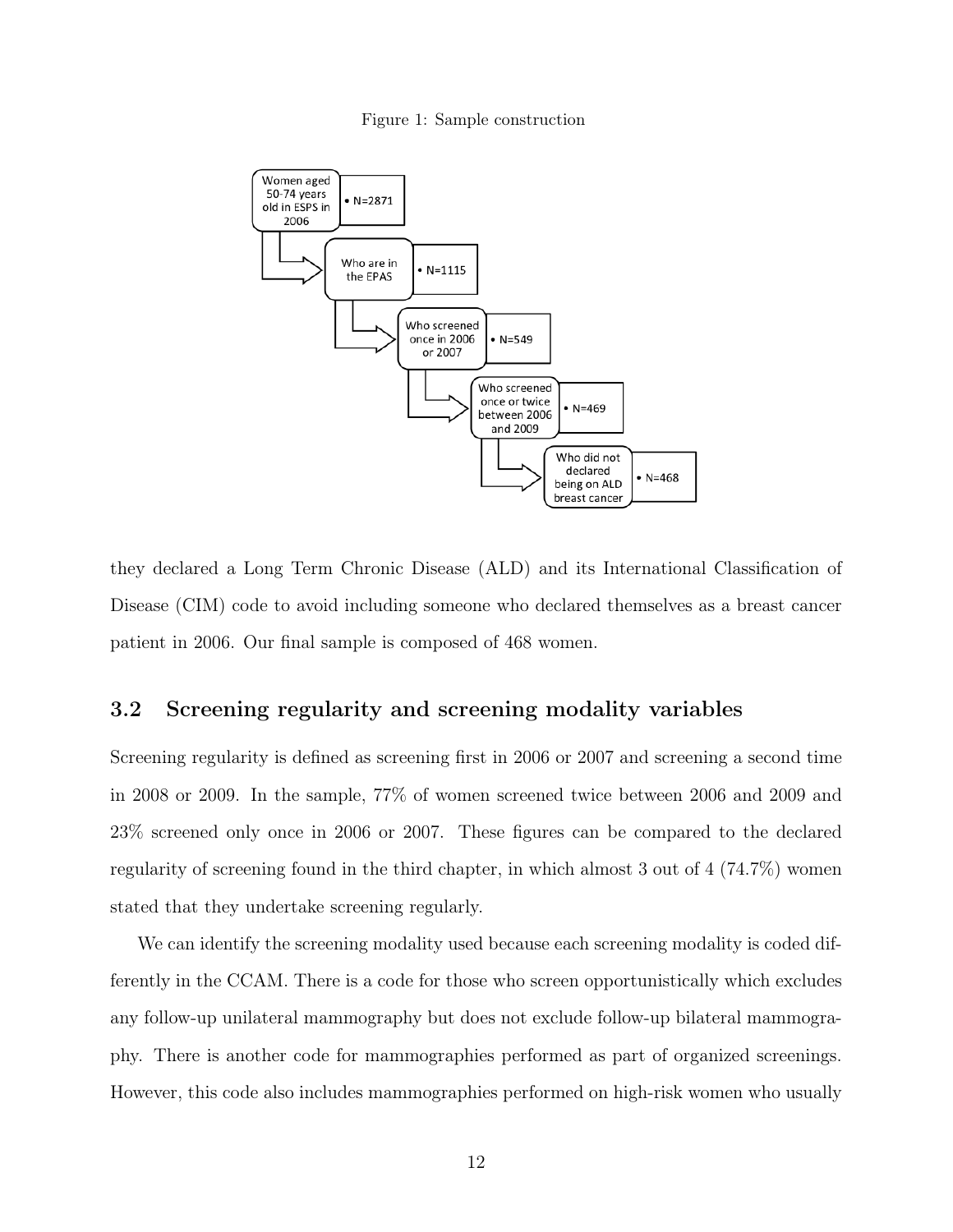#### Figure 2: Sample Diagram

<span id="page-12-0"></span>

have a personal history or a family history of breast cancer, or other gynecological cancers. The sample is constructed in a way that tries to avoid including follow-up mammographies or mammographies for high-risk women (see section [3.1\)](#page-10-0). We also try to control for it using mother's cause of death in the econometric specification.

We are interested in the relationship between the screening modality used in 2006 or 2007 and the choice of complying to the recommended screening time interval. Figure [2](#page-12-0) summarizes screening choices according to which screening modality is used.

Concerning screening trajectories described in table [I,](#page-13-0) we observe that women tend to stick to the screening modality previously selected as 65.6% of women in the sample are "faithful". We call faithful those who use the same screening modality the two times. It is worth noticing that 11% switched screening modalities while screening two times in the period. Four percent of women in the sample screened in the program in 2006 or 2007 and used opportunistic screening in 2008 or 2009 and 7% did the opposite. Among those who adhere to the same screening modality, a large majority of them (54.7% of women in the sample) chose organized screening over opportunistic screening.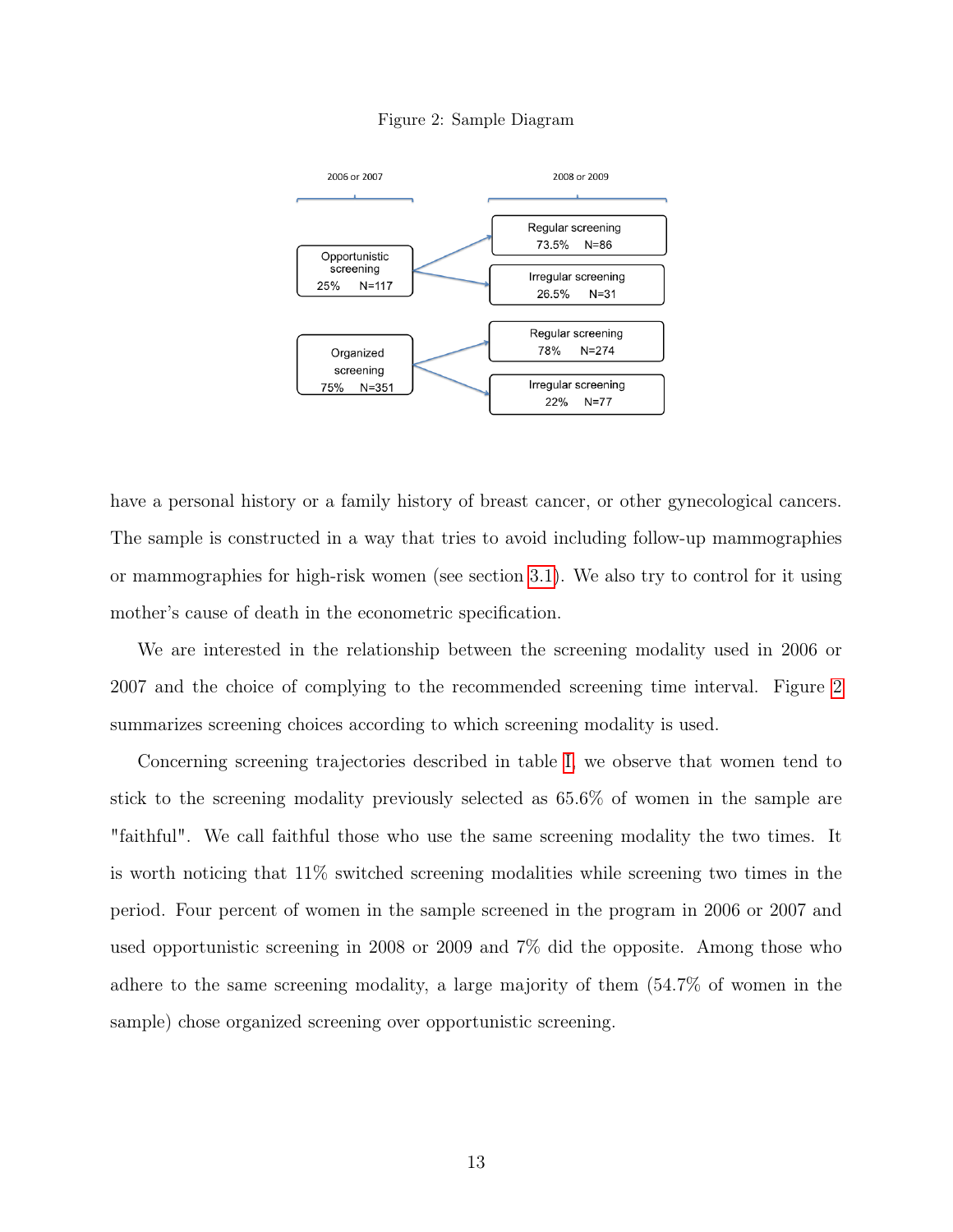| Type                        | N   |          |
|-----------------------------|-----|----------|
| <b>Switchers</b>            | 53  | 11.3 %   |
| Switch from Opp.S to Org. S | 35  | $7\%$    |
| Switch from Org. S to Opp.S | 18  | $4\%$    |
| Faithful                    | 307 | $65.6\%$ |
| $choose \; Opp \;S$         | 51  | 11%      |
| $choose$ Org. $S$           | 256 | 54.7%    |
| Irregular                   | 108 | 23.1%    |

<span id="page-13-2"></span><span id="page-13-0"></span>Table I: Description of screening trajectories

#### 3.3 Socioeconomic and health status variables

Among the very rich set of socioeconomic characteristics in the ESPS survey, we chose to characterize individual's socioeconomic status by the age, educational attainment, household income per consumption unit, occupation, LAE index, and health insurance status. The objective is to account for the multi-dimensions of social inequalities. We compare our sample with what is found in the literature to assess our sample's representativeness.

As in [Cambois and Jusot](#page-36-3) [\(2010\)](#page-36-3), lifelong adverse events (LAE) index is measured using questions on isolation, housing issues and financial difficulties. We consider these experiences regardless of whether they occurred during childhood or adulthood or both [2](#page-13-1) .

We find that 9.5% of women in our sample experienced at least one event associated with social exclusion. But if we look at the representative sample of women aged between 50 and 74 years old (without restricting the sample to those who screened in 2006 or 2007), we find that 12% experienced an adverse life event. In [Cambois and Jusot](#page-36-3) [\(2010\)](#page-36-3), 20% of women reported one or more LAE. Our proportion remains under the one found by [Cambois and](#page-36-3) [Jusot](#page-36-3) [\(2010\)](#page-36-3) for women of any age.

The household income, adjusted by the OECD equivalence scale, is divided in five quintiles and a category corresponding to missing information (23% of the sample) is added. We

<span id="page-13-1"></span><sup>&</sup>lt;sup>2</sup>The question used are the following: (1) Have you ever, during your life, experienced difficulties to pay your rent, charges (including electricity, telephone), your financial participation or reimbursement of loans for your housing?; (2) Have you, during your life, needed to move in with relatives or friends or to move into sheltered housing as a result of financial difficulties ; (3) Have you during your life experienced a long term period of isolation following an event undergone by your or your relatives (move to another area or country, serious conflict, institutionalization or incarceration...)?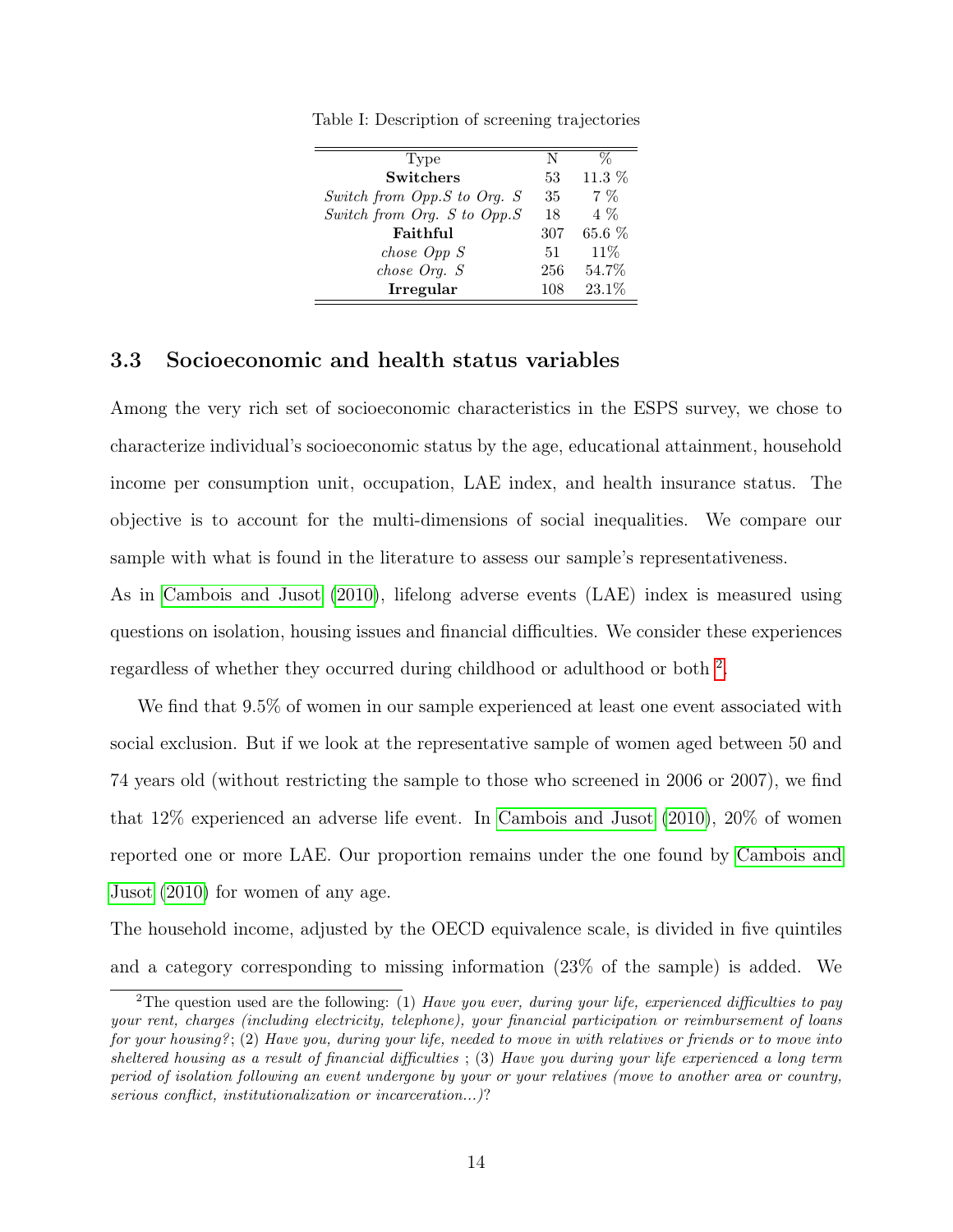<span id="page-14-0"></span>consider four educational levels: tertiary education, Baccalauréat level (end of high school), secondary education, primary or no education. Women's occupation at the time of the survey was reported in the following categories: working, retired, unemployed, housewife and disabled or other. Due to our restricted age group, 56.2% of women in the sample are inactive (according to the INSEE definition). This includes retired, unemployed individuals and housewives. We also control for employment type which means whether they are employed or self-employed.

Health insurance coverage is mandatory in France but complementary health insurance is not. Dependent on the level of income, it is possible to benefit from the Universal Health Care coverage (CMU-C). CMU-C beneficiaries are exempted from up-front fees, co-payment is covered and physicians are not allowed to apply balance billing. We separate beneficiaries of private complementary health insurance (93.4%) from the CMU-C beneficiaries (3%), and from those without any complementary coverage (3%) in 2006. If we don't restrict the sample to those who were already screened, we find that 5% have the CMU-C and that 7% don't have any complementary health insurance which is close to the national average.

Health status is measured with two commonly utilized health indicators. The first indicator is a self-assessed health status. It is constructed using the following question *How would* you describe your state of health in general?. Answers ranged from 1: Very good, 2: Good, 3: Fairly good, 4: Poor, 5: Very poor. The variable is dichotomized into two categories: good self-assessed health (responses 1 and 2) and poor self-assessed health (responses 3, 4 and 5). This categorization is used in a number of studies based on the same survey in which self-assessed health predicts mortality and health care demands [\(Idler and Benyamini](#page-38-6) [\(1997\)](#page-38-6), [Borg and Kristensen](#page-36-7) [\(2000\)](#page-36-7) and [Devaux et al.](#page-37-7) [\(2008\)](#page-37-7)). In our sample, 54% declared themselves to be in good or very good health, which is  $4\%$  higher than if we don't exclude those who did not screened at least once. This difference may be explained by the fact that being in poor health is negatively correlated with screening at least once in one's life. So, women in poor health are under-represented in our sample containing only women who screened at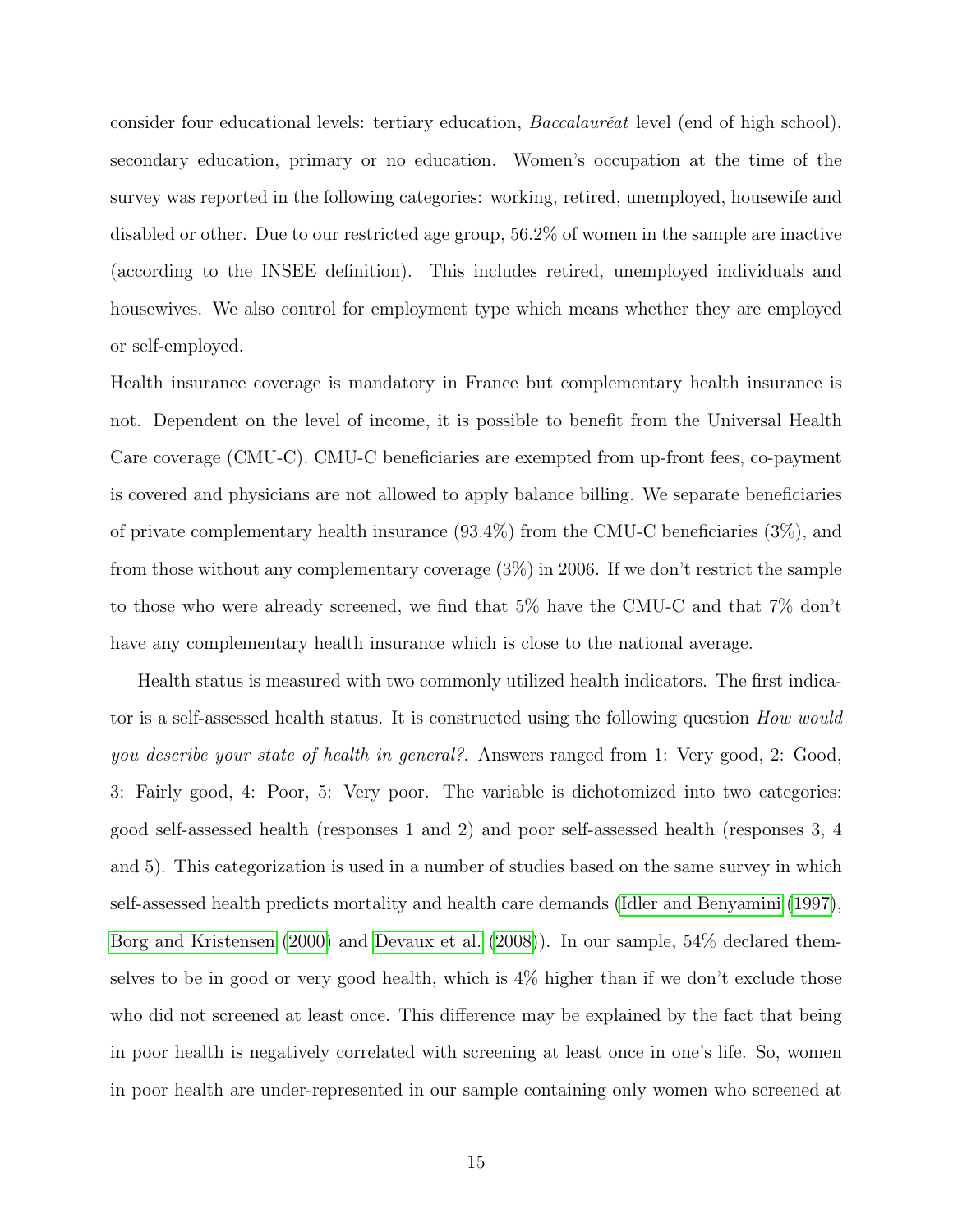<span id="page-15-0"></span>least once.

The second indicator focuses on whether women have a chronic illness for which the National Health Insurance covers 100% of expenses related to this chronic illness. In this Long-term Chronic Disease (ALD) scheme, each chronic illness is classified in the International Classification of Diseases (CIM) and declared by the respondent in ESPS. It allows us to distinguish between cancer patients or those with another chronic illness. The variable is grouped in three categories: having cancer (any cancer except breast cancer as they are excluded from the sample), another chronic illness or none. We find that 79% of our sample report no chronic illness in 2006 while equivalent proportions have either cancer or another chronic illness (9% and 12% respectively). These proportions are almost equal if we don't restrict the sample to those who were screened at least once in 2006 or 2007.

To account for potential genetic transmission of health status, we included a measure of mother's relative longevity. We construct an indicator of their relative longevity using the information available in the ESPS survey of 2006. We use their vital status, year of death, year of birth and cause of death. Concerning the health status of deceased mothers, we use a method based on [Trannoy et al.](#page-39-6) [\(2010\)](#page-39-6). We compute the relative longevity of each mother using their year of birth and [Vallin and Meslé](#page-39-7) [\(2001\)](#page-39-7)'s longevity tables. The indicator is calculated as the difference between their age at death minus 15 and their expected longevity at 15 years old. At 15 years old, an individual has survived infantile mortality and will soon be in child-bearing age. The rationale behind this indicator is that individuals with better health status lived longer than other people of their generation, whereby all lived (or survived) long enough to be in age of having children. Each deceased mother is classified according to her relative longevity: she has a high longevity if she is above the median relative longevity, and has a low longevity if she is below the median relative longevity. We refine the measure of health status by using mothers' cause of death declared in an open-question format by their daughters. We only used answers indicating that they died of cancer as some answers did not include which type of cancer was the cause of death.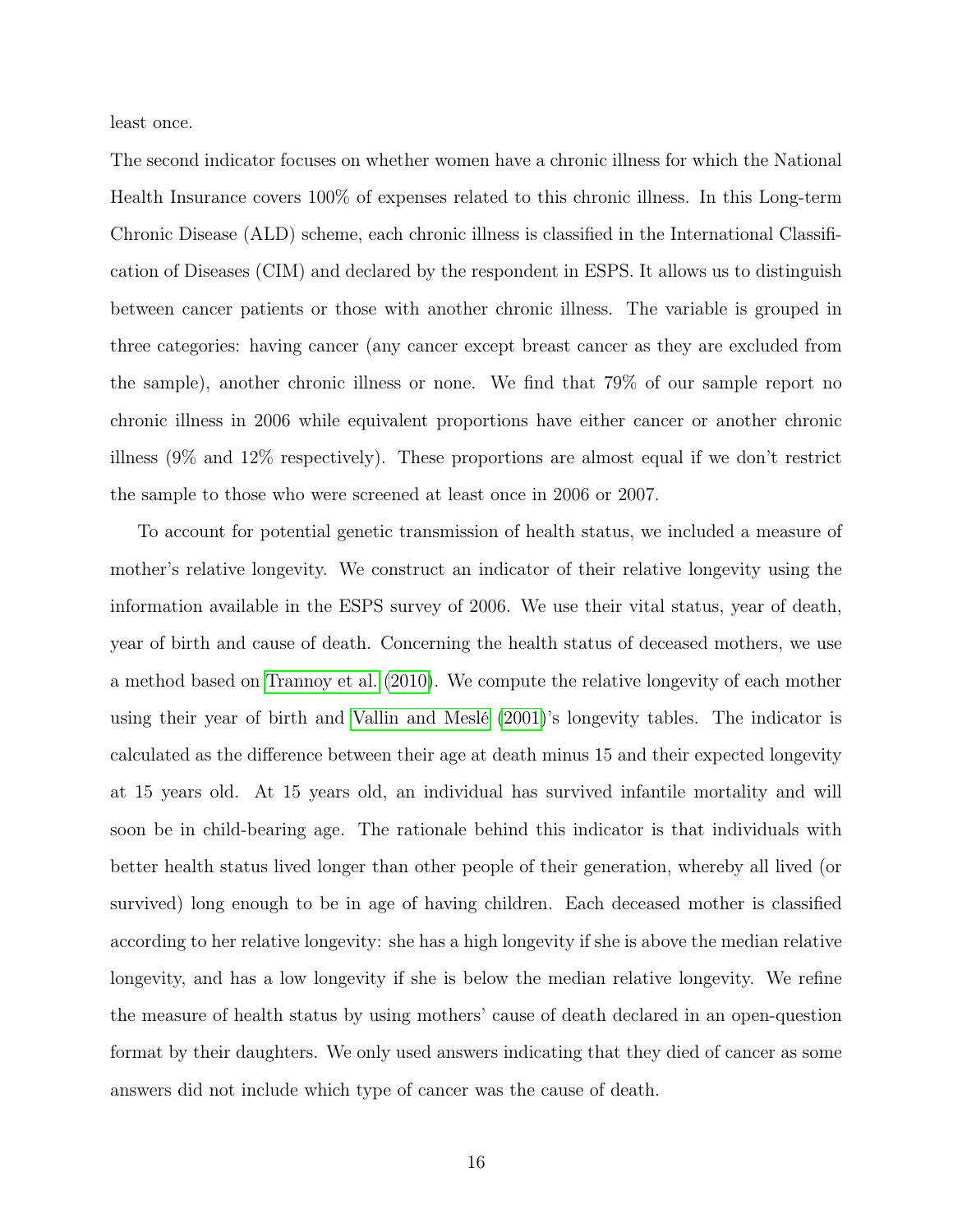In the end, a mother's relative longevity is a categorical variable which equals 0 if she is still alive, 1 if she died of cancer, 2 if she died of other causes than cancer but her relative longevity is high, and 3 if she died of other causes but her relative longevity equals the median or is low. In case variables had missing values, we included a missing value dummy.

#### 3.4 Health care consumption and radiologist accessibility

Relevant health care consumptions for the analysis of breast cancer screening are the number of consultations to GP, gynecologists and other SP in 2006 and 2008. We use administrative data of consultations reimbursement from the EPAS database to avoid declaration and recall biases. The number of visits to GP and SP are introduced in the analysis in tertiles to capture the distributional effects of consumption intensity. Since 50.9% of women in the sample did not visit a gynecologist in 2006 and 2008, the first category includes half of the sample. We excluded visits to a radiologist from the amount of visits to a SP, in order not to count for mammography use. Table [II](#page-17-0) displays descriptive statistics of the sample.

We used aggregated indicators to characterize contextual health care supply at the level of the département where each woman lives. The density of radiologists is displayed per 100 000 women and only counts radiologists who perform medical imaging (it is only available for 2012). Variability of radiologists' fees is captured by the share of sector 2 radiologists among all radiologists between 2006 and 2009. They are both introduced as continuous variables. Table [II](#page-17-0) and [III](#page-18-0) displays the characteristics of the sample.

### <span id="page-16-0"></span>4 Estimation strategy

#### 4.1 Determinants of screening regularity

We observe women who were screened once in 2006 or 2007 and the screening modality used. Then, we look at whether they were screened a second time in 2008 or 2009. If a woman was screened a second time in 2008 or 2009, it means that she was screened regularly according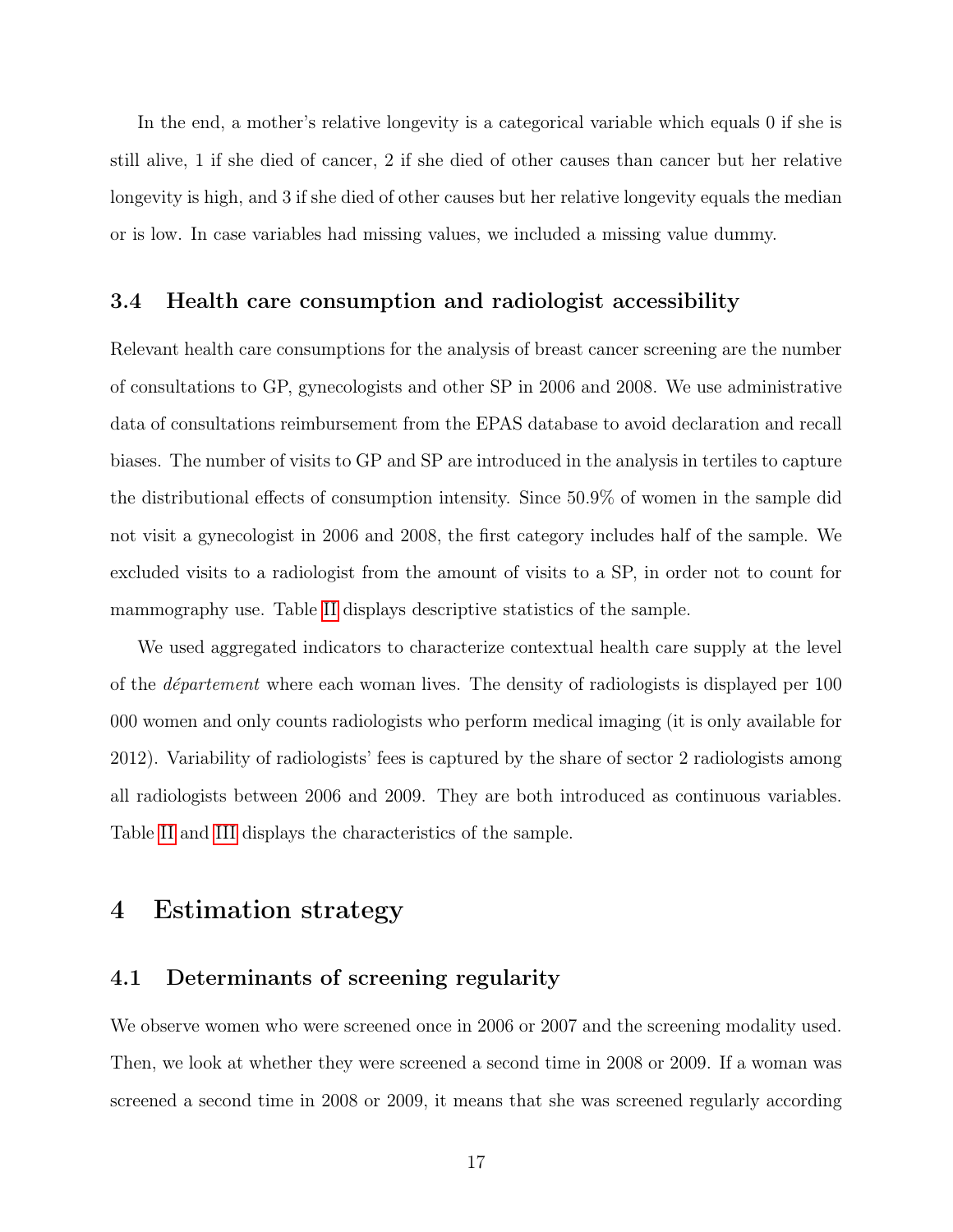<span id="page-17-0"></span>

| Variable                                | Categories                                | Frequency  | Percent            |
|-----------------------------------------|-------------------------------------------|------------|--------------------|
|                                         |                                           |            |                    |
|                                         | None/Primary edu                          | 166        | 35.5               |
| <b>Education</b> level                  | Secondary edu                             | 158        | 33.7               |
|                                         | A-level                                   | 74         | 15.8               |
|                                         | Tertiary edu                              | 70         | 15                 |
|                                         | 1st quintile<br>2nd quintile              | 56<br>69   | 12<br>14.8         |
| Monthly income per<br>consumption unit  | 3rd quintile                              | 73         | 15.6               |
|                                         | 4th quintile                              | 76         | 16.2               |
|                                         | 5th quintile                              | 89         | 19                 |
|                                         | Refused/Abandon                           | 105        | 22.4               |
|                                         | Employed                                  | 184        | 39.3               |
| Occupation                              | Retired                                   | 165        | 35.2               |
|                                         | Unemployed                                | 35         | 7.5                |
|                                         | Housewife                                 | 63         | 13.5               |
|                                         | Disabled and others                       | 21         | 4.5                |
| Employment type                         | Self-employed                             | 14         | $\overline{3}$     |
|                                         | Employee or other                         | 454        | 97                 |
|                                         | 50-54                                     | 154        | 33                 |
| Age groups                              | $55 - 59$                                 | 108        | 23                 |
|                                         | 60-64<br>65-69                            | 92<br>57   | 20<br>12           |
|                                         | 70-74                                     | 57         | 12                 |
| <b>Lifelong Adverse</b>                 | No LAE                                    | 421        | 90                 |
| Experience (LAE)                        | LAE                                       | 47         | 10                 |
|                                         | None                                      | 20         | 4.3                |
| Health insurance                        | <b>CMU</b>                                | 11         | 2.3                |
| coverage in 2006                        | Compl.                                    | 437        | 93.4               |
|                                         | health insu                               |            |                    |
|                                         | Average, Bad, Very bad                    | 136        | 29.2               |
| Self-assessed                           | Very Good, Good                           | 254        | 54.2               |
| health status                           | Refused/Abandon                           | 78         | 16.6               |
|                                         | None                                      | 368        | 79                 |
| Chronic illness                         | Other chronic illness                     | 55         | 12                 |
|                                         | Cancer                                    | 45         | $\boldsymbol{9}$   |
| Number of visits to                     | $0$ visit                                 | 238        | $50.9$             |
| gynecologist                            | 1 visit                                   | 67         | 14.32              |
| in 2006 and 2008<br>Number of visits to | 2 to 9 visits                             | 163        | $34.83\,$<br>36.54 |
| other SP                                | $0$ to $4$ visits<br>5 to 9 visits        | 171<br>145 | $31\,$             |
| in 2006 and 2008                        | $10$ to $55$ visits                       | 152        | 32.46              |
|                                         | $0$ to $8$ visits                         | 172        | 36.75              |
| Number of visits to                     | 9 to 14 visits                            | 139        | 29.70              |
| GP in                                   | $15$ to $65$ visits                       | 157        | 33.55              |
|                                         | Alive                                     | 167        | 36                 |
|                                         | Deceased of cancer                        | 66         | 14                 |
| Mother's relative longevity             | Deceased of other causes - high longevity | 97         | 21                 |
|                                         | Deceased of other causes - low longevity  | 83         | 18                 |
|                                         | Refused/Abandon                           | 55         | 12                 |
|                                         |                                           |            |                    |

Table II: Sample's description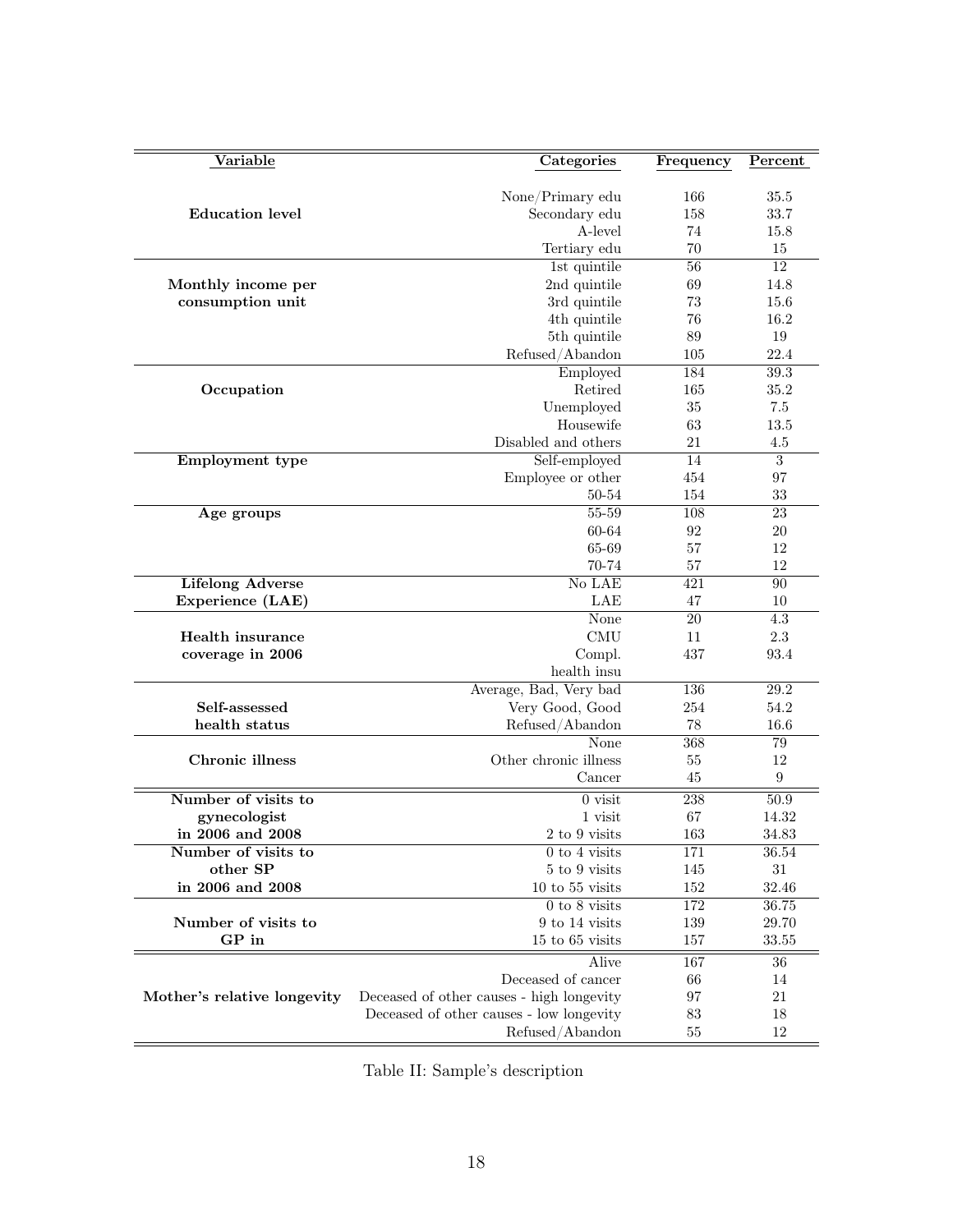<span id="page-18-0"></span>

| Variable                                                                 | Mean $(SD)$ | Min               | Max  |
|--------------------------------------------------------------------------|-------------|-------------------|------|
| Radiologists density for 100 000 inhabitants per département 12.7 (5.38) |             | 5                 | -35  |
| Share of sector $2/\text{sector } 1$ of radiologists per département     | 11.52(16.4) | $\hspace{1.6cm}0$ | - 57 |
|                                                                          |             |                   |      |

Table III: Descriptive statistics of the health care supply

to the recommended time interval. Using a probit model, we investigate whether screening modality and a large set of socioeconomic and health variables are related to screening regularity. Conditionally on having screened at least once in 2006 or 2007, we are able to see whether screening modality influences screening regularity. This estimation strategy has two limitations. The first one is that unobserved factors (as a preference for compliance for example) can explain both the screening modality chosen and screening regularity. Hence, a screening modality may be chosen because the invitation system or getting prescription by gynecologists are believed to induce better compliance with the recommended screening regularity. The screening modality and screening regularity may be a joint simultaneous decision. Our empirical strategy accounts for this potential endogeneity by using a switching probit model.

The second limitation due to the use of a probit model is a potential sample selection problem since we only observe women's screening modality choice and regularity among those who were screened either in 2006 or 2007. We don't observe the chosen screening modality and the screening regularity for women who did not screen in 2006 and 2007. We can't control for potential sample selection problem while looking at the relationship between the screening modality chosen and screening regularity. This is because screening modality is only observable for those who were screened hence it can't be included in the selection equation of a Heckman selection model. The outcome equation would estimate  $P(Regularity|Screened = 1, X = screeningmodality)$  and the selection equation would estimate  $P(Screened, X = screening modality)$ , which is impossible because we don't observe the screening modality for  $P(Screened) = 0$ , i.e. those who were not screened. The only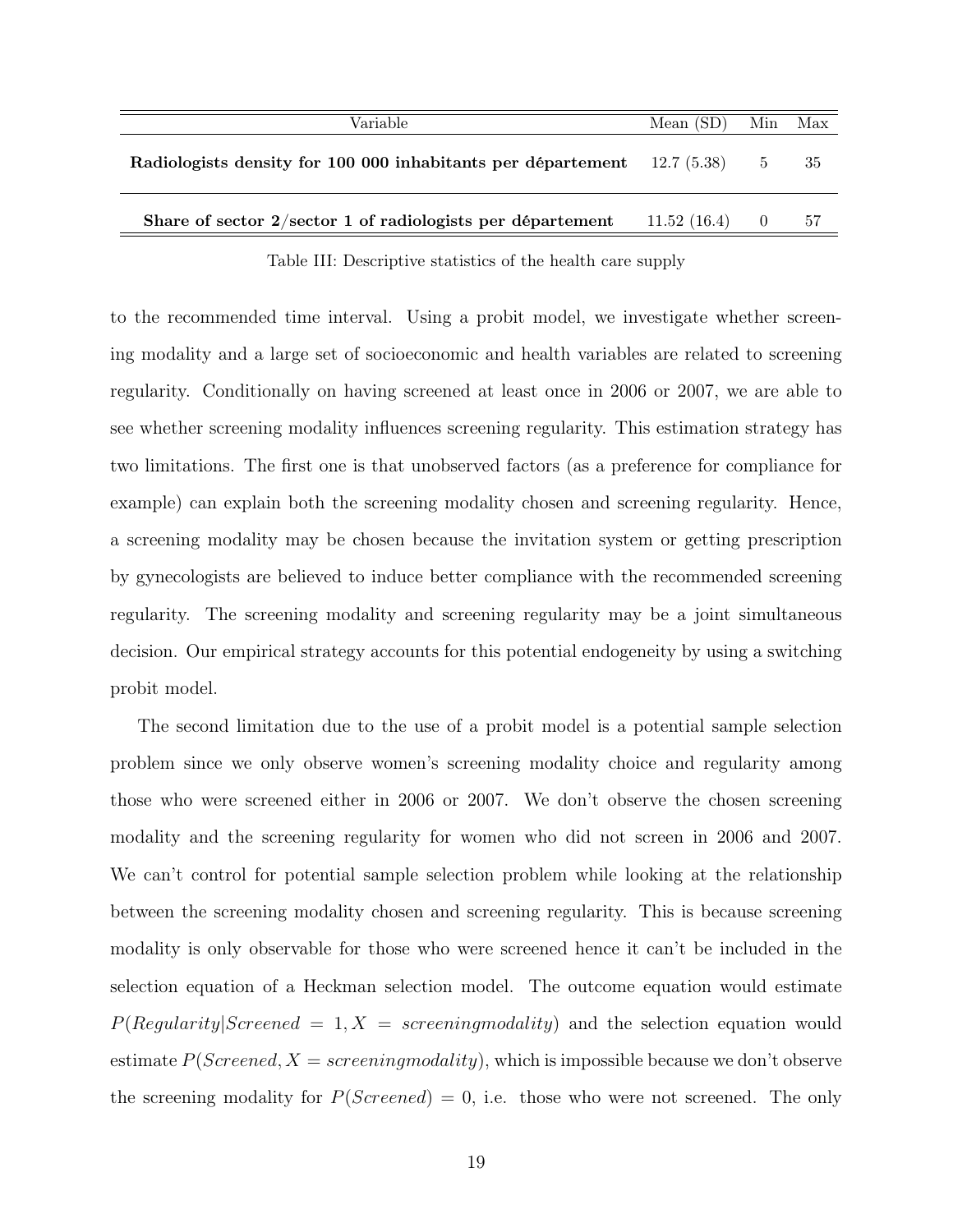<span id="page-19-1"></span>solution would be to remove the screening modality from the selection equation. This would be incorrect, as screening modality is very unlikely to be uncorrelated with having screened at least once. As a result, our estimation strategy only controls for the endogeneity due to self-selection using a switching probit model in addition to the probit model.

#### 4.1.1 Probit model

Denoted by  $R_i$  the outcome binary variable for the  $i_{th}$  individual of the probit model. Variable  $R_i$  equals one if a woman has screened regularly, and zero if she has not.

Denoted by  $S_i$  the binary variable of the  $i_{th}$  individual. Variable  $S_i$  equals one if the individual chose organized screening, and zero if she chose opportunistic screening.  $X_{1,i}$  is a vector of socioeconomic determinants, health characteristics, health care consumptions and radiologist's presence at the level of the départment.

<span id="page-19-0"></span>
$$
R_i = \alpha_1 S_i + \alpha_2 X_i + u_i \tag{1}
$$

The errors are clustered at the level of the *départment* in all estimations as variables describing the health care system are scaled on the *départment* in which an individual lives in. Moreover, the national screening program is organized at the level of the départment such that whether the management structure participated in the pilot of the program, specific events organized in the département, strong engagement of the radiologists in the département may correlate unobserved heterogeneity across individuals living in the same *département*. We therefore allow for intra-département correlation.

#### 4.1.2 Switching probit model

One of our variables of interest is the screening modality used in 2006 or 2007, which we expect to be endogenous. Women are able to self-select one modality in order to be screened more regularly. As a complement to the probit model results, our empirical strategy accounts for potential endogeneity by using a switching probit model [\(Lokshin, Newson et al.](#page-38-7) [\(2011\)](#page-38-7)).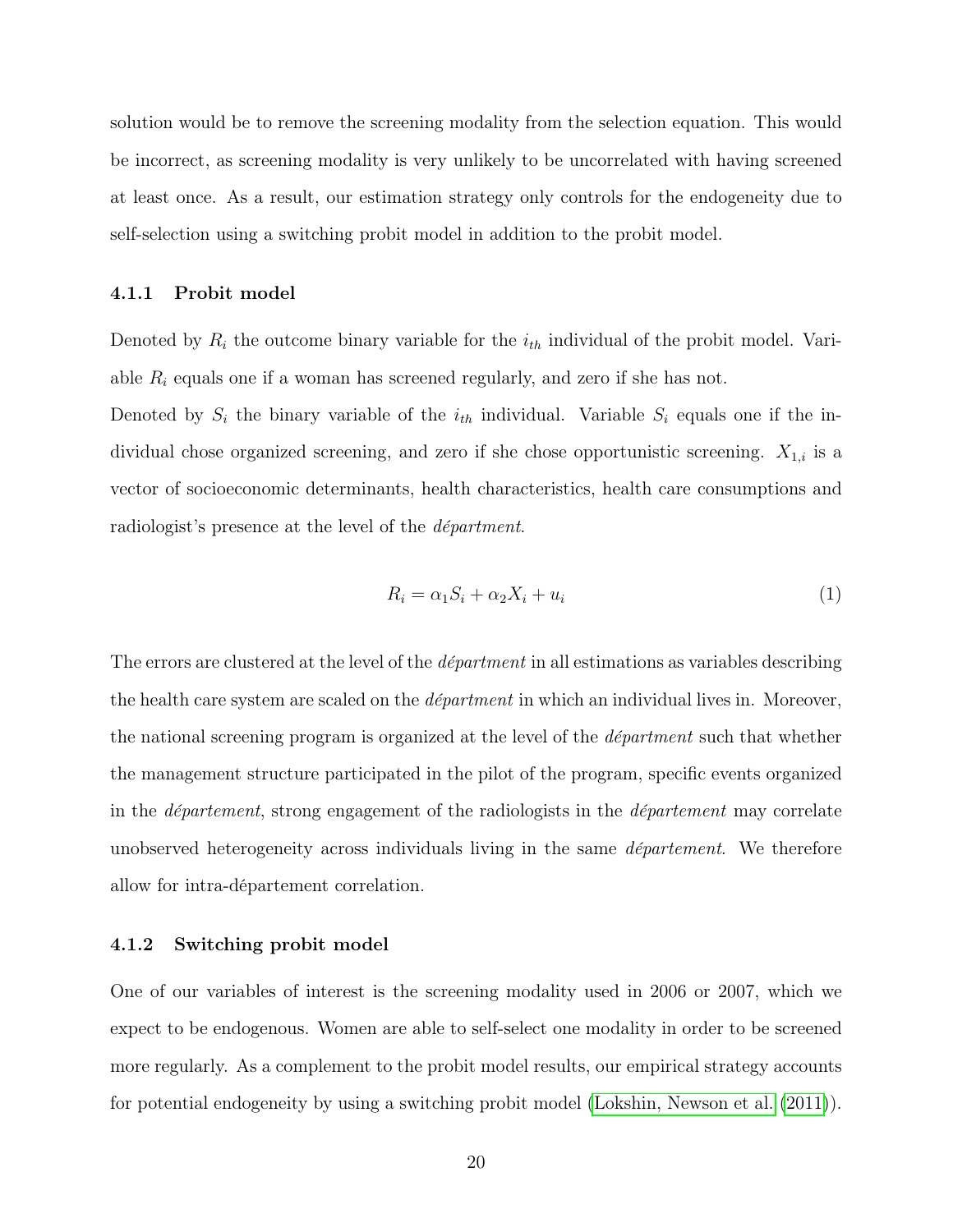<span id="page-20-0"></span>In this model, a switching equation sorts individuals over two regimes (screening modalities) and an outcome equation (screening regularity). We could have implemented other estimation procedures such as instrumental variable or recursive bivariate probit estimations. However, the switching probit method has several advantages compared to these other methods. It relaxes the assumption of equality between coefficients of the outcome equation in each screening modality. Hence determinants of screening regularity may differ according to which screening modality was used. According to [Lokshin, Newson et al.](#page-38-7) [\(2011\)](#page-38-7) and [Altonji, Elder and Taber](#page-36-8) [\(2005\)](#page-36-8), switching probit models perform better than instrumental variable regressions and bivariate recursive models, unless the proportions of women who were regularly screened and the proportions of women who chose organized screening are quite low. Figure [2](#page-12-0) indicates the opposite: a higher proportion chose organized rather than opportunistic screening and a considerable share of women screened twice in the data period.

The switching probit model builds on a first equation for the potentially endogenous binary variable and a second equation determining the outcome of interest. Switching probit models are estimated using a full information maximum likelihood method to simultaneously estimate the binary selection and the binary outcome. As presented in [Lokshin, Newson](#page-38-7) [et al.](#page-38-7) [\(2011\)](#page-38-7), the switching equation is:

$$
S_i = 1 \text{ if } \gamma Z_i + \mu_i > 0
$$
  

$$
S_i = 0 \text{ if } \gamma Z_i + \mu_i \le 0
$$
 (2)

and the outcome equations are:

$$
R_{1,i} = \beta X_{1,i} + \epsilon_{1,i} \; if \; S_i = 1
$$
  
\n
$$
R_{0,i} = \beta X_{0,i} + \epsilon_{0,i} \; if \; S_i = 0
$$
\n(3)

 $X_{1,i}$  and  $X_{0,i}$  are vectors of independent variables,  $Z_i$  is a vector of variables determining a switch between organized and opportunistic screenings.  $\mu_i$ ,  $\epsilon_{1,i}$  and  $\epsilon_{0,i}$  are the error terms and are assumed to be jointly normally distributed with a zero-mean and a correlation matrix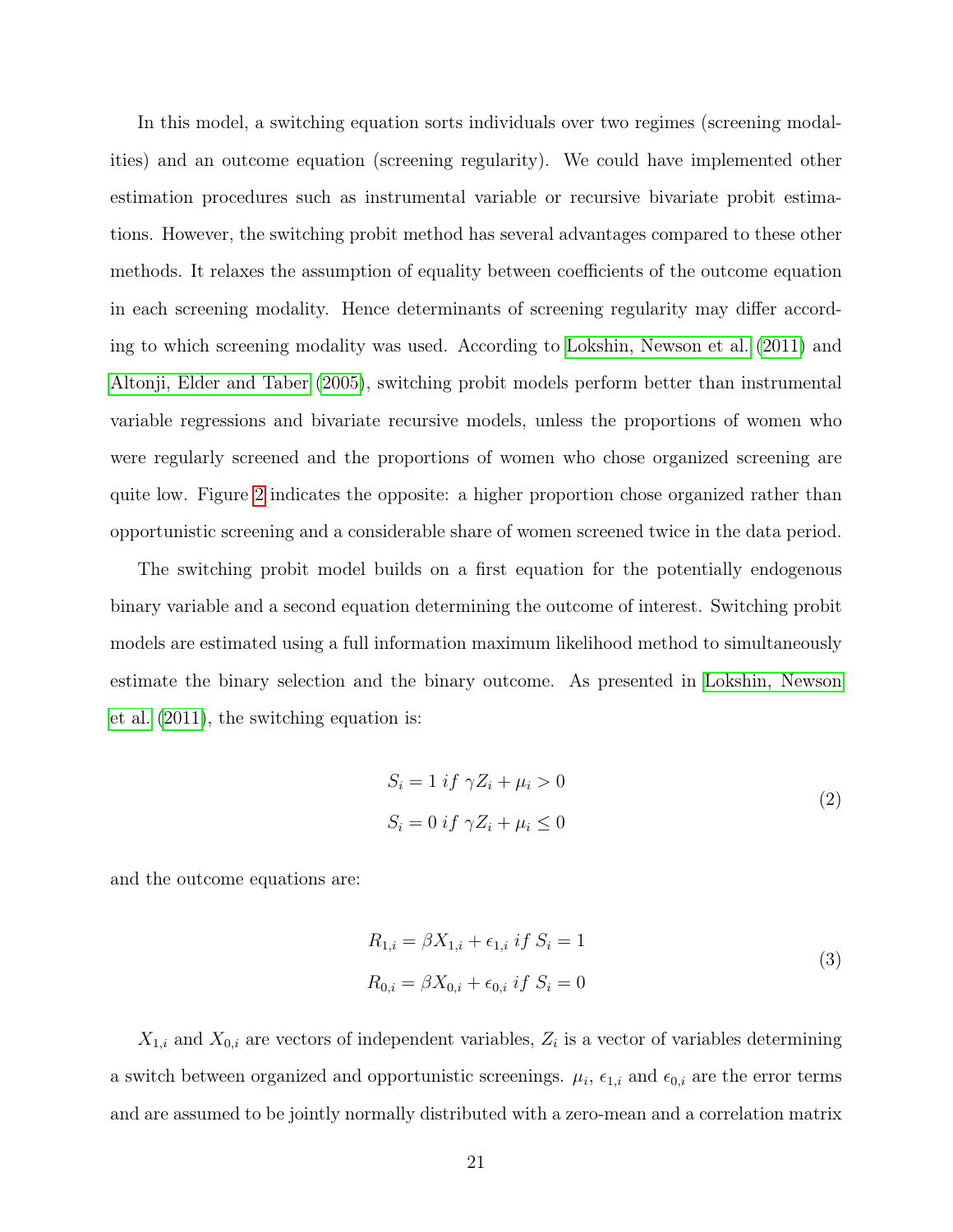as:

$$
\Omega = \left(\begin{array}{cc} 1 & \rho_{\mu,0} & \rho_{\mu,1} \\ & 1 & \rho_{0,1} \\ & & 1 \end{array}\right)
$$

where  $\rho_{\mu,0}$  is the correlation coefficients between  $\mu_i$  and  $\epsilon_{0,i}$  and  $\rho_{\mu,1}$  is the correlation coefficient between  $\epsilon_{1,i}$  and  $\mu_i$ . However, we can not observe  $\rho_{0,1}$  because screening regularity is not observed for women who chose organized screening if they had chosen opportunistic screening. The reverse is also true. It means that  $R_{1,i}$  and  $R_{0,i}$  are never observed simultaneously such as the joint distribution of  $\epsilon_{0,i}$  and  $\epsilon_{1,i}$  is not identified and  $\rho_{1,0}$  cannot be estimated. In this model, it is assumed that  $\rho_{1,0} = 1$ . Even though this model is supposed to be identified by nonlinearities of its functional form, we use exclusion restriction variables. We assume that there exists a variable that determines the screening modality decision, but does not directly affect the outcome. Thus,  $Z_i$  and  $X_{j,i}$  with  $j = 0, 1$  include a set of regressors which are partly common in both equations.

The log-likelihood function for the simultaneous system of equations is:

<span id="page-21-0"></span>
$$
ln \mathcal{L} = \sum_{R_i=1, S_i=1} ln \{ \Phi(X_i \beta_1, Z_i \gamma, \rho_{(\mu 1)}) \} +
$$
  

$$
\sum_{R_i=0, S_i=1} ln \{ \Phi(-X_i \beta_1, Z_i \gamma, -\rho_{(\mu 1)}) \} +
$$
  

$$
\sum_{R_i=1, S_i=0} ln \{ \Phi(X_i \beta_0, -Z_i \gamma, -\rho_{(\mu 0)}) \} +
$$
  

$$
\sum_{R_i=0, S_i=0} ln \{ \Phi(-X_i \beta_0, -Z_i \gamma, \rho_{(\mu 0)}) \}
$$
 (4)

where  $\Phi$  is the cumulative function of a bivariate normal distribution. To ensure that estimated  $\rho_{\mu,1}$ ,  $\rho_{\mu,0}$  are bounded between -1 and 1, the maximum likelihood directly estimates:  $atanh_{\rho j} =$ 1 2  $ln(\frac{1+\rho_j}{1})$  $1-\rho_j$ ) for  $j = 1, 2$ . If it is significant, unobserved determinants generate self-selection into a regime (a screening modality) and influence screening regularity. This may have lead to biased estimates if unobserved heterogeneity is not accounted for. Errors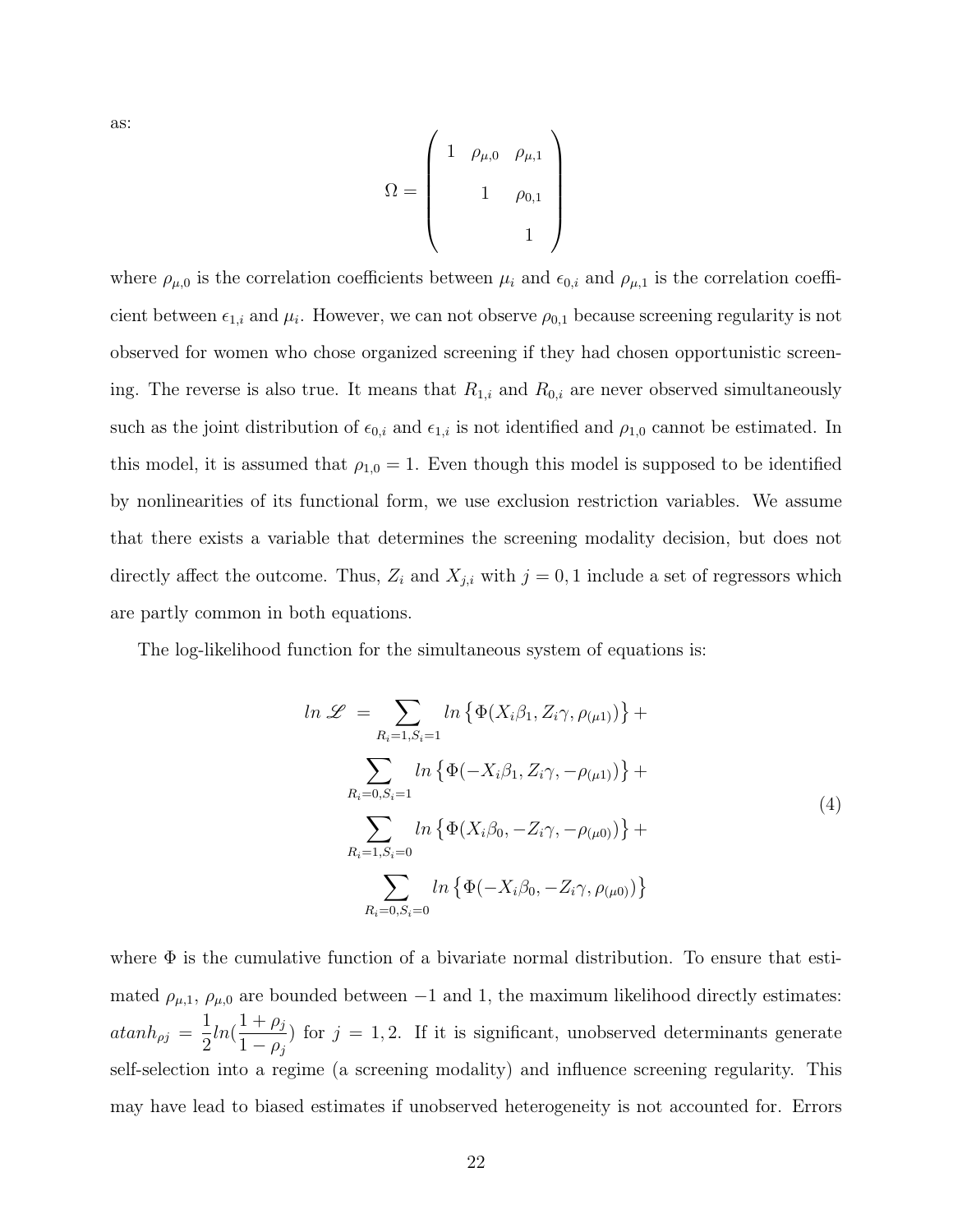are also cluster at the level of the département.

Equation [4](#page-21-0) represents the estimated switching probit model. The objective is to compare the marginal effect of the screening modality chosen resulting from the switching probit model with the marginal effect of the screening modality resulting from the probit model.

Identification strategy: The covariates included in the selection and outcome equations were selected using a general-to-specific approach. We started from a general specification including the variables used in the probit model (equation [1\)](#page-19-0) for both equations.

In this general model, we ran exclusion Wald tests for all variables in each equation. Variables that were statistically significant at 10% or more for at least one equation were retained in the specifications for both equations. Through this variable selection process, we chose different variables for inclusion in screening modality and regularity equations: the difference being the exclusion restriction variable. The final specification of the screening regularity equation includes: age groups, mother's relative longevity (for statistical power reasons we do not differentiate deceased mothers by relative longevity), occupation, employment type, household income quintiles, whether experienced adverse life events, insurance coverage (for statistical power reasons, it is simplified to a dummy variable which equals 1 if she has a complementary private health insurance and 0 if she has none or CMU-C), the number of consultations to a GP, specialist and gynecologists, self-assessed health, radiologist's density and the share of sector 2 radiologists in their *départment*. The final specification of the screening modality equation includes the same variables and one exclusion restriction variable.

The restriction exclusion variable is the participation rate in the program per *département* in 2005. If a higher participation rate is observed in a département, someone who lives in this département may be more likely to use organized screening in the subsequent years. General engagement of the health care system network and peer effects may encourage the use of organized screening rather than opportunistic screening in 2006 or 2007.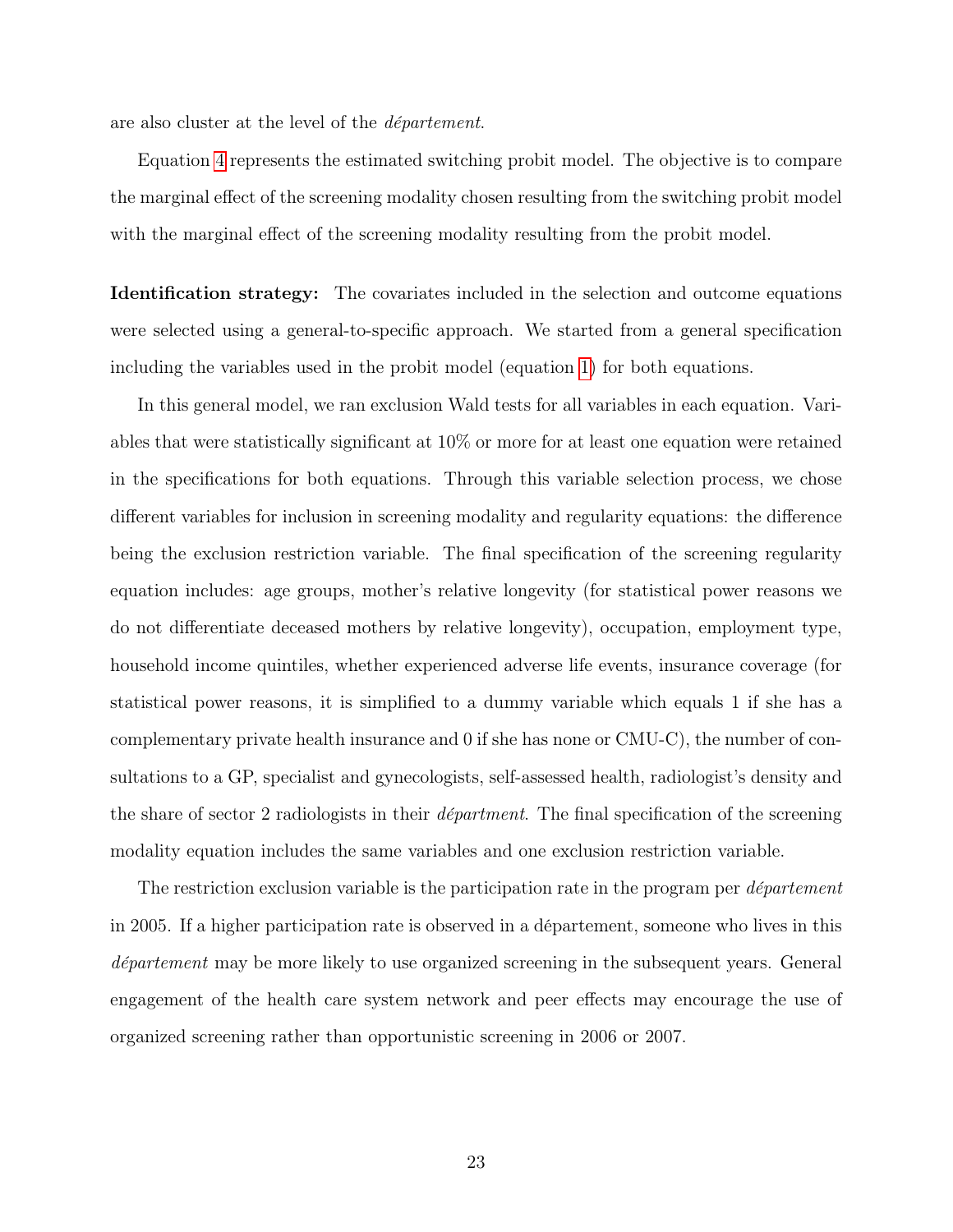#### <span id="page-23-1"></span>4.2 Determinants of screening trajectories

The second part of the analysis investigates screening trajectories. We distinguish between women who switched from one screening modality to another while screening regularly, women who screen regularly and who are faithful to a screening modality and women who do not screen regularly.

We use multinomial logit to study the determinants of each screening trajectories. Denoted by  $P(R_i = j)$  the probability to choose j such that:

$$
j \begin{cases}\n=0 \text{ if } Not regular \\
=1 \text{ if } Regular & & \text{Switch} \\
=2 \text{ if } Regular & & \text{No} \text{ Switch}\n\end{cases}
$$
\n(5)

<span id="page-23-0"></span>The explanatory variable are the same ones than the ones used in the probit model.

# 5 Estimation results

#### 5.1 Determinants of screening regularity

#### 5.1.1 Probit model

The first column of table [IV](#page-27-0) shows the probit model estimation results whereas the second column presents the marginal effects. Using the national screening program compared to opportunistic screening increases the probability of regular screening by 7.4%. In line with previous studies, we observe social inequalities in screening regularity due to adverse life events and household income. Women at the top of the income distribution (4th and 5th quintiles) are screened more regularly than those at the bottom of the income distribution.

A direct extension of this result is to measure whether the effect of socioeconomic variables depends on the screening modality used. Indeed, [Espinas et al.](#page-37-8) [\(2011\)](#page-37-8) assess equity of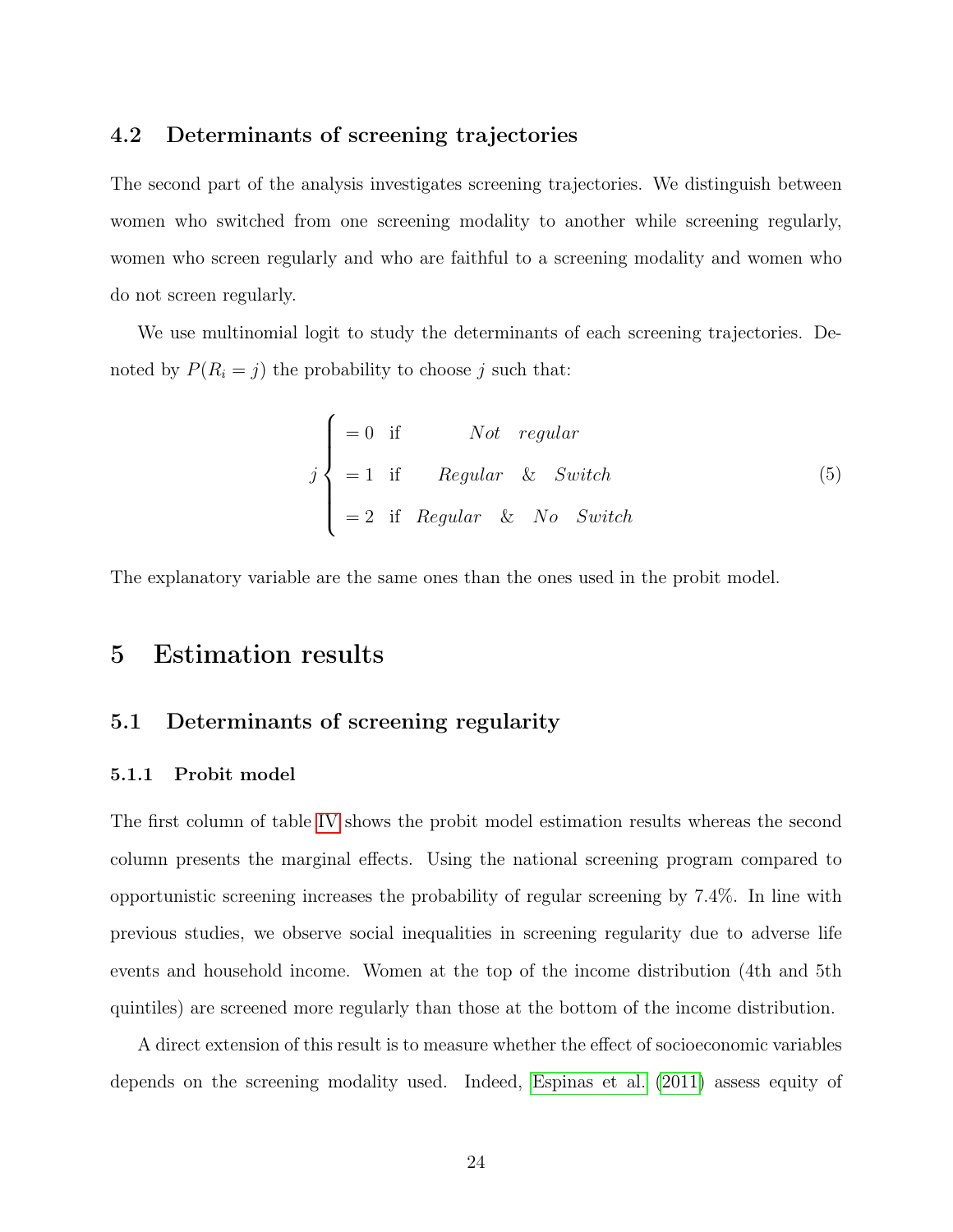<span id="page-24-0"></span>access to breast and cervical cancer screening when organized and opportunistic screening is used in Catalonia. They find that equity of access to breast cancer increased for the less educated targeted women when organized screening was implemented. [Palència et al.](#page-39-8) [\(2010\)](#page-39-8) observe socioeconomic inequalities of access to screening in European countries only having opportunistic screening is used but fewer access issues exist where organized screening is in place. To test the hypothesis, we interacted the household income and education variables with the screening modality. None of them was statistically significant. Neither income nor education's effects differ with using organized or opportunistic screenings.

Screening regularity also depends on access to all physicians (GP, gynecologists and other SP). A gradient can be observed for both the number of gynecologist and other SP consultations. Compared with the first tertile, women who consult a gynecologist twice or more in 2006 and 2008 are by 17.3% more likely to undergo regular screening. Visiting a GP quite often (being in the second tertile of the distribution) compared to less frequently, is positively associated with screening regularity.

Being retired compared to being employed, a house wife or disabled increases the likelihood to undergo regular screening. These results are interpretable in the light of the growing literature on the relationship between retirement and health status. Explanations brought forward to explain the positive relationship between retirement and health status includes a reduction in smoking, relief from work-related stress and strain, increased sleep duration and increased physical activity [\(Eibich](#page-37-9) [\(2015\)](#page-37-9) and [Insler](#page-38-8) [\(2014\)](#page-38-8)). A hypothesis (to be investigated in future work) is the positive effect of retirement on engagement in secondary preventive care such as cancer screening. In addition, self-employed women are less likely to undergo screening than employees (based on their former employment type when they declare being retired in the survey).

Increasing radiologist density for 100 000 inhabitants by 10 radiologists decreases the probability of regular screening by 5% and increasing the share of balance billing radiologists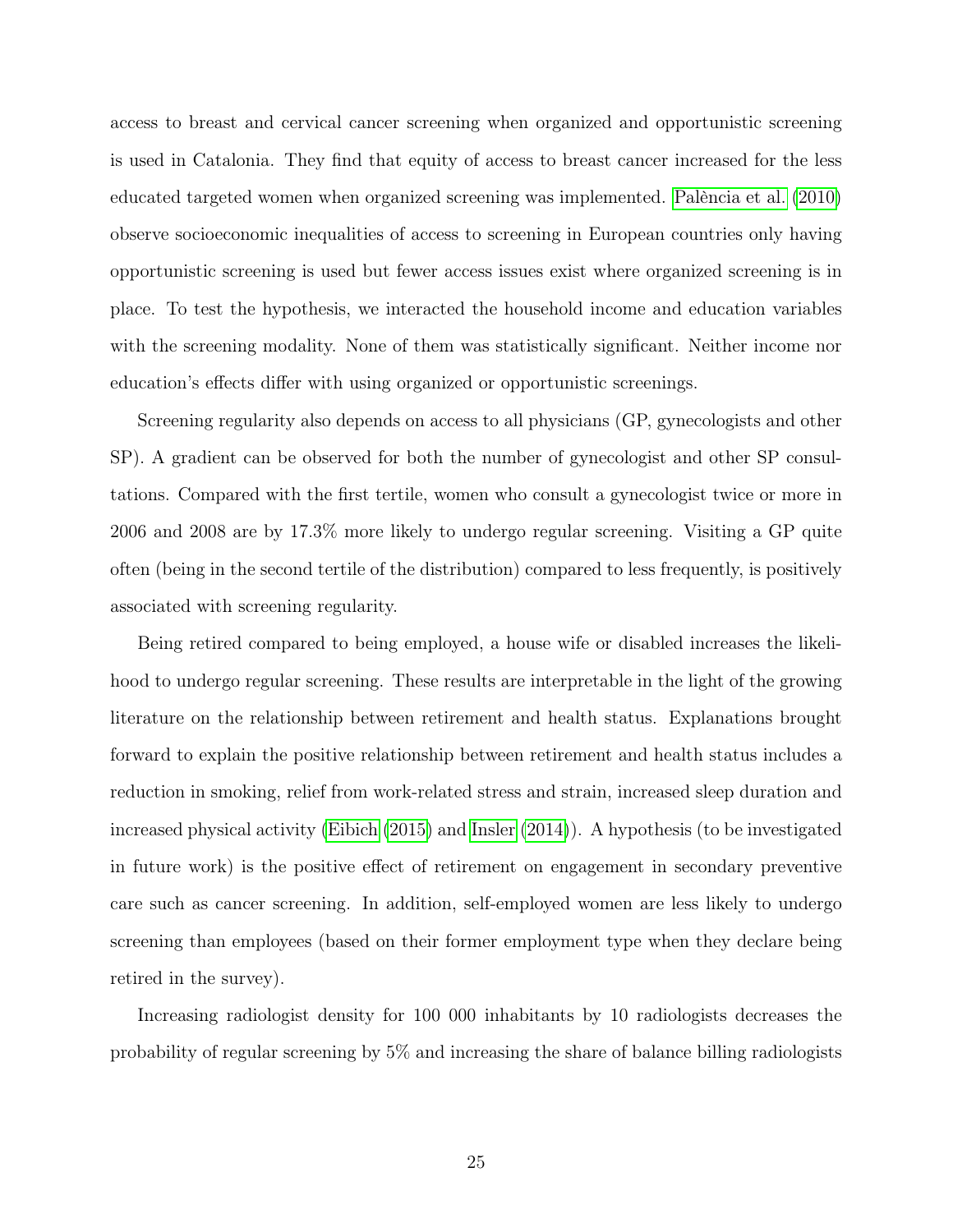<span id="page-25-1"></span>by 10% diminishes the probability to undergo screening by  $2.5\%$ <sup>[3](#page-25-0)</sup>. The opposite result was expected concerning the impact of the density of radiologist on screening regularity. As the highest radiologist density is in Paris, we estimated the model without Parisian women (table in the Appendix [VIII\)](#page-43-0). Radiologist density is not statistically significant anymore whereas it only reduces the marginal effect of the share of sector 2 radiologists by 0.5%.

Women aged 70 to 74 years old are less likely to undergo regular screening than younger ones. However, this result may be due to the eligibility criteria for the national program. In this study, they are surveyed in 2006 and if they are aged 72 to 74 years old in 2006, they are not eligible for the program anymore in 2008 or 2009. So they have less incentive to undergo a second screening. Note, that excluding women aged 72 to 74 from the estimated model does not change the results apart from increasing the effect of using organized screening (see in table [VIII](#page-43-0) in appendix [C\)](#page-43-1). Surprisingly, not being covered by any health insurance is associated with increasing screening regularity. Nonetheless, this result is similar to the findings of [Picone, Sloan and Taylor Jr](#page-39-9) [\(2004\)](#page-39-9). This can possibly be explained by the fact that in situations where moral hazard prevails, an individual who is covered by a health insurance may increase their exposure to risk by diminishing their demand for preventive health care such as cancer screening [\(Kenkel](#page-38-9) [\(2000\)](#page-38-9)). Both self-assessed health and the ALD status have no statistically significant effect on screening regularity.

There is a remaining uncertainty on the measure of screening modality. The code used in the CCAM for organized screening can also count mammography undertook by women at high-risk. Women with gynecological cancers (uterus and ovarian cancer) and nongynecological cancers (thyroid, melanoma or kidney cancers) are reported to be at high-risk for breast cancer in the [HAS](#page-37-10) [\(2012\)](#page-37-10)'s report on breast cancer screening for high-risk individuals. In this case, the mammography performed may be part of a follow-up strategy rather than a screening strategy. The estimation is therefore run without women who declared being

<span id="page-25-0"></span><sup>3</sup> Interaction terms between radiologist density and the share of balance billing sector 2 radiologist is not significant. The correlation coefficient between these variables is  $0.56$  (P-value $<0.01$ ) so we introduce them separately in the model. Each one of them remains significant.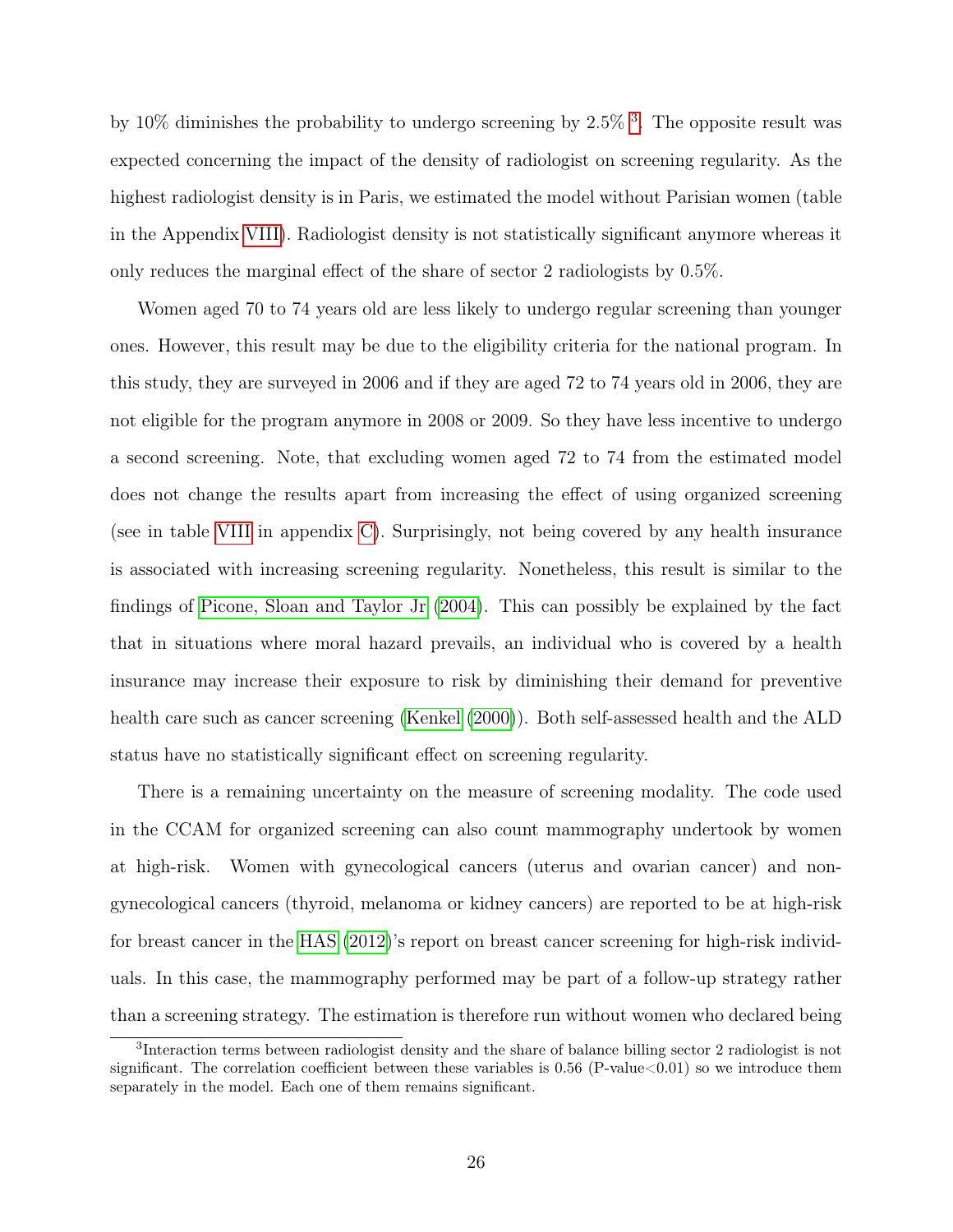<span id="page-26-0"></span>cancer patient in 2006 (in table [VIII](#page-43-0) in appendix [C\)](#page-43-1) but it does not significantly change the results. As an additional control, we estimated the model including primary preventive care indicators (smoking and BMI) and other secondary preventive care engagements (Pap-Smear and bowel cancer tests). None of them had a statistically significant effect so they were not included in the final specification.

Finally, the fit of the model is evaluated using the size of the area under the Roc curve (in figur[e4](#page-42-0) in appendix [B\)](#page-42-1). According to [Hosmer Jr and Lemeshow](#page-38-10) [\(2004\)](#page-38-10), areas under the Roc curve of 70 to 80% is acceptable. The area under the Roc curve for our model is 78.5%, suggesting that the model has a good fit.

#### 5.1.2 Switching probit model

Table [V](#page-30-0) presents the results of the switching probit model, in which the choice of screening modality is not considered as exogenous. The first column displays the switching equation, where the dependent variable equals 1 if the woman chose organized screening and 0 if she chose opportunistic screening. A clear profile of women who screen opportunistically can be extracted. They are the wealthiest women of the sample, have private complementary health insurance and are more likely to have visited a gynecologist at least once. Conversely, any women whose income falls within the first four quintiles is more likely to choose organized screening compared to those in the top income category. The same choice is observed amongst the CMU-C beneficiaries and those with no complementary health insurance (when pooled) compared to those with a private complementary health insurance. We don't find any significant impact of education in this study whereas [Damiani et al.](#page-36-9) [\(2012\)](#page-36-9) report that less educated women tend to favor organized screening in Italy.

Concerning the exclusion restriction variable, the participation rate in 2005 is positively associated with choosing organized screening over opportunistic screening in 2006 or 2007.

We now consider results of the screening regularity equation. If screening modality and screening regularity are jointly determined, then  $\rho_{(\mu,0)}$  and  $\rho_{(\mu,1)}$  should be statistically dif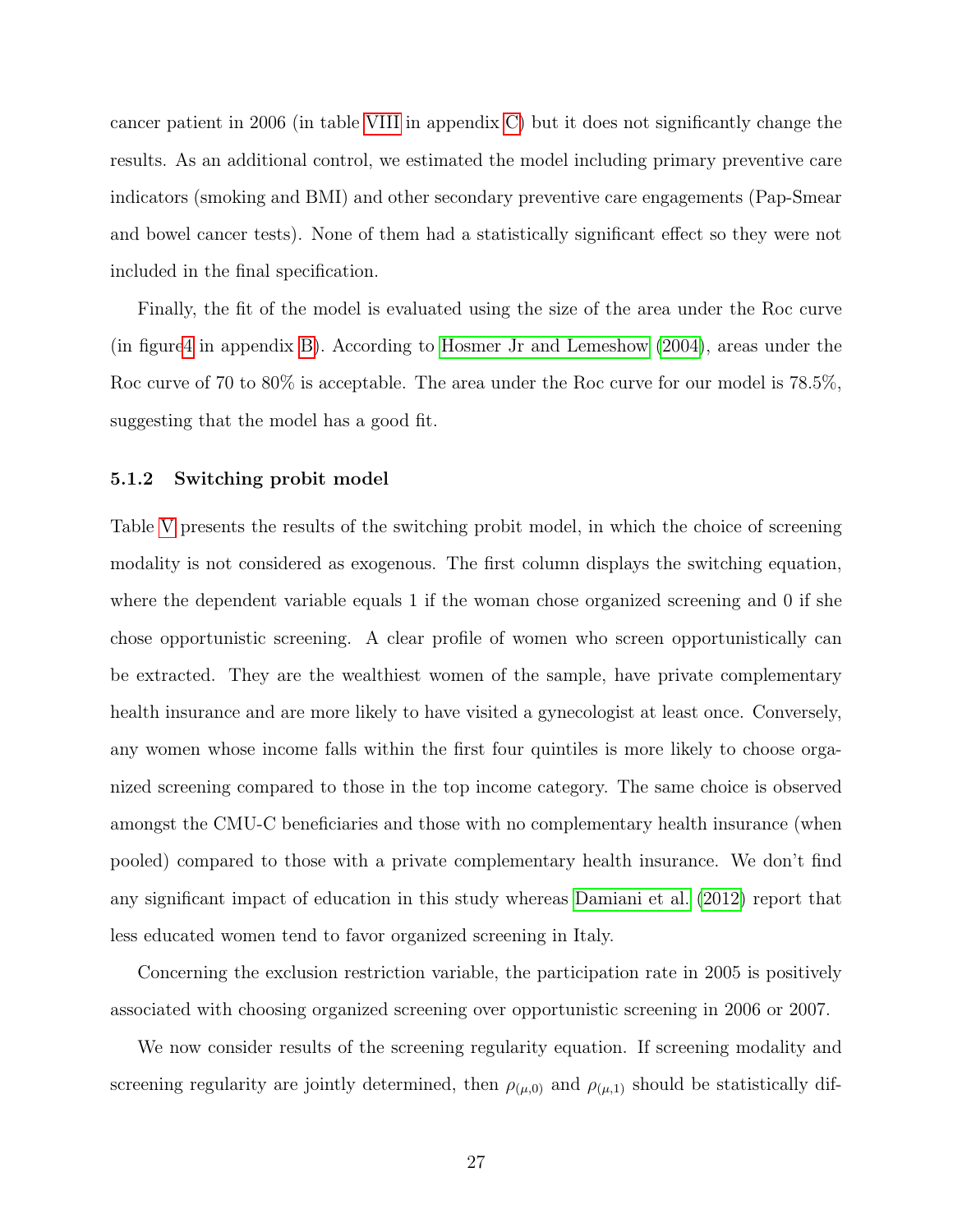<span id="page-27-0"></span>Table IV: Estimated coefficients and marginal effects of the probit model

|                                             |             |           | Screening regularity |             |
|---------------------------------------------|-------------|-----------|----------------------|-------------|
|                                             | Coeff.      | S.E.      | Marg. effect         | S.E.        |
| Organized screening                         | $0.301**$   | 0.154     | $0.074**$            | 0.038       |
|                                             |             |           |                      |             |
| Income (ref: 1st quintile)                  |             |           |                      |             |
| 2nd quintile                                | 0.321       | 0.269     | 0.096                | 0.080       |
| 3rd quintile                                | 0.484       | 0.319     | 0.139                | 0.091       |
| 4th quintile                                | $0.810***$  | 0.300     | $0.214***$           | 0.082       |
| 5th quintile                                | $0.675**$   | 0.327     | $0.185**$            | 0.089       |
| NA                                          | $0.552*$    | 0.300     | $0.156*$             | 0.085       |
| Had LAE                                     | $-0.610***$ | 0.232     | $-0.151***$          | 0.055       |
| Occupation (ref: retired)                   |             |           |                      |             |
| Employed                                    | $-0.575**$  | 0.291     | $-0.134**$           | 0.064       |
| Unemployed                                  | $-0.517$    | 0.321     | $-0.119$             | 0.075       |
| House wife                                  | $-0.423$    | 0.267     | $-0.094$             | 0.059       |
| Disabled or other                           | $-0.827**$  | 0.415     | $-0.207**$           | 0.106       |
| Age groups (ref: $50-54$ yo)                |             |           |                      |             |
| 55-59 y.o.                                  | $-0.147$    | 0.192     | $-0.034$             | 0.045       |
| 60-64 y.o.                                  | 0.065       | 0.247     | 0.014                | 0.053       |
| 65-69 y.o.                                  | $-0.472$    | 0.376     | $-0.121$             | 0.099       |
| 70-74 y.o.                                  | $-0.656*$   | 0.390     | $-0.176*$            | 0.108       |
| Education (ref: none - primary edu)         |             |           |                      |             |
| Secondary edu                               | 0.286       | 0.212     | 0.067                | 0.051       |
| A-level                                     | $-0.352$    | 0.248     | $-0.099$             | 0.069       |
| Tertiary edu                                | 0.206       | 0.257     | 0.050                | 0.061       |
| Self-employed                               | $-0.742**$  | 0.307     | $-0.215**$           | 0.095       |
| Compl. Health insu                          |             |           |                      |             |
| No suppl insu                               | $0.942*$    | 0.485     | $0.167*$             | 0.055       |
| <b>CMU</b>                                  | $-0.387$    | 0.379     | $-0.107$             | 0.114       |
|                                             |             |           |                      |             |
| SAH (ref: poor health)                      |             |           |                      |             |
| Good health                                 | 0.039       | 0.185     | 0.009                | 0.045       |
| NA                                          | $-0.159$    | 0.280     | $-0.041$             | 0.073       |
| Chronic illness (ref: no chronic illness)   |             |           |                      |             |
| Other than cancer                           | $-0.114$    | 0.237     | $-0.029$             | 0.061       |
| Cancer                                      | $-0.201$    | 0.241     | $-0.052$             | 0.065       |
| Mother's relative longevity (ref: alive)    |             |           |                      |             |
| Deceased of cancer                          | $0.423*$    | 0.244     | $0.091*$             | 0.050       |
| Deceased of other reason - High Longevity   | $-0.169$    | 0.246     | $-0.044$             | 0.064       |
| Deceased of other reason - Low Longevity    | $-0.098$    | 0.199     | $-0.025$             | $0.051\,$   |
| NC                                          | $0.000\,$   | 0.355     | 0.000                | 0.088       |
| Nb of visits to gyneco (ref: $0$ visit)     |             |           |                      |             |
| $1$ visit $\,$                              | $0.395*$    | 0.218     | $0.106*$             | 0.054       |
| 2 to 9 visits                               | $0.745***$  | 0.174     | $0.178***$           | 0.037       |
| Nb of visits to GP (ref: $0$ to $8$ visits) |             |           |                      |             |
| 9 to 14 visits                              |             |           |                      |             |
| $15$ to $65$ visits                         | $0.296*$    | 0.169     | $0.072*$             | 0.041       |
|                                             | 0.092       | 0.193     | 0.024                | 0.049       |
| Nb of visits to SP (ref: $0$ to $4$ visits) |             |           |                      |             |
| 5 to 9 visits                               | $0.289*$    | 0.159     | $0.076*$             | 0.042       |
| $10$ to $55$ visits                         | $0.508**$   | 0.222     | $0.125**$            | 0.054       |
|                                             |             |           |                      |             |
| Radiologist density                         | $-0.0209*$  | 0.012     | $-0.005*$            | $\,0.003\,$ |
| Share of sector 2 radiologist               | $-0.0102**$ | $0.004\,$ | $-0.003**$           | 0.001       |
|                                             |             |           |                      |             |
| Constant                                    | $0.397\,$   | 0.398     |                      |             |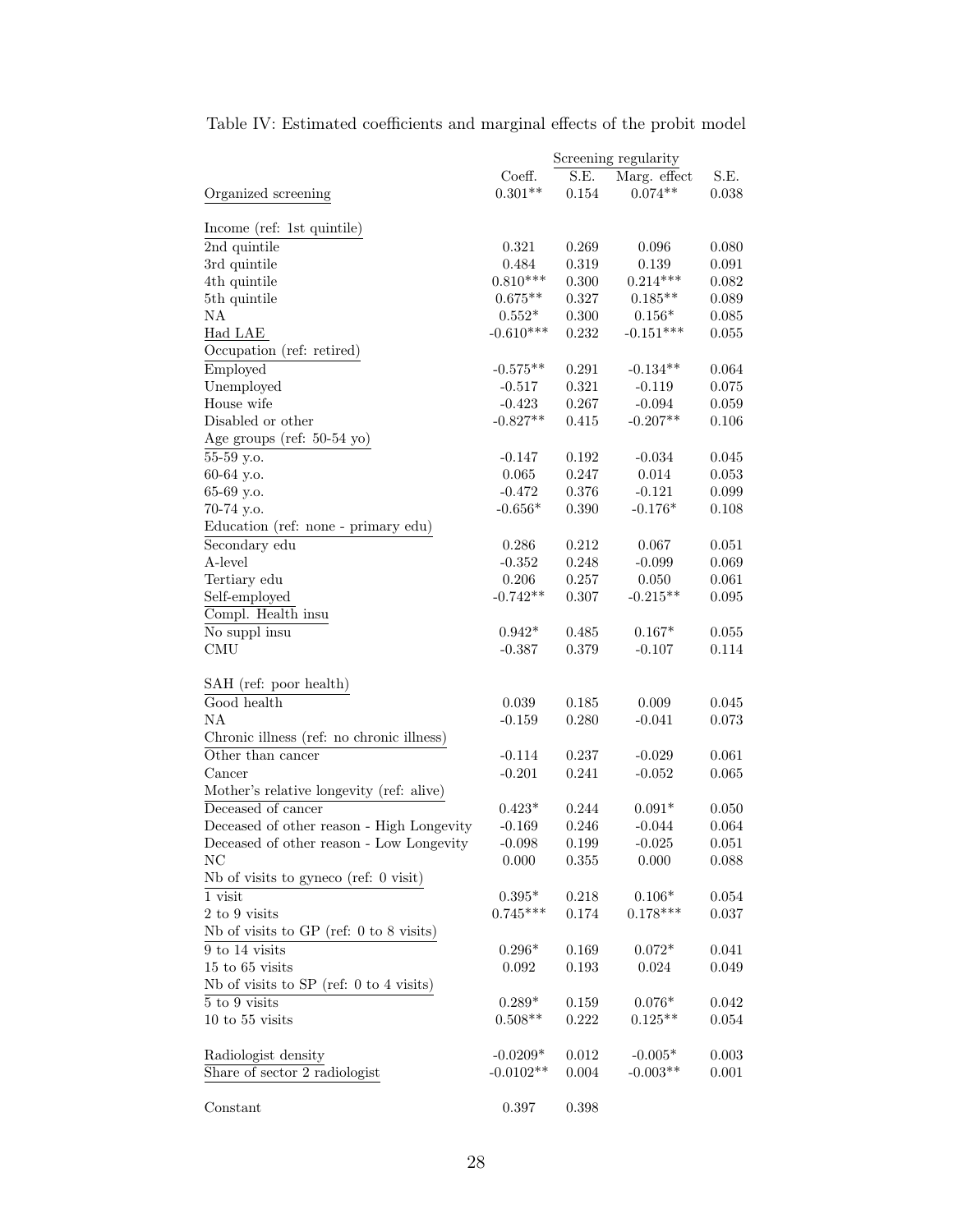ferent from zero. This is not the case as the Wald test statistic is equal to 0.47 with  $P-value > 0.1$ , leading to a non rejection of the exogeneity of screening modality with respect to screening regularity. There is no residual unobserved heterogeneity inducing selfselection into a screening modality and into undergoing regular screening. This result implies that it is unlikely that screening modality's coefficient is biased. Further analysis may be performed without controlling for the potential endogeneity of the chosen screening modality.

Variables which are statistically significantly associated with screening regularity change slightly according to the screening modality chosen. The most striking difference in the comparison between organized and opportunistic screening use are as follows. Firstly, even if household income is significant for both modalities, the effect is much larger in the case of opportunistic screening. Consulting a GP or a gynecologist only has a statistically significant effect for those who undertook opportunistic screening. This result makes sense to the extent that gynecologists and GPs are the more likely to prescribe opportunistic screenings.

Having experienced life adverse events is strongly and negatively associated with screening regularity, but only in the case of organized screening. Conditional on choosing organized screening, the effect of age seems to be not linear. Women over 65 years old as well as those aged 50 to 54 are less likely to screen regularly than younger ones. Conditional on choosing opportunistic screening, the oldest women of the sample screen more regularly compared to the reference age category. Again, this may be due to the eligibility criteria to the program. For instance, if they were 72 years old in 2006 or 2007 and chose organized screening, they will not be re-invited in 2008 or 2009, which sharply diminishes the likelihood of repeat screening. Therefore, they are more likely to screen regularly if they chose opportunistic screening.

Additionally, we compute the average marginal effect as the difference between the average probability of using organized screening and to screen regularly on the one hand, and on the other hand the average probability of using opportunistic screening and screening regularly. It corresponds to  $P(S = 1, R = 1) = 0.789$  and  $Pr(S = 0, R = 1) = 0.711$ . The mean difference between the two probabilities is statistically significant at the 1% level  $(P-value <$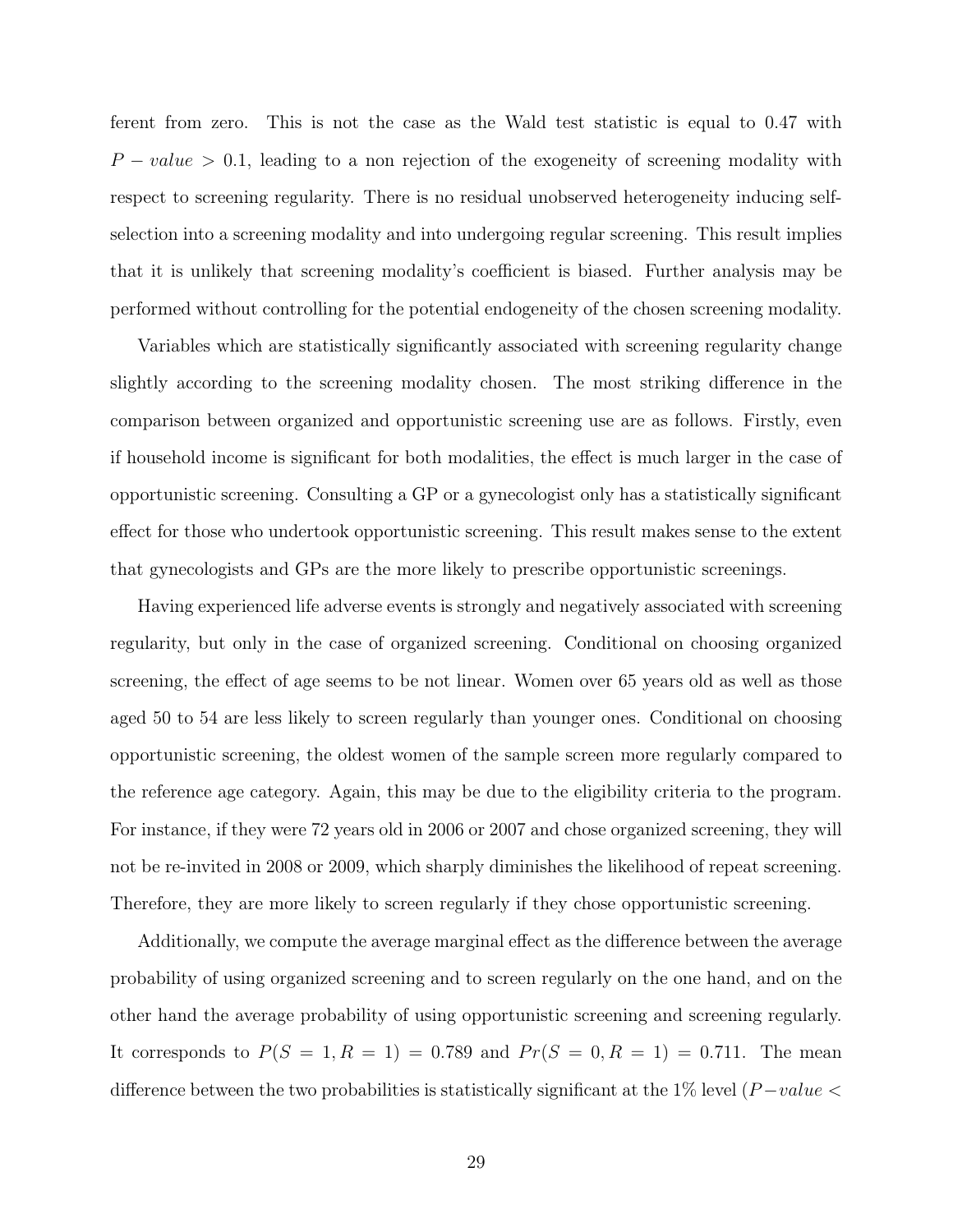<span id="page-29-1"></span>0.01). Holding other variables constant, using organized screening increases, on average, the probability of regular screening by 7.8%. There is a 0.4% difference between the estimation of the effect using a probit model and the estimation made under the switching probit model.

Various diagnostic tests were run to determine the instrument's validity. The Kleibergen-Paap test was calculated on a linearized form using linear instrumental variable regression. We could reject the null hypothesis of under-identification (LM statistic 11.857 with a  $P$  $value < 0.001$ ). The test proposed by [Stock and Yogo](#page-39-10) [\(2005\)](#page-39-10) was used to investigate the potential of a weak instrument problem. The hypothesis of weak instrument was rejected with a Cragg-Donald Wald F statistic of 20.081 and critical values of the Stock-Yogo test of 16.38 for 10% size of the Wald test. A last test of the validity of the instrument was conducted by including instruments in the outcome equations. The estimation is not identified through non-linearity. If models are estimated independently, the instrument is insignificant in the screening regularity equation and significant in the screening modality equation.

#### 5.2 Determinants of screening trajectories

The model's base line category is composed of women who screen irregularly and thus not switchers<sup>[4](#page-29-0)</sup>. Estimated results indicate that women who chose to undergo organized rather than opportunistic screening, are more likely to screen regularly while being faithful than screen only once. But women who used organized screening are less likely to screen regularly and being switchers than not screening a second time. The latter result is driven by the 4% of the sample (18 women) who switched from organized to opportunistic screening. For the category of faithful and regular screening, the results are very similar to the results of the probit estimation.

<span id="page-29-0"></span>Moreover, women whose mother died of cancer, compared to those whose mother is alive,

<sup>&</sup>lt;sup>4</sup>The same model was estimated using faithful and regular women as baseline category. Its result are in the appendix [D](#page-44-0) in table [IX.](#page-44-1) Conditional on screening regularly, organized screening leads to being faithful rather than to switch between screening modalities.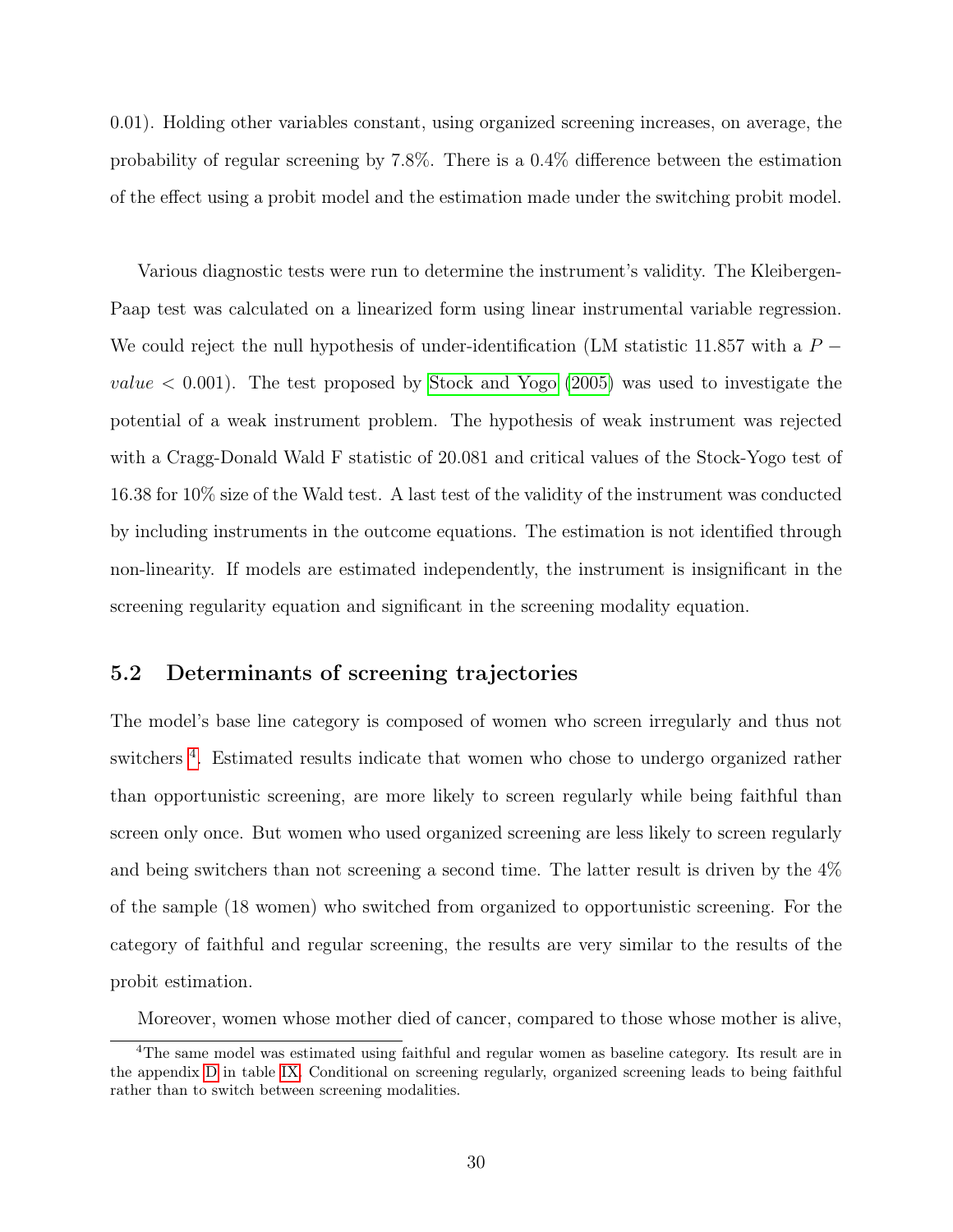<span id="page-30-0"></span>

|                                                 |                |                                | Screening regularity |          |                |          |
|-------------------------------------------------|----------------|--------------------------------|----------------------|----------|----------------|----------|
|                                                 | Org. screening |                                | Org. screening       |          | Opp. screening |          |
|                                                 | Coeff.         | S.E.                           | Coeff.               | S.E.     | Coeff.         | S.E.     |
| Age groups (ref: $50-54$ yo)                    |                |                                |                      |          |                |          |
| 55-59 y.o.                                      | $-0.0127$      | 0.173                          | $-0.488*$            | 0.281    | 0.171          | 0.39     |
| 60-64 y.o.                                      | $-0.0954$      | 0.239                          | $-0.376$             | 0.338    | 0.326          | 0.488    |
| 65-69 y.o.                                      | $-0.0639$      | 0.246                          | $-1.116**$           | 0.455    | 1.547          | 1.073    |
| 70-74 y.o.                                      | $-0.0127$      | 0.327                          | $-1.416***$          | 0.442    | $3.121***$     | 0.628    |
| Income (ref: 1st quintile)                      |                |                                |                      |          |                |          |
| 2nd quintile                                    | $-0.0727$      | $-0.356$                       | 0.328                | $-0.286$ | $-0.197$       | $-0.975$ |
| 3rd quintile                                    | 0.0346         | $-0.35$                        | 0.426                | $-0.305$ | $-0.502$       | $-0.718$ |
| 4th quintile                                    | $-0.183$       | $-0.325$                       | $0.735**$            | $-0.353$ | $1.380**$      | $-0.562$ |
| 5th quintile                                    | $-0.630**$     | $-0.3$                         | 0.476                | $-0.497$ | $0.951*$       | $-0.564$ |
| NA                                              | $-0.321$       | $-0.344$                       | 0.524                | $-0.378$ | 0.72           | $-0.543$ |
|                                                 |                |                                |                      |          |                |          |
| Had LAE                                         | $-0.256$       | 0.178                          | $-0.964***$          | 0.277    | $-0.194$       | 0.594    |
| Self-employed                                   | $-0.26$        | 0.387                          | $-0.68$              | 0.419    | 0.278          | 0.469    |
| Compl. health insu                              | $-0.647**$     | 0.315                          | $-0.405$             | 0.387    | $-0.63$        | 0.878    |
|                                                 |                |                                |                      |          |                |          |
| Good health                                     | $0.298*$       | 0.168                          | 0.121                | 0.218    | 0.391          | 0.399    |
| Nb of visits to gyneco                          |                |                                |                      |          |                |          |
| $(ref:0\text{ visit})$                          |                |                                |                      |          |                |          |
| 1 visit                                         | $-0.444**$     | 0.223                          | 0.461                | 0.389    | 0.488          | 0.631    |
| 2 to 9 visits                                   | $-0.545***$    | 0.191                          | 0.451                | 0.342    | $1.240**$      | 0.488    |
| Nb of visits to GP                              |                |                                |                      |          |                |          |
| $(\text{ref: } 0 \text{ to } 8 \text{ visits})$ |                |                                |                      |          |                |          |
| 9 to 14 visits                                  | 0.000          | 0.198                          | 0.219                | 0.207    | $1.029**$      | 0.448    |
| $15$ to $65$ visits                             | $-0.25$        | 0.209                          | $0.007\,$            | 0.262    | 0.131          | 0.401    |
|                                                 |                |                                |                      |          |                |          |
| Nb of visits to SP                              |                |                                |                      |          |                |          |
| $(\text{ref:0 to 4 visits})$                    |                |                                |                      |          |                |          |
| 5 to 9 visits                                   | 0.115          | 0.186                          | 0.327                | 0.201    | 0.274          | 0.418    |
| $10$ to $55$ visits                             | $-0.0344$      | $0.193\,$                      | $0.503^{\ast}$       | 0.289    | 0.6            | 0.392    |
| Radiologist density                             | $-0.00742$     | 0.0119                         | $-0.0284*$           | 0.0164   | $-0.0406$      | 0.0287   |
|                                                 |                |                                |                      |          |                |          |
| Share of sector 2 radiologist                   | $-0.00005$     | 0.00484                        | $-0.0102**$          | 0.00515  | $-0.0166$      | 0.0107   |
| Occupation (ref: retired)                       |                |                                |                      |          |                |          |
| Employed                                        | $-0.0172$      | 0.236                          | $-0.693**$           | 0.344    | $-1.224*$      | 0.647    |
| Unemployed                                      | $-0.192$       | $0.308\,$                      | $-0.776**$           | 0.381    | $-0.443$       | 0.779    |
| House wife                                      | $-0.237$       | $0.195\,$                      | $-0.272$             | 0.272    | $-1.833***$    | 0.623    |
| Disabled or other                               | 0.493          | 0.444                          | $-0.864*$            | 0.493    | $-0.933$       | 0.838    |
|                                                 |                |                                |                      |          |                |          |
| Mother's relative longevity                     |                |                                |                      |          |                |          |
| (ref: alive)                                    |                |                                |                      |          |                |          |
| Cancer                                          | $-0.136$       | 0.252                          | 0.389                | 0.331    | 0.674          | 0.568    |
| Other cause                                     | 0.104          | 0.186                          | $-0.0169$            | 0.227    | $-0.536$       | 0.443    |
| N.C.                                            | 0.293          | 0.246                          | $-0.0588$            | 0.403    | 0.335          | 0.545    |
|                                                 |                |                                |                      |          |                |          |
| Participation rate in 2005                      | $0.0332***$    | 0.00774                        |                      |          |                |          |
| Constant                                        | 0.428          | 0.704                          | $1.487**$            | 0.583    | 0.615          | 2.093    |
|                                                 |                |                                |                      |          | $-0.126$       | 0.816    |
| $\rho_{\mu,0}$                                  |                |                                | 0.549                | 0.871    |                |          |
| $\rho_{\mu,1}$<br>Wald test                     |                |                                |                      |          |                |          |
|                                                 |                | 0.41 with $Prob > chi2 = 0.81$ |                      |          |                |          |

### Table V: Estimated coefficients of the switching probit model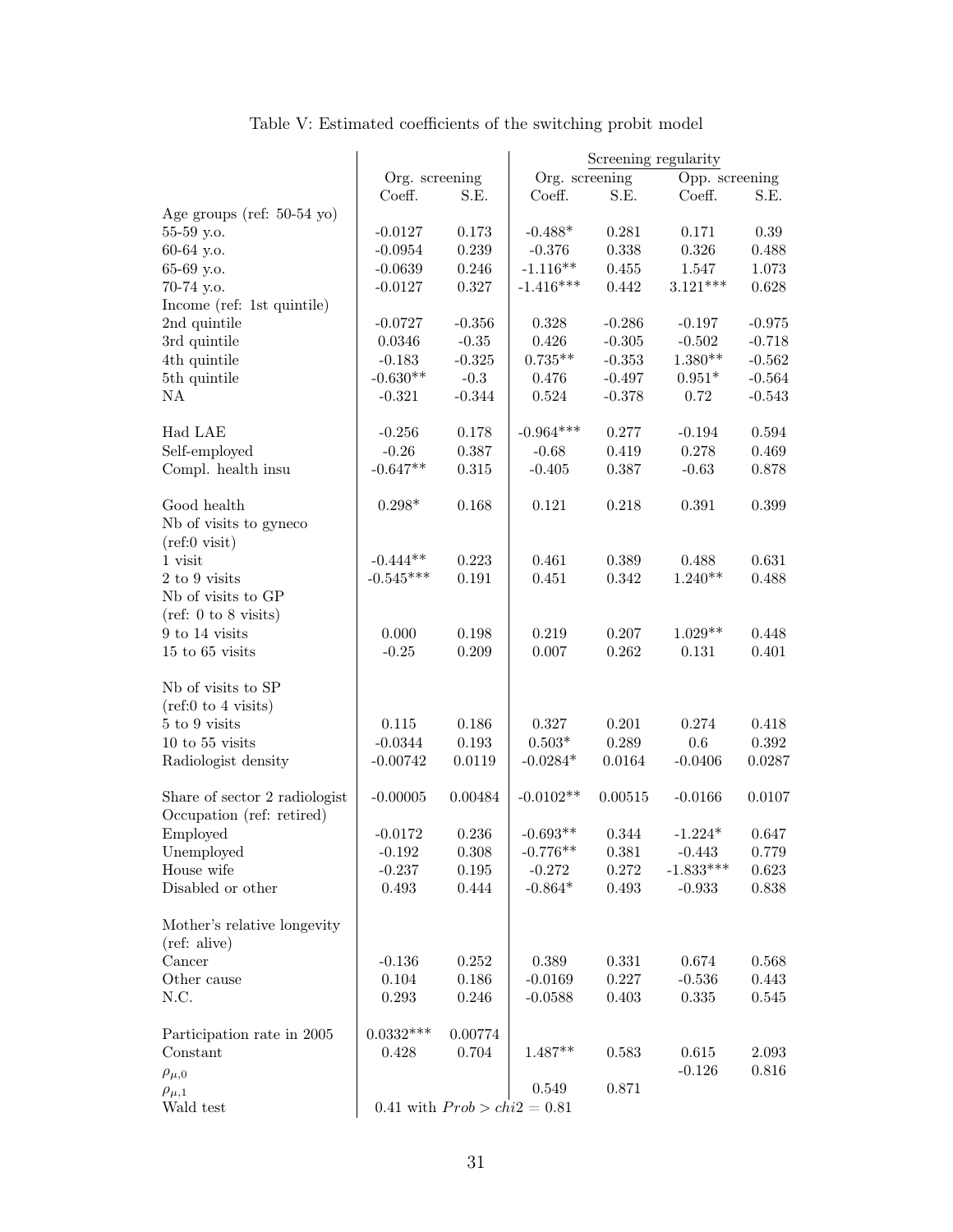| Baseline: irregular screen                |             | Faithful and regular screen | Switcher and regular screen |           |  |
|-------------------------------------------|-------------|-----------------------------|-----------------------------|-----------|--|
|                                           | Coeff.      | S.E.                        | Coeff.                      | S.E.      |  |
| Organized screening                       | $1.032***$  | 0.259                       | $-1.515***$                 | 0.488     |  |
| Income (ref: 1st quintile)                |             |                             |                             |           |  |
| 2nd quintile                              | 0.693       | 0.463                       | $-0.467$                    | 0.965     |  |
| 3rd quintile                              | $1.026*$    | 0.588                       | $-0.123$                    | 0.943     |  |
| 4th quintile                              | $1.308**$   | 0.519                       | $1.498*$                    | 0.782     |  |
| 5th quintile                              | $1.100*$    | 0.585                       | $1.436*$                    | 0.862     |  |
| $\rm NC$                                  | $1.097*$    | 0.622                       | 0.707                       | 0.755     |  |
| Had LAE                                   | $-1.453***$ | 0.401                       | 0.0909                      | 0.62      |  |
| Occupation (ref: retired)                 |             |                             |                             |           |  |
| Employed                                  | $-1.107**$  | 0.514                       | $-0.965$                    | 0.712     |  |
| Unemployed                                | $-1.048*$   | 0.603                       | $-0.503$                    | 0.724     |  |
| House wife                                | $-0.675$    | 0.428                       | $-1.522**$                  | 0.666     |  |
| Disabled or other                         | $-1.413*$   | 0.722                       | $-14.79***$                 | 0.812     |  |
| Self-employed                             | $-1.406**$  | 0.557                       | $-1.47$                     | 0.94      |  |
| Age groups (ref: $50$ to $54$ y.o.)       |             |                             |                             |           |  |
| 55-59 y.o.                                | $-0.346$    | 0.335                       | $-0.247$                    | 0.702     |  |
| 60-64 y.o.                                | $-0.122$    | 0.423                       | 0.853                       | 0.638     |  |
| 65-69 y.o.                                | $-0.917$    | 0.705                       | $-0.704$                    | 0.922     |  |
| 70-74 y.o.                                | $-1.516**$  | 0.668                       | 0.589                       | 0.845     |  |
| Education (ref: none or primary)          |             |                             |                             |           |  |
| Secondary edu                             | $\!0.545$   | 0.386                       | 0.164                       | 0.454     |  |
| A-level                                   | $-0.558$    | $0.45\,$                    | $-0.706$                    | 0.64      |  |
| Tertiary edu                              | 0.589       | 0.478                       | 0.0511                      | 0.647     |  |
| Compl. Health insu                        |             |                             |                             |           |  |
| $\overline{\text{No}}$ suppl insu         | $1.775*$    | 0.966                       | 1.564                       | 1.094     |  |
| $CMU-C$                                   | $-0.456$    | 0.67                        | $-13.89***$                 | $0.855\,$ |  |
| Chronic illness                           |             |                             |                             |           |  |
| Other than cancer                         | $-0.163$    | 0.439                       | $-0.46$                     | 0.606     |  |
| Cancer                                    | $-0.157$    | 0.461                       | $-1.061$                    | 0.744     |  |
| SAH                                       |             |                             |                             |           |  |
| Good health                               | 0.006       | 0.345                       | 0.155                       | 0.509     |  |
| NA                                        | $-0.285$    | $0.51\,$                    | $-0.345$                    | 0.958     |  |
| Mother's relative longevity (ref:alive)   |             |                             |                             |           |  |
| Deceased of cancer                        | $0.835*$    | 0.429                       | 0.187                       | 0.824     |  |
| Deceased of other reason - High Longevity | -0.378      | 0.433                       | $-0.395$                    | 0.658     |  |
| Deceased of other reason - Low Longevity  | $-0.181$    | 0.348                       | $-0.0356$                   | 0.696     |  |
| NC                                        | $-0.0923$   | 0.721                       | $-0.00512$                  | 0.934     |  |
| Nb of visits to gyneco (ref: $0$ visit)   |             |                             |                             |           |  |
| $1$ visit $\,$                            | $0.722*$    | 0.392                       | $\,0.492\,$                 | 0.574     |  |
| 2 to 9 visits                             | $1.257***$  | 0.308                       | $1.591***$                  | 0.467     |  |
| Nb of visits to GP (ref:0 to 8 visits)    |             |                             |                             |           |  |
| 9 to 14 visits                            | $0.698**$   | 0.335                       | $-0.112$                    | 0.482     |  |
| $15$ to $65$ visits                       | 0.35        | 0.313                       | $-0.435$                    | 0.568     |  |
| Nb of visits to SP (ref:0 to 4 visits)    |             |                             |                             |           |  |
| 5 to 9 visits                             | 0.421       | 0.3                         | 0.532                       | 0.517     |  |
| $10$ to $55$ visits                       | $0.764*$    | 0.408                       | $1.092*$                    | 0.616     |  |
| Radiologist density                       | $-0.0483**$ | 0.0244                      | $-0.0117$                   | 0.0316    |  |
| Share of sector 2 radiologist             | $-0.0138$   | 0.00866                     | $-0.0383**$                 | 0.0152    |  |

#### Table VI: Estimated coefficients of the multinomial model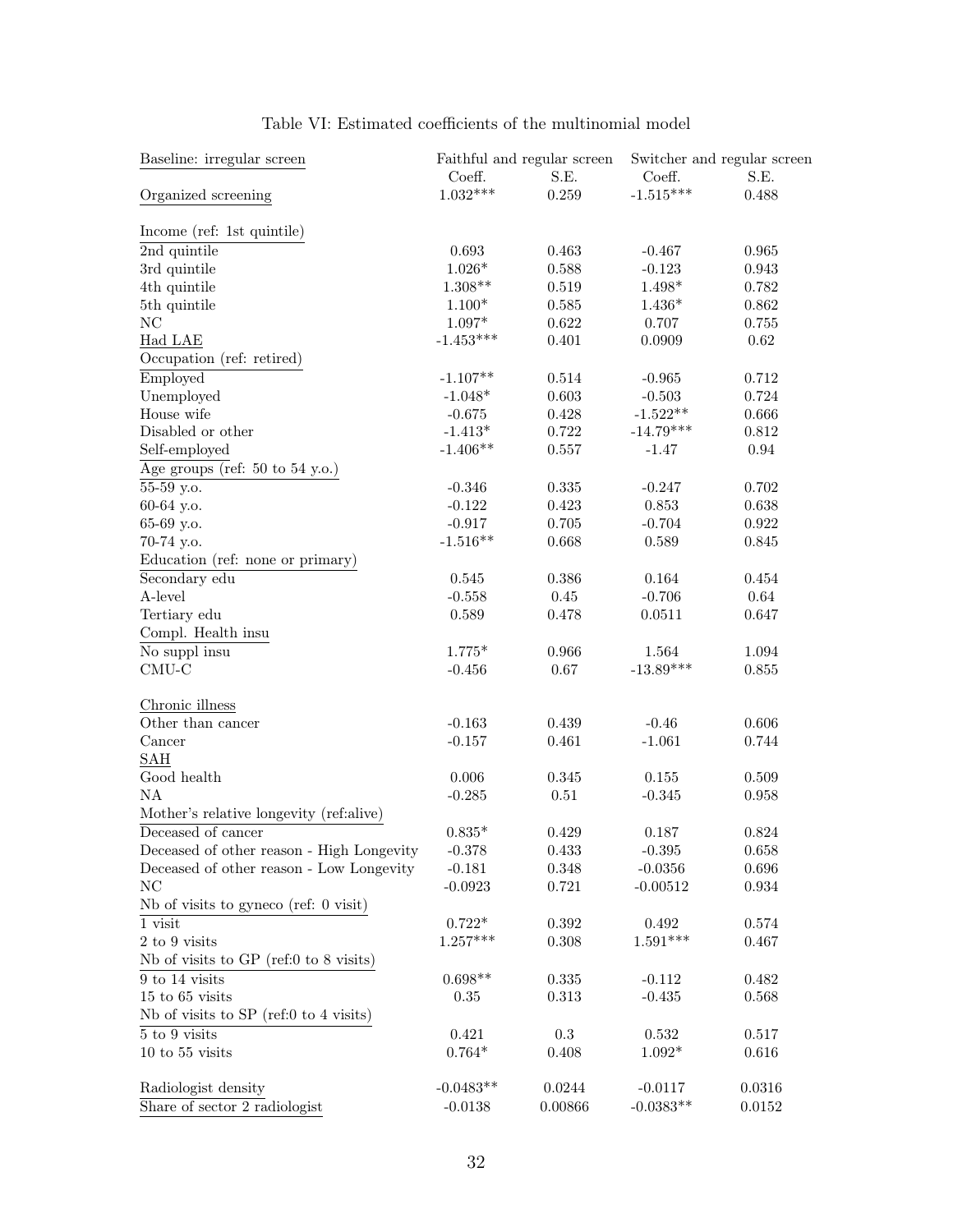are less likely to screen irregularly than to screen regularly and being faithful. Being active (employed, housewife, disabled or unemployed) compared to being retired decreases the likelihood of being faithful to one screening modality and screen regularly. For the category of switchers women who screen regularly, the three main differences concern health insurance, GP consultations and radiologist's density. Beneficiaries of the CMU-C compared to those with private complementary heath insurance are less likely to screen regularly when compared to switchers. Women living in a département with a higher share of balance billing radiologists are more likely to screen only once than to switch. This could be explained by the fact that those who experienced monetary costs when screening (because they screened opportunistically and pay for a mammography) are less likely to screen a second time.

To return to the drawbacks of organized screening, we refine the analysis by interacting the screening modality with the household income variable to see if there is a differentiated effect of organized screening by income levels. If the negative effect of using organized screening compared to opportunistic screening is especially strong for poor women, it may be because they can't afford to switch to opportunistic screening and therefore screen only once. If richer women are dissatisfied with the national screening program, they can switch to opportunistic screening.

The income variable is grouped so that it equals 0 if the individual belongs to the  $1^{st}$ ,  $2^{nd}$ or  $3^{rd}$  quintile of the income distribution, 1 if the individual belongs to the  $4^{th}$  or  $5^{th}$  income quintile, and 2 if the individual refused to report her income.

Table [VII](#page-33-1) shows that using the national program while being poor decreases the likelihood to switch and screen regularly when compared to not screening again. The interacted term suggests that this effect is diminished when the woman is richer or when she did not report her income level. As a result the negative effect of using organized screening while being poor is much greater (-3.801) than when the woman is richer  $(-3.801 + 3.366 = -0.435)$ . Note that most of the switchers from organized to opportunistic screenings fall into the rich category (13 out of 18 are rich women against only 2 out of 18 are poor). The detrimental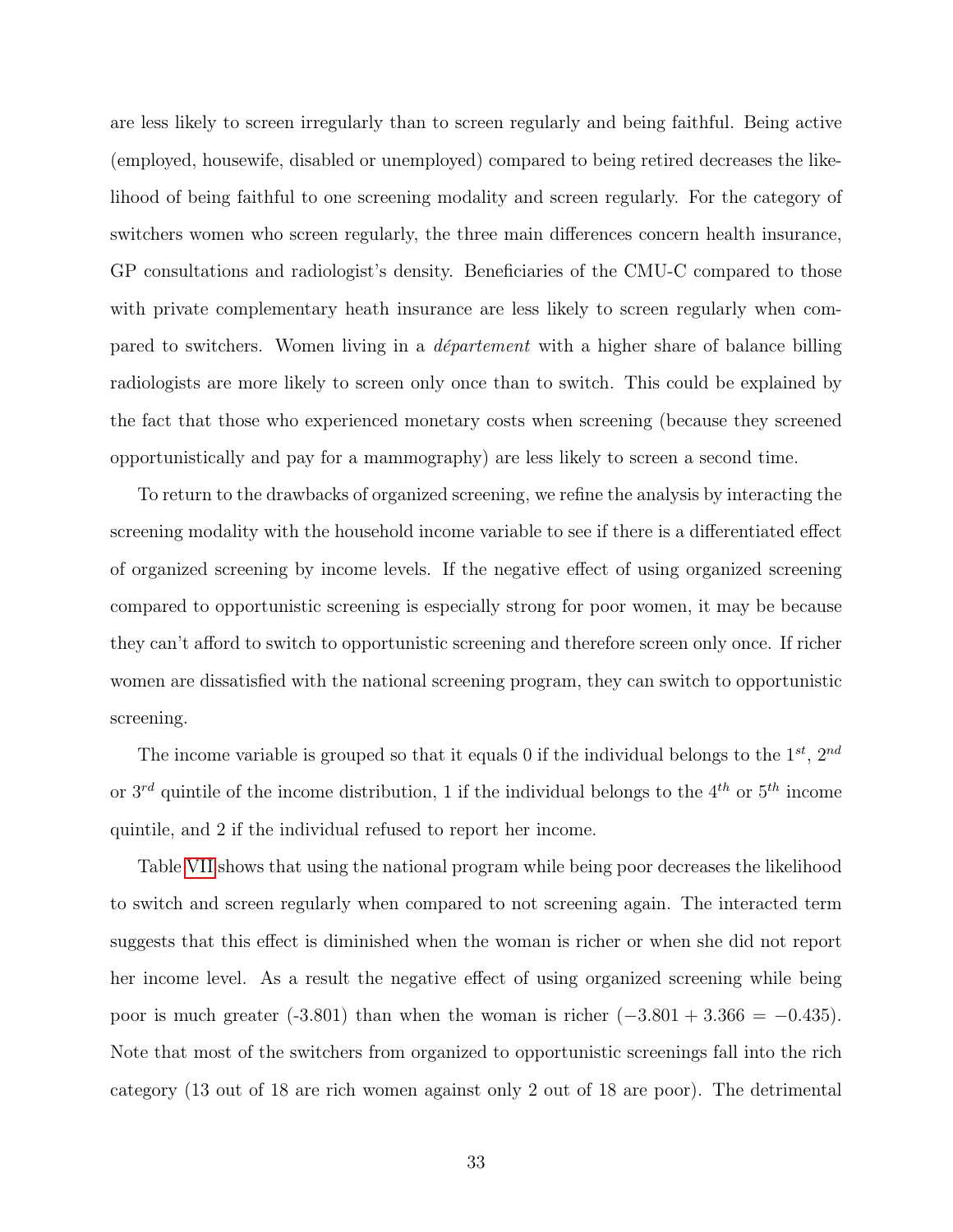| Switchers and regular         |             |       |  |  |  |
|-------------------------------|-------------|-------|--|--|--|
| Baseline: irregular screening |             |       |  |  |  |
|                               | Coeff.      | S.E.  |  |  |  |
| Organized screening           | $-3.801***$ | 0.989 |  |  |  |
| Rich                          | .0401       | 0.727 |  |  |  |
| N.C.                          | -.483       | 0.878 |  |  |  |
| Organized screening X Income  |             |       |  |  |  |
| Rich and organized screening  | $3.366**$   | 1.067 |  |  |  |
| N.C. and organized screening  | $2.727*$    | 1.408 |  |  |  |
|                               |             |       |  |  |  |

<span id="page-33-1"></span>effect of using organized screening works through low income women.

Table VII: Multinomial logit with interaction terms

To summarize, organized screening still has a positive effect on screening regularity, conditional on women remaining faithful to the screening modality chosen. But using organized screening has a detrimental effect on screening regularity should the woman in question be a switcher. The latter effect seems to be especially strong among poorer women. It is emphasized that women who can afford to use opportunistic screening are more likely to switch, and therefore, more likely to undergo regular screening than the poorer ones.

### <span id="page-33-0"></span>6 Concluding remarks and discussion

This study sheds some light on the determinants of screening regularity and screening trajectories in France between 2006 and 2009.

We first used a probit and then a switching probit model, to assess screening regularity determinants. Falling into a low income category or having experienced life adverse events decreases the likelihood to screen regularly. Income affects opportunistic screening more strongly than organized screening while LAE's effect is only present in organized screening as shown in the switching probit model's results. These effects reflect both the low adherence to health care programs of individuals in precarious situations and the lower willingness of low income groups to pay for costly screening. Consulting GPs, gynecologists and other SP influence the likelihood of undergoing a second mammography, although consultations to GP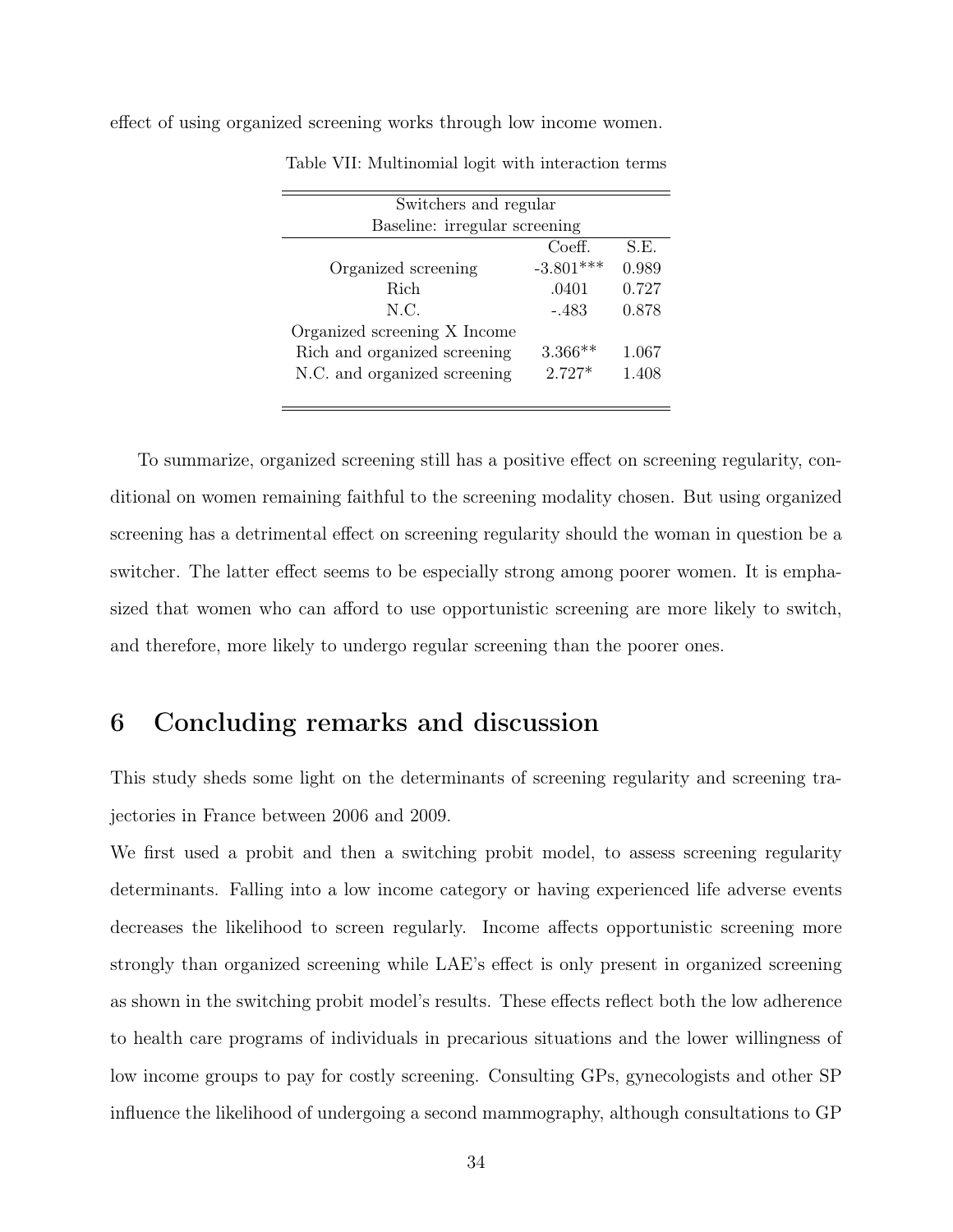and gynecologists only remain significant for opportunistic screening when screening regularity equations are estimated separately. This is perhaps due to the prescription required to undertake screening opportunistically, contrary to organized screening. These results confirm the need to reduce inequalities in access to all physicians, and especially to gynecologists as its effect is much greater than for other physicians. While there is no effect of radiologist density once Paris is excluded, living in a département with a higher share of balance billing radiologists decreases the probability to screen regularly.

According to our results, using organized screening is positively associated with screening regularity to the point that it increases by 7.4% the likelihood to undergo screening regularly between 2006 and 2009. Organized screening would favor screening regularity since the expected time and financial costs (related to physician's prescription and out-of-pocket expenses) are lower than for opportunistic screening. We try to distinguish between these two potential channels by which organized screening influence positively regular screening. We interact income and occupation with the screening modality chosen in table [X](#page-45-0) in appendix [E.](#page-45-1) If financial costs is a potential channel, then the effect of income should differ according to which screening modality is used as financial costs is less of a barrier for wealthier individuals. Similarly, there is less time constraint for retired individuals than for active ones, so that the effect of being retired compared to being active should be more important for opportunistic screening users than for organized screening users. While the interaction between income and screening modality is not significant, we find that the effect of being retired compared to being active is greater when opportunistic screening is used.

Finally, organized screening has an invitation system that reminds eligible women to screen and it is more likely to affect receivers that care about the invitation since she used it before. Our data does not allow us to assess if the effect of the screening modality on screening regularity differs because of the existence of the invitation system.

Although we can't distinguish between all channels through which screening modality affects screening regularity, it is likely that time costs and reminders explain our main result.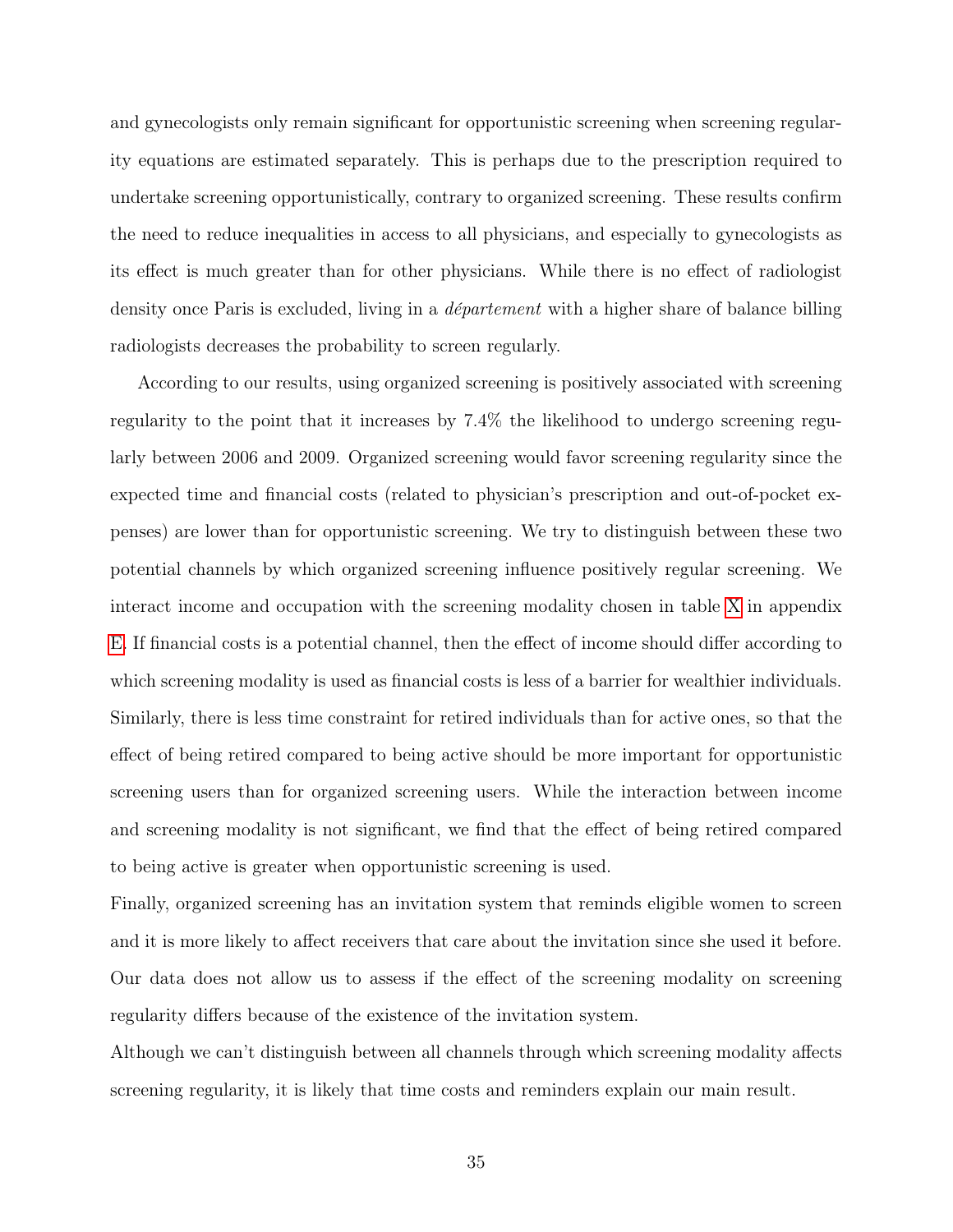Regarding screening trajectories, a very large proportion (65.6%) of women are faithful to the screening modality chosen. Among those who switched  $(11\%)$ , 7% of them switched from opportunistic to organized screening. This can be explained by the recent implementation of the program, thus women alter their screening practices to participate in the program. Only 4% of women, who switched between screening modalities, changed from organized to opportunistic screening. Multinomial model's results suggest that using the program may also have a detrimental effect on screening regularity. The effect is driven by women falling into the fourth quintile of the income distribution. This means that only richer women can afford to switch from organized to opportunistic screening whereas poorer women would not screen a second time during the period. Otherwise, organized screening encourages a faithful practice of screening amongst women who screen regularly.

Deriving policy implications on the influence of screening modality on regular screening for today is not possible since screening participation may have evolved since 2009. However, it shows that the coexistence of two screening modalities for breast cancer needs to be taken into account when implementing and evaluating screening programs.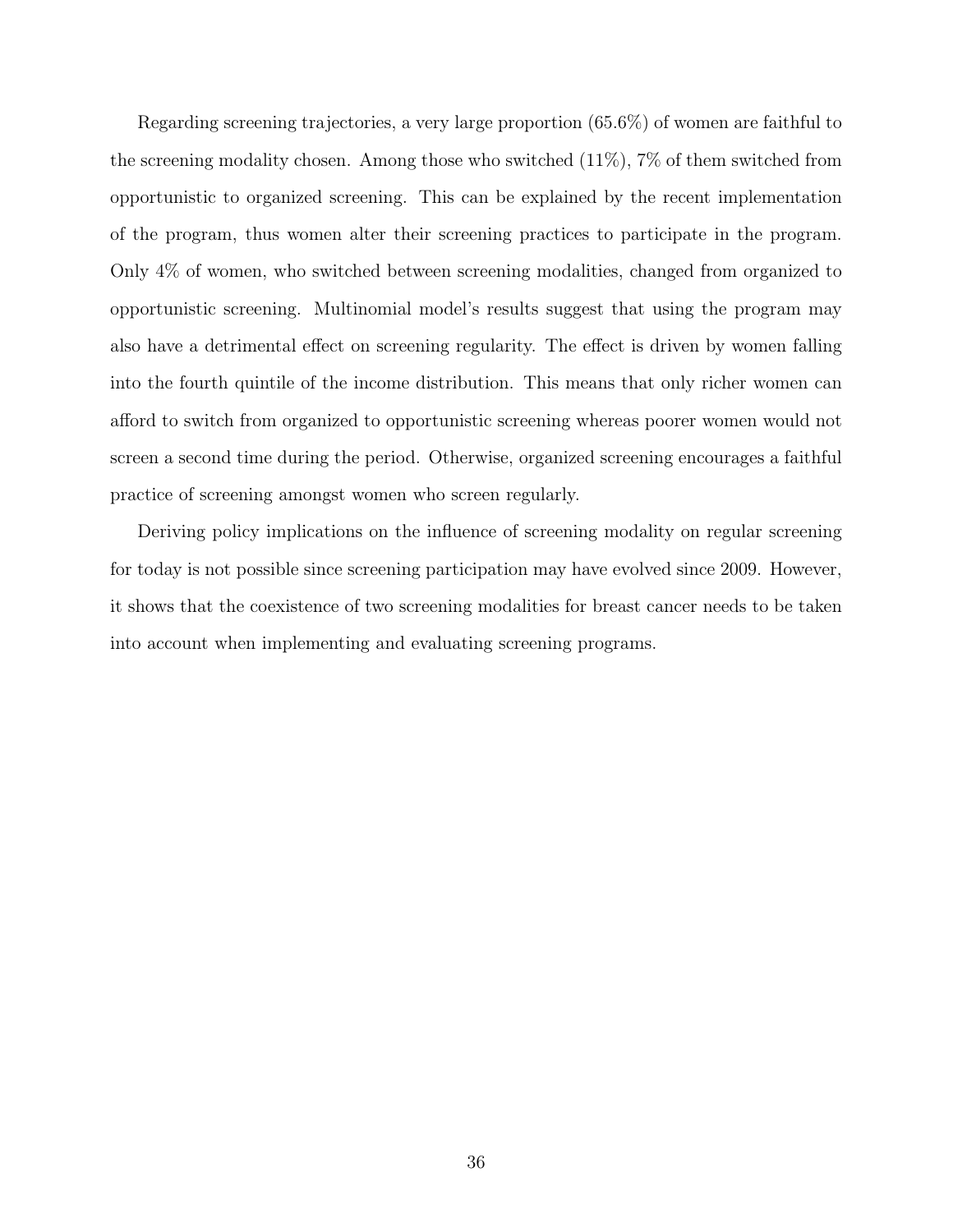# References

- <span id="page-36-6"></span>Allonier, Caroline, Paul Dourgnon, and Thierry Rochereau. 2008. "The 2006 Health, Health Care and Insurance Survey, a panel for health policies analysis, public health and health economics research." Irdes, Questions d'économie de la santé, , (131). [11](#page-10-1)
- <span id="page-36-8"></span>Altonji, J., T. Elder, and C. Taber. 2005. "Selection on Observed and Unobserved Variables: Assessing the Effectiveness of Catholic Schools." Journal of Political Economy, 1(113): 151?–84. [21](#page-20-0)
- <span id="page-36-0"></span>Beck, François, Arnaud Gautier, Agnès Buzyn, and Thanh Le Luong. 2012. Baromètre cancer 2010. Inpes. [2](#page-1-0)
- <span id="page-36-7"></span>Borg, Vilhelm, and Tage S Kristensen. 2000. "Social class and self-rated health: can the gradient be explained by differences in life style or work environment?" Social science  $\mathcal{B}$  medicine, 51(7): 1019–1030. [15](#page-14-0)
- <span id="page-36-2"></span>Bricard, Damien. 2013. "Construction des inégalités des chances en santé à travers les modes de vie." PhD diss. Université Paris Dauphine-Paris IX. [7](#page-6-0)
- <span id="page-36-3"></span>Cambois, Emmanuelle, and Florence Jusot. 2010. "Contribution of lifelong adverse experiences to social health inequalities: findings from a population survey in France." The European Journal of Public Health, ckq119. [7,](#page-6-0) [14](#page-13-2)
- <span id="page-36-1"></span>Carrieri, Vincenzo, and Ansgar Wübker. 2013. "Assessing inequalities in preventive care use in Europe." Health policy, 113(3): 247–257. [2,](#page-1-0) [6](#page-5-1)
- <span id="page-36-9"></span>Damiani, Gianfranco, Bruno Federico, Danila Basso, Alessandra Ronconi, Caterina BNA Bianchi, Gian M Anzellotti, Gabriella Nasi, Franco Sassi, and Walter Ricciardi. 2012. "Socioeconomic disparities in the uptake of breast and cervical cancer screening in Italy: a cross sectional study." BMC public health, 12(1): 99. [27](#page-26-0)
- <span id="page-36-4"></span>Damschroder, Laura J, Brian J Zikmund-Fisher, and Peter A Ubel. 2005. "The impact of considering adaptation in health state valuation." Social science  $\mathcal{B}$  medicine, 61(2): 267–277. [8](#page-7-0)
- <span id="page-36-5"></span>Desprès, Caroline, S Guillaume, and PE Couralet. 2009. "Le refus de soins à l?égard des bénéficiaires de la Couverture maladie universelle complémentaire à Paris." Fonds de financement de la protection complémentaire de la couverture universelle du risque maladie. La documentation française, Paris. [9](#page-8-0)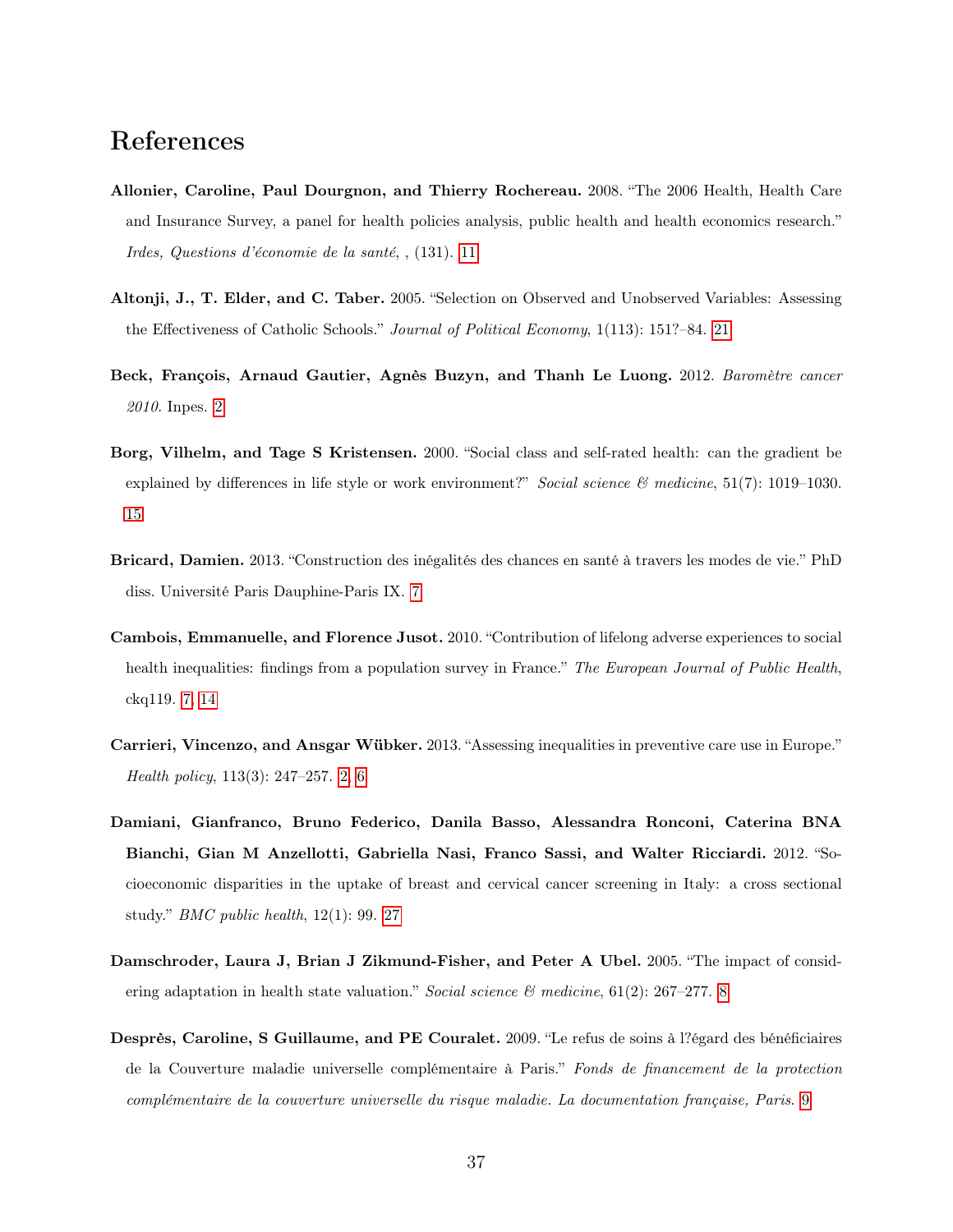- <span id="page-37-2"></span>Devaux, Marion, and Michael Looper. 2012. "Income-Related Inequalities in Health Service Utilisation in 19 OECD Countries, 2008-2009." OECD Health Working Paper, 6(58): 649–654. [6](#page-5-1)
- <span id="page-37-7"></span>Devaux, Marion, Florence Jusot, Catherine Sermet, and Sandy Tubeuf. 2008. "Hétérogénéité sociale de déclaration de l'état de santé et mesure des inégalités de santé." Revue française des affaires sociales, , (1): 29–47. [15](#page-14-0)
- <span id="page-37-6"></span>Dormont, Brigitte, and Mathilde Péron. 2014. "Does Health Insurance Encourage the Rise in Medical Prices? A Test on Balance Billing in France." A Test on Balance Billing in France (December 19, 2014). [10](#page-9-1)
- <span id="page-37-0"></span>Duffy, S, and E Paci. 2012. "Bénéfices et risques du dépistage du cancer du sein par mammographie." BEH, 35: 406–411. [2](#page-1-0)
- <span id="page-37-3"></span>Duport, N. 2012. "Characteristics of women using organized or opportunistic breast cancer screening in France. Analysis of the 2006 French Health, Health Care and Insurance Survey." Revue d'épidémiologie et de santé publique, 60(6): 421–430. [8](#page-7-0)
- <span id="page-37-9"></span>Eibich, Peter. 2015. "Understanding the effect of retirement on health: Mechanisms and Heterogeneity." [25](#page-24-0)
- <span id="page-37-8"></span>Espinas, Josep A, Luisa Aliste, Esteve Fernandez, Josep M Argimon, Ricard Tresserras, and Josep M Borras. 2011. "Narrowing the equity gap: the impact of organized versus opportunistic cancer screening in Catalonia (Spain)." Journal of medical screening, 18(2): 87–90. [24](#page-23-1)
- <span id="page-37-4"></span>Fleisher, Jay M, Jennie Q Lou, and Maria Farrell. 2008. "Relationship between physician supply and breast cancer survival: a geographic approach." Journal of community health, 33(4): 179–182. [9](#page-8-0)
- <span id="page-37-5"></span>Gorey, Kevin M, Isaac N Luginaah, Karen Y Fung, Emma Bartfay, Caroline Hamm, Frances C Wright, Madhan Balagurusamy, and Eric J Holowaty. 2010. "Physician supply and breast cancer survival." The Journal of the American Board of Family Medicine, 23(1): 104–108. [10](#page-9-1)
- <span id="page-37-10"></span>HAS. 2012. "Dpistage du cancer du sein en France : identification des femmes à haut risque et modalits de dépistage. Volet 1." Haute Autorité de Santé. [26](#page-25-1)

˙

<span id="page-37-1"></span>, Haute Autorité de Santé. 2011. "La participation au dépistage du cancer du sein des femmes de 50 à 74 ans en France Situation actuelle et perspectives d'évolution." Haute Autorité de Santé - Barré, Stéphanie and Hirtzlin, Isabelle. [2,](#page-1-0) [4](#page-3-0)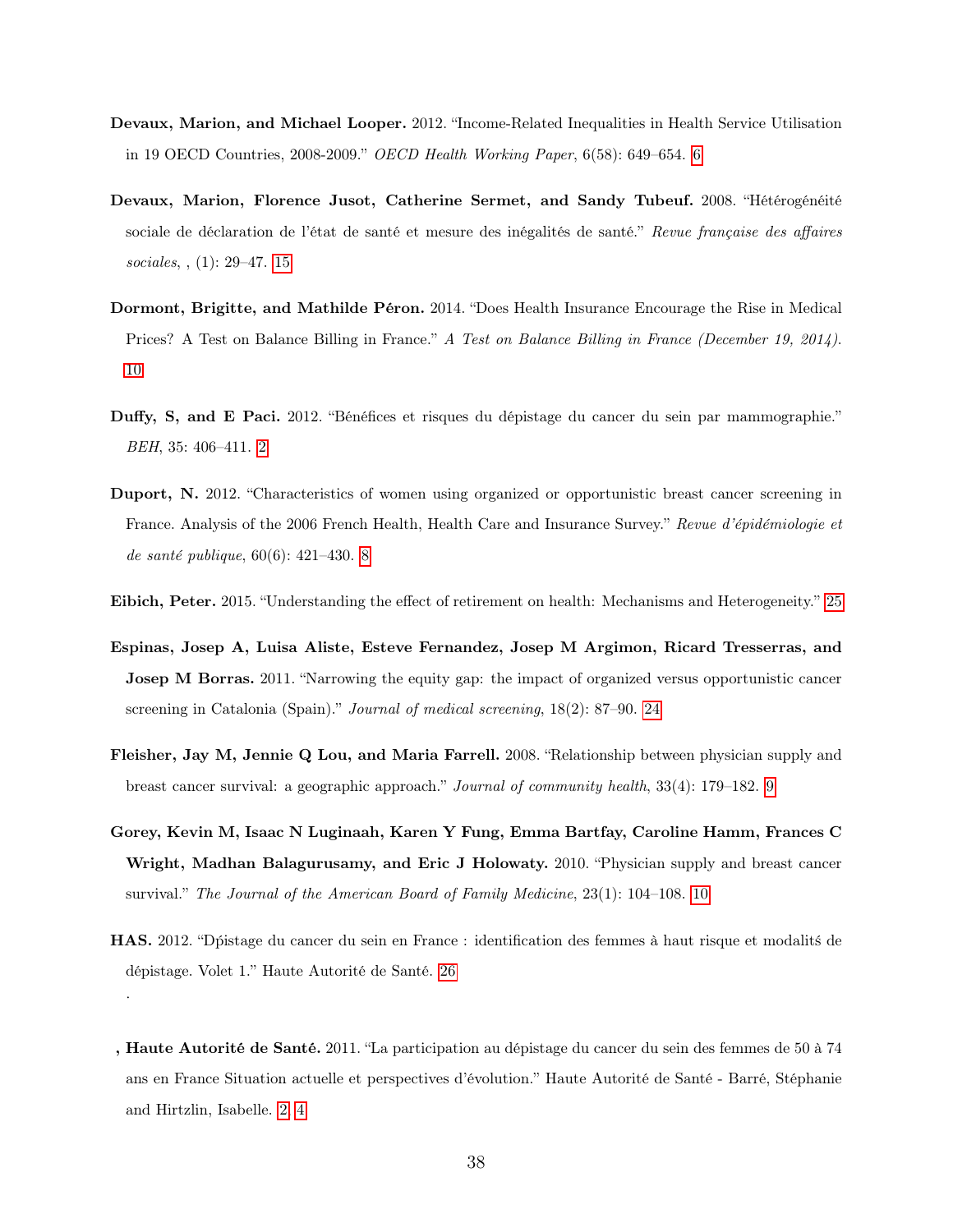- <span id="page-38-10"></span>Hosmer Jr, David W, and Stanley Lemeshow. 2004. Applied logistic regression. John Wiley & Sons. [27](#page-26-0)
- <span id="page-38-3"></span>Hsia, Judith, Elizabeth Kemper, Catarina Kiefe, Jane Zapka, Shoshanna Sofaer, Mary Pettinger, Deborah Bowen, Marian Limacher, Linda Lillington, and Ellen Mason. 2000. "The importance of health insurance as a determinant of cancer screening: evidence from the Women's Health Initiative." Preventive medicine, 31(3): 261–270. [9](#page-8-0)
- <span id="page-38-6"></span>Idler, Ellen L, and Yael Benyamini. 1997. "Self-rated health and mortality: a review of twenty-seven community studies." Journal of health and social behavior, 21–37. [15](#page-14-0)
- <span id="page-38-8"></span>Insler, Michael. 2014. "The health consequences of retirement." Journal of Human Resources, 49(1): 195– 233. [25](#page-24-0)
- <span id="page-38-5"></span>Jensen, LF, AF Pedersen, B Andersen, M Fenger-Grøn, and P Vedsted. 2013. "Distance to screening site and non-participation in screening for breast cancer: a population-based study." Journal of Public Health, fdt068. [9](#page-8-0)
- <span id="page-38-0"></span>Jusot, Florence, Zeynep Or, and Nicolas Sirven. 2012. "Variations in preventive care utilisation in Europe." European Journal of Ageing, 9(1): 15–25. [2,](#page-1-0) [6](#page-5-1)
- <span id="page-38-2"></span>Kash, Kathryn M, Jimmie C Holland, Marilyn S Halper, and Daniel G Miller. 1992. "Psychological distress and surveillance behaviors of women with a family history of breast cancer." Journal of the National Cancer Institute, 84(1): 24–30. [8](#page-7-0)
- <span id="page-38-9"></span>Kenkel, Donald S. 2000. Prevention.In Culyer A. J. and J. P. Newhouse (eds.), Ch. 31. Handbook of health economics. Elsevier. [26](#page-25-1)
- <span id="page-38-4"></span>Le Breton-Lerouvillois, G. 2014. "Conseil national de l?ordre des médecins." Atlas de La Démographie Médicale En France-Situation Au 1er Janvier, 2014. [9](#page-8-0)
- <span id="page-38-7"></span>Lokshin, Michael, Roger B Newson, et al. 2011. "Impact of interventions on discrete outcomes: Maximum likelihood estimation of the binary choice models with binary endogenous regressors." Stata Journal, 11(3): 368–385. [20,](#page-19-1) [21](#page-20-0)
- <span id="page-38-1"></span>Menvielle, Gwenn, Jean-Baptiste Richard, Virginie Ringa, Rosemary Dray-Spira, and François Beck. 2014. "To what extent is women?s economic situation associated with cancer screening uptake when nationwide screening exists? A study of breast and cervical cancer screening in France in 2010." Cancer Causes & Control, 1–7. [7](#page-6-0)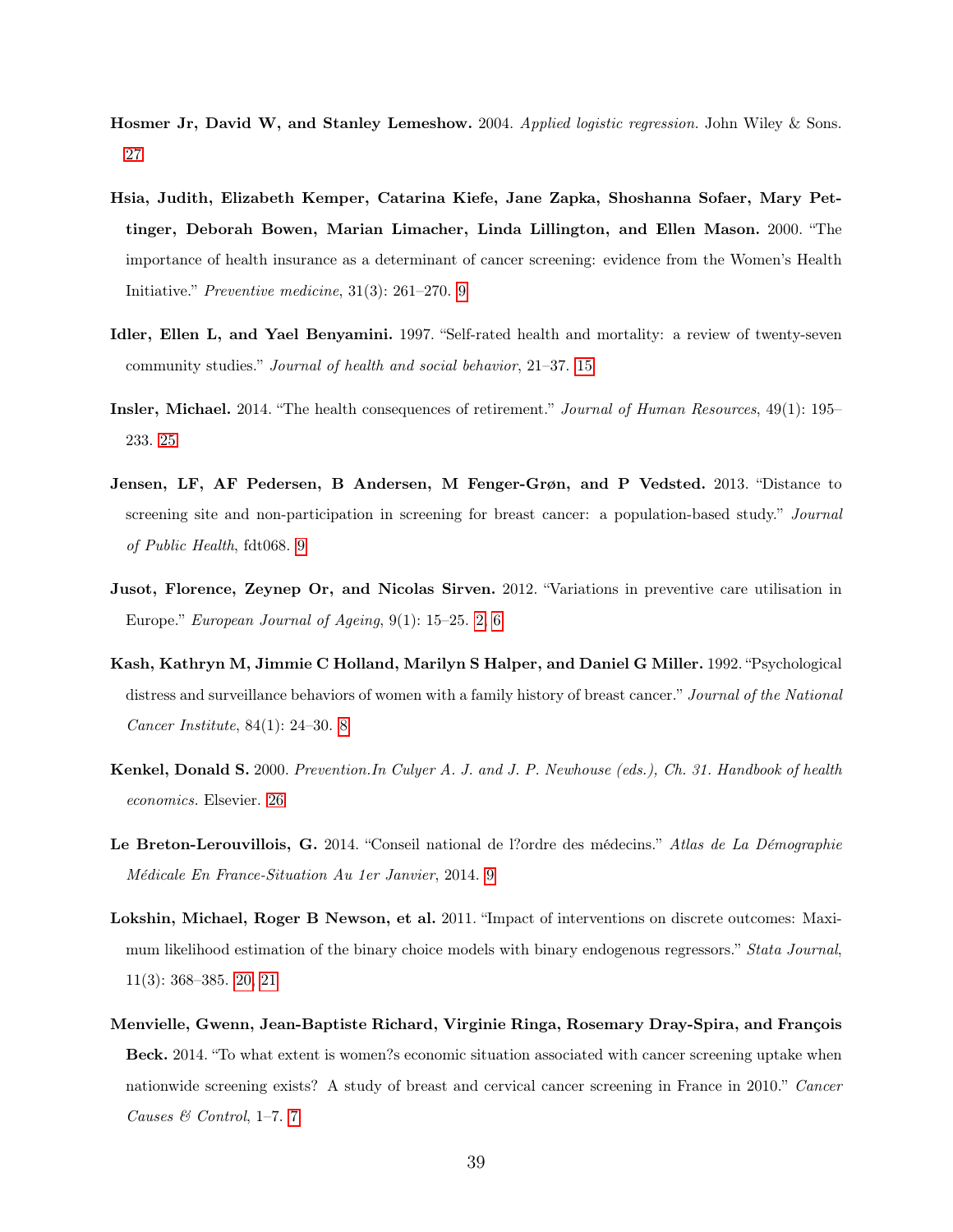- <span id="page-39-1"></span>Ouedraogo, Samiratou, Tienhan S Dabakuyo, Julie Gentil, Marie-Laure Poillot, Vincent Dancourt, and Patrick Arveux. 2011. "Population-based study of breast cancer screening in Cote d'Or (France): clinical implications and factors affecting screening round adequacy." European Journal of Cancer Prevention, 20(6): 462–474. [4](#page-3-0)
- <span id="page-39-8"></span>Palència, Laia, Albert Espelt, Maica Rodríguez-Sanz, Rosa Puigpinós, Mariona Pons-Vigués, M Isabel Pasarín, Teresa Spadea, Anton E Kunst, and Carme Borrell. 2010. "Socio-economic inequalities in breast and cervical cancer screening practices in Europe: influence of the type of screening program." International Journal of Epidemiology, dyq003. [25](#page-24-0)
- <span id="page-39-9"></span>Picone, Gabriel, Frank Sloan, and Donald Taylor Jr. 2004. "Effects of risk and time preference and expected longevity on demand for medical tests." Journal of Risk and Uncertainty, 28(1): 39–53. [26](#page-25-1)
- <span id="page-39-2"></span>Riis, Jason, George Loewenstein, Jonathan Baron, Christopher Jepson, Angela Fagerlin, and Peter A Ubel. 2005. "Ignorance of hedonic adaptation to hemodialysis: a study using ecological momentary assessment." Journal of Experimental Psychology: General, 134(1): 3. [8](#page-7-0)
- <span id="page-39-0"></span>Sicsic, Jonathan, and Carine Franc. 2014. "Obstacles to the uptake of breast, cervical, and colorectal cancer screenings: what remains to be achieved by French national programmes?" BMC health services research, 14(1): 465. [2,](#page-1-0) [7,](#page-6-0) [8,](#page-7-0) [9](#page-8-0)
- <span id="page-39-10"></span>Stock, James H, and Motohiro Yogo. 2005. "Testing for weak instruments in linear IV regression." Identification and inference for econometric models: Essays in honor of Thomas Rothenberg. [30](#page-29-1)
- <span id="page-39-6"></span>Trannoy, Alain, Sandy Tubeuf, Florence Jusot, and Marion Devaux. 2010. "Inequality of opportunities in health in France: a first pass." Health economics, 19(8): 921–938. [16](#page-15-0)
- <span id="page-39-4"></span>Trivedi, Amal N, William Rakowski, and John Z Ayanian. 2008. "Effect of cost sharing on screening mammography in Medicare health plans." New England Journal of Medicine, 358(4): 375–383. [9](#page-8-0)
- <span id="page-39-7"></span>Vallin, Jacques, and France Meslé. 2001. Tables de mortalité françaises pour les XIXe et XXe siècles et projections pour le XXIe siècle. Éditions de l'Institut national d'études démographiques. [16](#page-15-0)
- <span id="page-39-3"></span>Van Doorslaer, Eddy, Cristina Masseria, Xander Koolman, et al. 2006. "Inequalities in access to medical care by income in developed countries." Canadian medical association journal, 174(2): 177–183. [8](#page-7-0)
- <span id="page-39-5"></span>Vogt, Verena, Martin Siegel, and Leonie Sundmacher. 2014. "Examining regional variation in the use of cancer screening in Germany." Social Science & Medicine, 110: 74–80. [10](#page-9-1)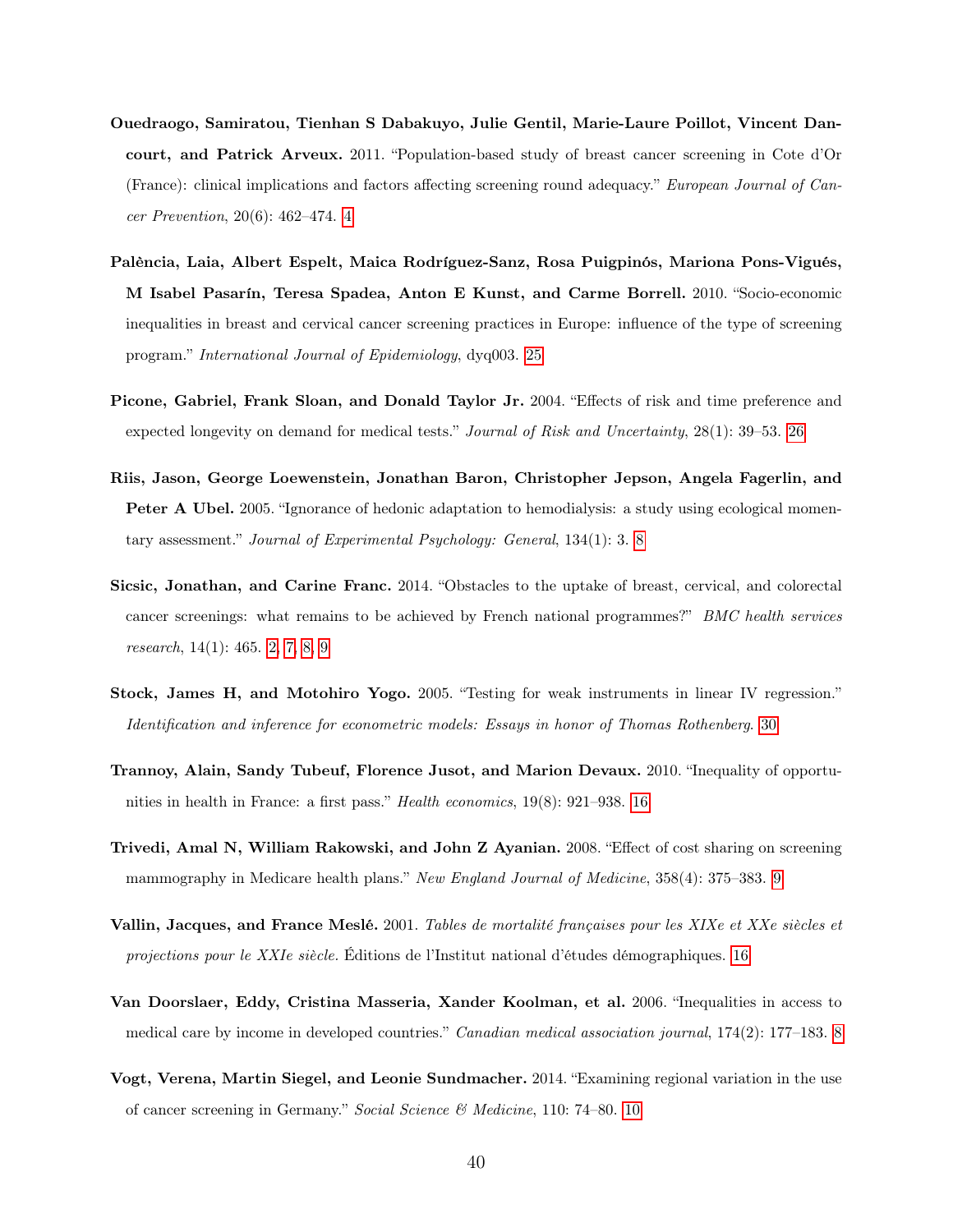<span id="page-40-0"></span>Wu, Stephen. 2003. "Sickness and preventive medical behavior." Journal of health economics, 22(4): 675– 689. [7](#page-6-0)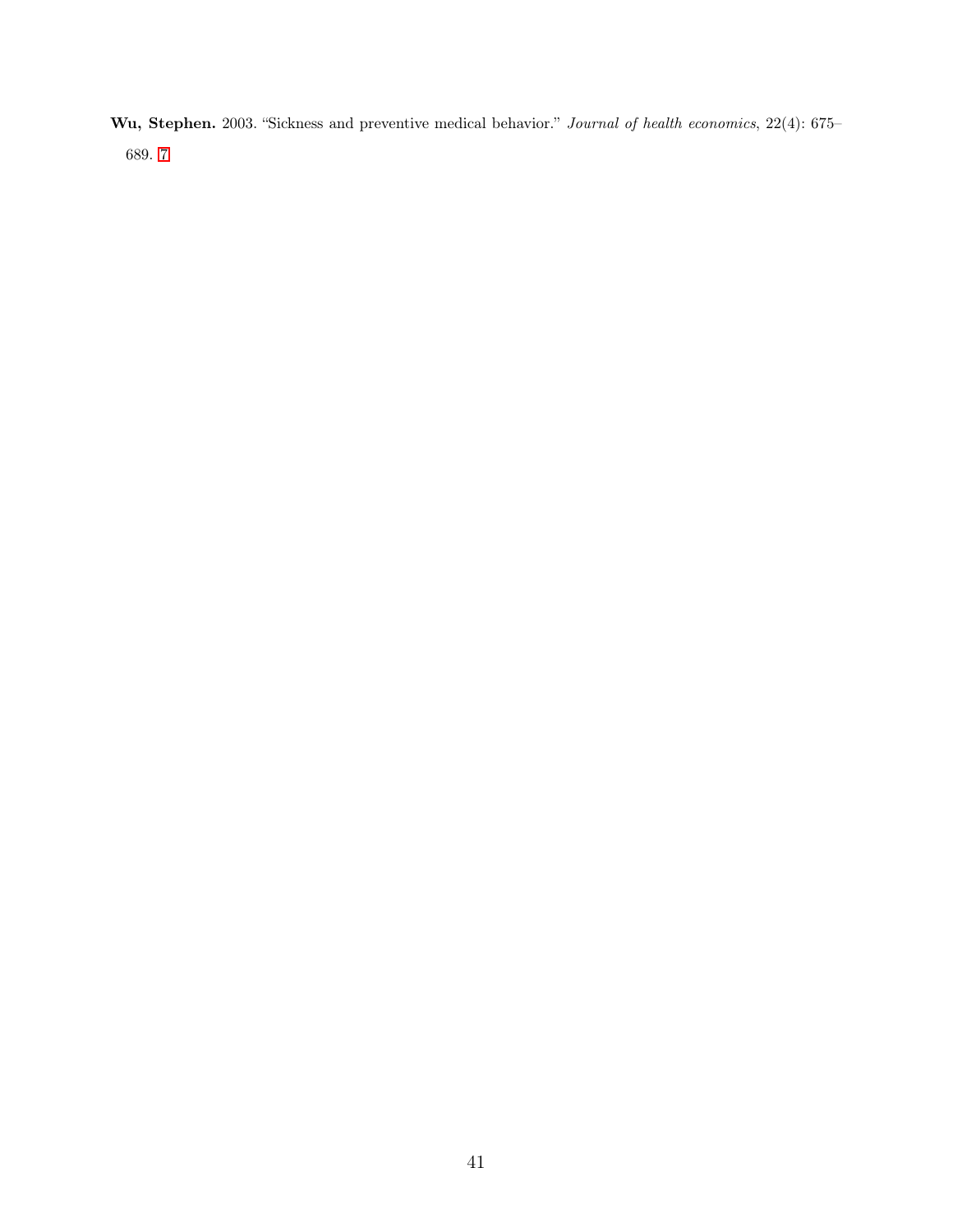<span id="page-41-1"></span>\*Appendices

# <span id="page-41-0"></span>Appendix A Medical density



Figure 3: Density distribution of radiologists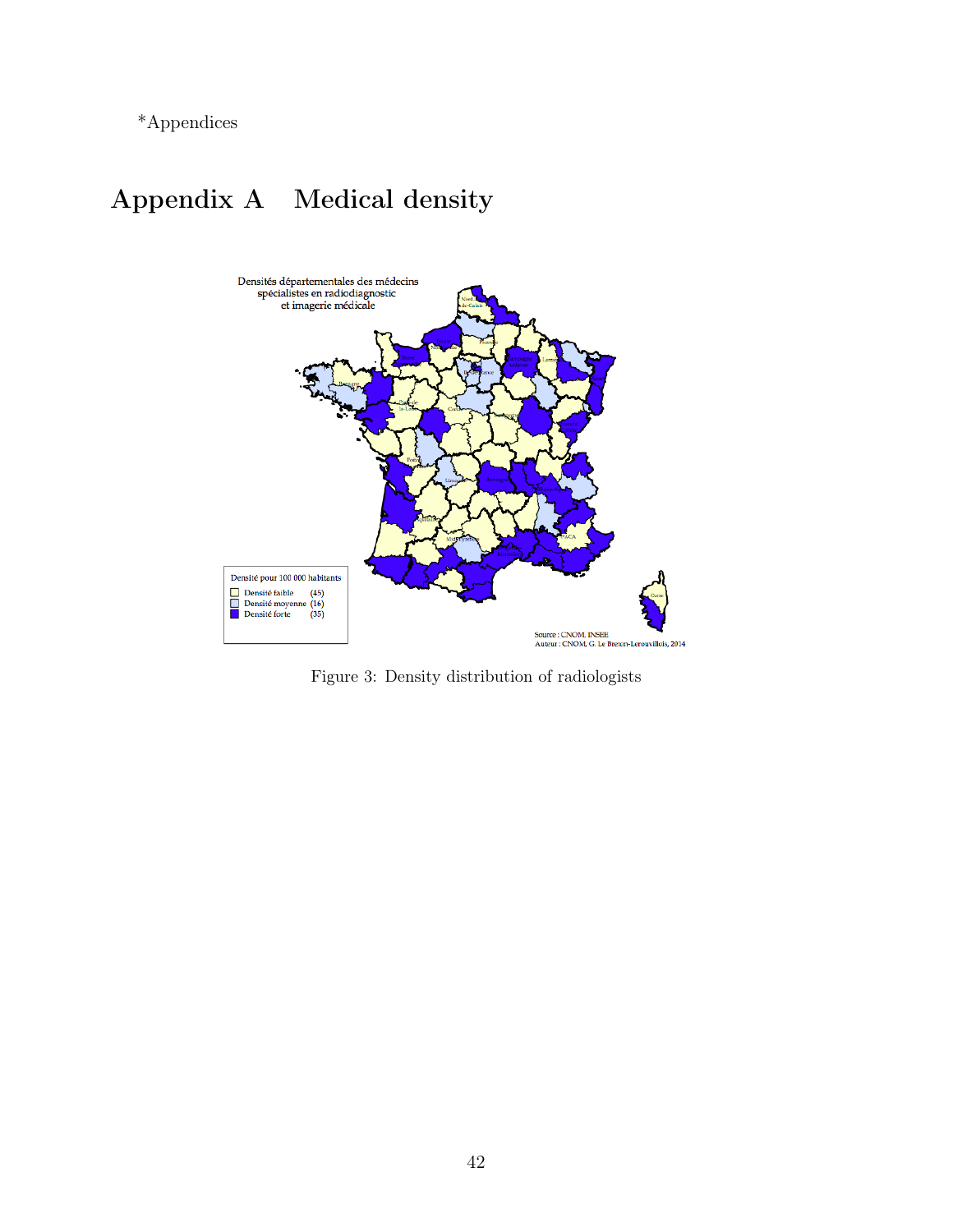# <span id="page-42-1"></span><span id="page-42-0"></span>Appendix B Area under roc curve



Figure 4: Area under roc curve for the probit model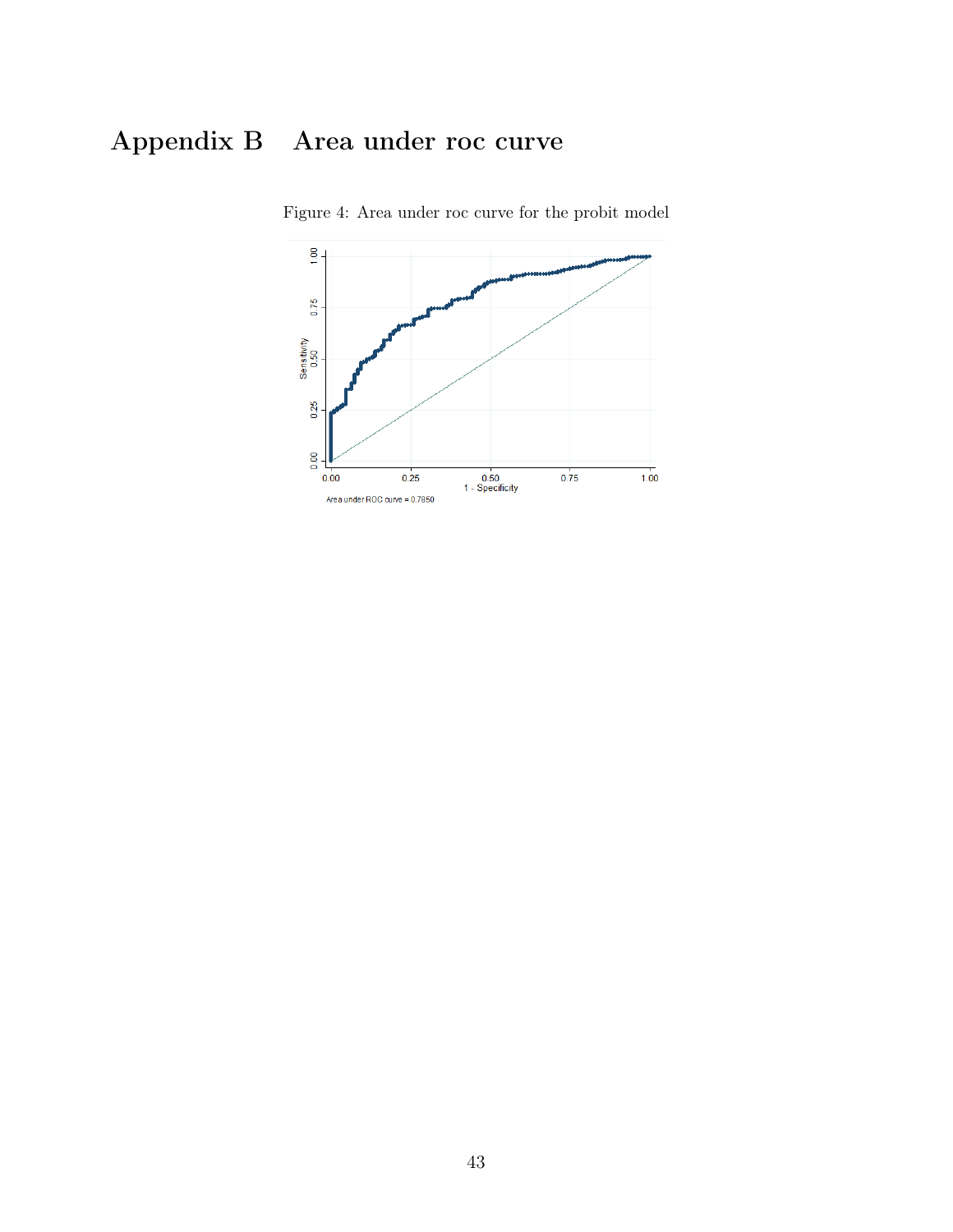# <span id="page-43-1"></span><span id="page-43-0"></span>Appendix C Robustness checks

#### Table VIII: Probit model estimated results

|                                             |                 |       |             | Screening regularity        |              |                          |
|---------------------------------------------|-----------------|-------|-------------|-----------------------------|--------------|--------------------------|
|                                             | $w$ /o Parisian |       |             | $w$ /o women aged 72-74 vo. |              | $w$ /o women with cancer |
|                                             | Coeff.          | S.E.  | Coeff.      | S.E.                        | Coeff.       | S.E.                     |
| Organized screening                         | $0.337**$       | 0.160 | $0.375**$   | 0.157                       | $0.304*$     | 0.167                    |
| Mother's relative longevity (ref: alive)    |                 |       |             |                             |              |                          |
| Deceased of cancer                          | $0.541**$       | 0.249 | $0.465*$    | 0.25                        | $0.460*$     | 0.267                    |
| Other reason - High Longevity               | $-0.123$        | 0.246 | $-0.0259$   | 0.249                       | $-0.121$     | 0.253                    |
| Other reason - Low Longevity                | $-0.00134$      | 0.197 | $-0.0739$   | 0.203                       | $-0.15$      | 0.225                    |
| ΝC                                          | 0.0345          | 0.361 | 0.00384     | 0.358                       | 0.208        | 0.378                    |
| Occupation (ref: retired)                   |                 |       |             |                             |              |                          |
| Employed                                    | $-0.472$        | 0.305 | $-0.631**$  | 0.294                       | $-0.699**$   | 0.286                    |
| Unemployed                                  | $-0.561*$       | 0.334 | $-0.544*$   | 0.323                       | $-0.436$     | 0.376                    |
| House wife                                  | $-0.339$        | 0.270 | $-0.491*$   | 0.285                       | $-0.556**$   | 0.254                    |
| Disabled or other                           | $-0.747*$       | 0.436 | $-0.896**$  | 0.422                       | $-1.110***$  | 0.347                    |
| Age groups (ref: 50 to 54 years old)        |                 |       |             |                             |              |                          |
| 55-59 y.o.                                  | $-0.206$        | 0.197 | $-0.194$    | 0.189                       | $-0.136$     | 0.206                    |
| 60-64 y.o.                                  | 0.0211          | 0.268 | 0.0159      | 0.24                        | 0.22         | 0.271                    |
| 65-69 y.o.                                  | $-0.549$        | 0.402 | $-0.6$      | 0.384                       | $-0.595*$    | 0.359                    |
| 70-74 y.o.                                  | $-0.709*$       | 0.402 | $-0.103$    | 0.474                       | $-1.080***$  | 0.365                    |
| Had LAE                                     | $-0.680***$     | 0.237 | $-0.688***$ | 0.24                        | $-0.998***$  | 0.222                    |
| Education (ref: non or primary)             |                 |       |             |                             |              |                          |
| Secondary edu                               | 0.227           | 0.216 | $0.394**$   | 0.199                       | $0.378*$     | 0.216                    |
| A-level                                     | $-0.448*$       | 0.245 | $-0.246$    | 0.257                       | $-0.287$     | 0.266                    |
| Tertiary edu                                | 0.188           | 0.281 | 0.275       | 0.273                       | 0.193        | 0.299                    |
| Income (1st quintile)                       |                 |       |             |                             |              |                          |
| 2nd quintile                                | 0.256           | 0.274 | $0.478*$    | 0.277                       | $0.612**$    | 0.301                    |
| 3rd quintile                                | 0.441           | 0.324 | 0.504       | 0.318                       | $0.674**$    | 0.328                    |
| 4th quintile                                | $0.765**$       | 0.318 | $0.827***$  | 0.29                        | $1.021***$   | 0.3                      |
| 5th quintile                                | $0.647*$        | 0.354 | $0.741**$   | 0.327                       | $0.843***$   | 0.321                    |
| ΝA                                          | $0.532*$        | 0.313 | $0.622**$   | 0.298                       | $0.822**$    | 0.324                    |
| Self-employed                               | $-0.771**$      | 0.315 | $-0.865***$ | 0.29                        | $-0.781**$   | 0.345                    |
| Compl. Health insu 2006                     |                 |       |             |                             |              |                          |
| No suppl insu                               | 0.789           | 0.480 | $0.987**$   | 0.494                       | $1.575***$   | 0.463                    |
| CMU                                         | $-0.387$        | 0.401 | $-0.378$    | 0.399                       | $-0.312$     | 0.467                    |
| Self assessed health                        |                 |       |             |                             |              |                          |
| Good health                                 | $-0.0136$       | 0.186 | 0.0143      | 0.183                       | 0.112        | 0.208                    |
| NA                                          | $-0.164$        | 0.283 | $-0.132$    | 0.278                       | $-0.332$     | 0.279                    |
| Chronic illness                             |                 |       |             |                             |              |                          |
| Other than cancer                           | $-0.237$        | 0.226 | $-0.0463$   | 0.26                        | $-0.0389$    | 0.247                    |
| Cancer                                      | $-0.13$         | 0.249 | $-0.297$    | 0.235                       |              |                          |
| Nb of visits to gyneco (ref: $0$ visit)     |                 |       |             |                             |              |                          |
| 1 visit                                     | 0.358           | 0.227 | 0.371       | 0.232                       | $0.422*$     | 0.256                    |
| 2 to 9 visits                               | $0.671***$      | 0.161 | $0.764***$  | 0.176                       | $0.846***$   | 0.198                    |
| Nb of visits to GP (ref: $0$ to $8$ visits) |                 |       |             |                             |              |                          |
| 9 to 14 visits                              | 0.285           | 0.177 | $0.313*$    | 0.175                       | $0.327*$     | 0.186                    |
| $15$ to $65$ visits                         | 0.0244          | 0.193 | 0.116       | 0.194                       | 0.028        | 0.226                    |
| Nb of visits to SP (ref: 0 to 4 visits)     |                 |       |             |                             |              |                          |
| 5 to 9 visits                               | $0.352**$       | 0.159 | 0.258       | 0.168                       | $0.454**$    | 0.192                    |
| $10$ to $55$ visits                         | $0.543**$       | 0.228 | $0.484**$   | 0.217                       | $0.612**$    | 0.253                    |
| Radiologist density                         | $-0.00878$      | 0.023 | $-0.0204$   | 0.013                       | $-0.0191$    | 0.0125                   |
| Share of sector 2 radiologist               | $-0.00845*$     | 0.005 | $-0.0109**$ | 0.00457                     | $-0.0128***$ | 0.00463                  |
| Constant                                    | 0.298           | 0.478 | 0.296       | 0.396                       | 0.182        | 0.424                    |
|                                             |                 |       |             |                             |              |                          |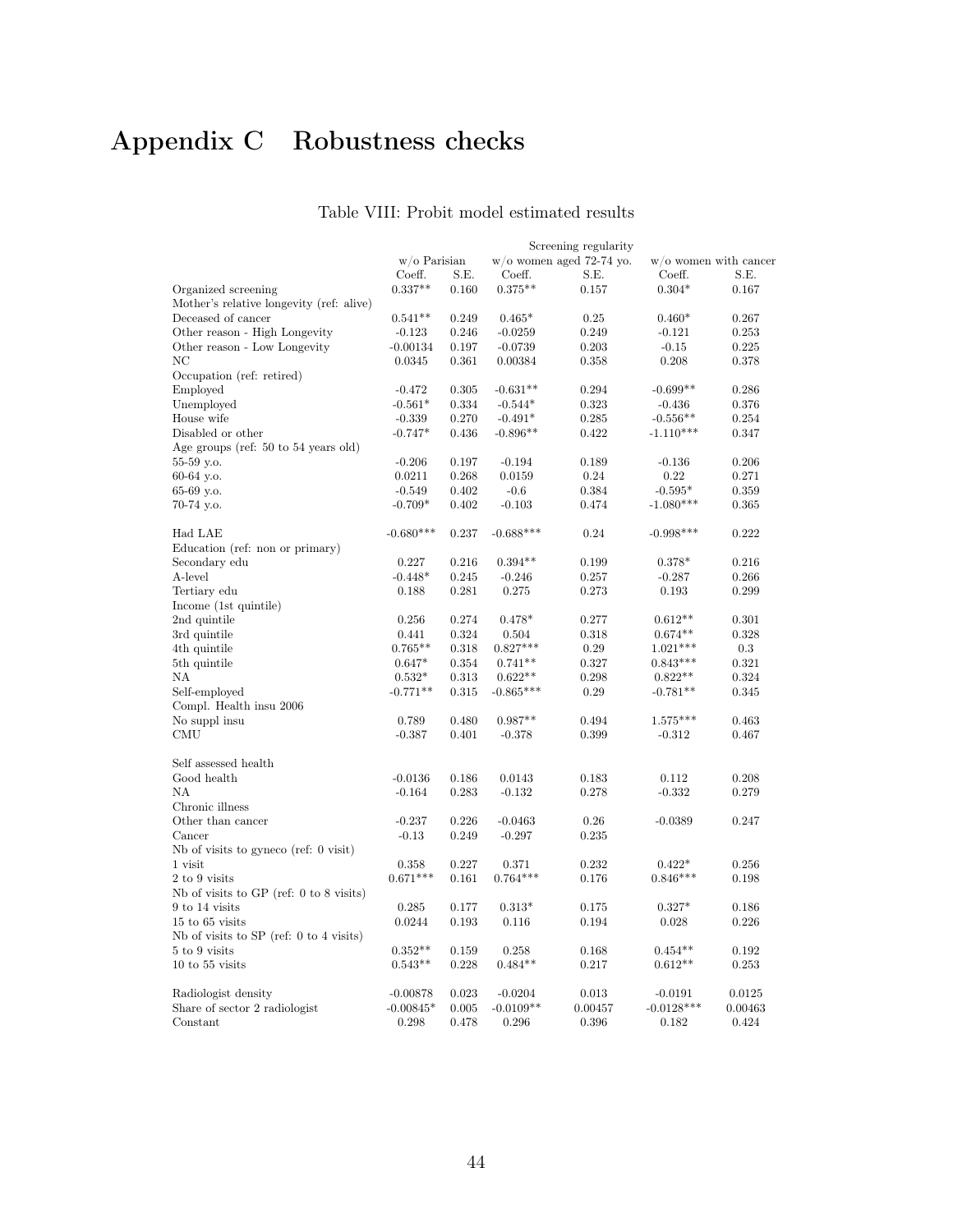# <span id="page-44-1"></span><span id="page-44-0"></span>Appendix D Multinomial model

#### Table IX: Determinants of screening trajectories

| Baseline: faithful and regular            | Irregular screening |            |                                       | Switching and regular |
|-------------------------------------------|---------------------|------------|---------------------------------------|-----------------------|
|                                           | Coeff.              | S.E.       | Coeff.                                | S.E.                  |
| Organized screening                       | $-1.032***$         | $-0.259$   | $-2.547***$                           | $-0.461$              |
| Mother's relative longevity (ref: alive)  |                     |            |                                       |                       |
| Deceased of cancer                        | $-0.835*$           | $-0.429$   | $-0.648$                              | $-0.709$              |
| Deceased of other reason - High Longevity | 0.378               | $-0.433$   | $-0.0172$                             | $-0.607$              |
| Deceased of other reason - Low Longevity  | 0.181               | $-0.348$   | 0.146                                 | $-0.62$               |
| NC                                        | 0.0923              | $-0.721$   | 0.0872                                | $-0.925$              |
| Self-employed                             | $1.406**$           | $-0.557$   | $-0.0646$                             | $-0.925$              |
| Occupation (ref: retired)                 |                     |            |                                       |                       |
| Employed                                  | $1.107**$           | $-0.514$   | 0.141                                 | $-0.525$              |
| Unemployed                                | $1.048*$            | $-0.603$   | 0.546                                 | $-0.65$               |
| House wife                                | 0.675               | $-0.428$   | $-0.847$                              | $-0.573$              |
| Disabled or other                         | $1.413*$            | $-0.722$   | $\textbf{ -13.38}^{\ast\ast\ast\ast}$ | $-0.682$              |
| Age groups (ref: $50$ to $54$ y.o.)       | 0.346               | $-0.335$   | 0.0986                                | $-0.598$              |
| 55-59 y.o.                                | 0.346               | $-0.335$   | 0.0986                                | $-0.598$              |
| 60-64 y.o.                                | 0.122               | $-0.423$   | $0.975*$                              | $-0.537$              |
| 65-69 y.o.                                | 0.917               | $-0.705$   | 0.212                                 | $-0.867$              |
| 70-74 y.o.                                | $1.516**$           | $-0.668$   | $2.105***$                            | $-0.603$              |
| Had LAE                                   | $1.453***$          | $-0.401$   | $1.544**$                             | $-0.61$               |
| Education (ref: none or primary)          |                     |            |                                       |                       |
| Secondary edu                             | $-0.545$            | $-0.386$   | $-0.381$                              | $-0.366$              |
| A-level                                   | 0.558               | $-0.45$    | $-0.149$                              | $-0.586$              |
| Tertiray edu                              | $-0.589$            | $-0.478$   | $-0.538$                              | $-0.525$              |
| Income (ref: 1st quintile)                |                     |            |                                       |                       |
| 2nd quintile                              | $-0.693$            | $-0.463$   | $-1.16$                               | $-0.89$               |
| 3rd quintile                              | $-1.026*$           | $-0.588$   | $-1.149$                              | $-0.884$              |
| 4th quintile                              | $-1.308**$          | $-0.519$   | 0.19                                  | $-0.666$              |
| 5th quintile                              | $-1.100*$           | $-0.585$   | 0.336                                 | $-0.792$              |
| Nc                                        | $-1.097*$           | $-0.622$   | $-0.39$                               | $-0.883$              |
| Compl. Health insu 2006                   |                     |            |                                       |                       |
| No suppl insu                             | $-1.775*$           | $-0.966$   | $-0.211$                              | $-0.816$              |
| CMU                                       | 0.456               | $-0.67$    | $-13.44***$                           | $-0.791$              |
| Chronic illness                           |                     |            |                                       |                       |
| Other than cancer                         | $-0.006$            | $-0.345$   | 0.149                                 | $-0.47$               |
| Cancer                                    | 0.285               | $-0.51$    | $-0.0595$                             | $-0.878$              |
| SAH                                       |                     |            |                                       |                       |
| Good health                               | 0.163               | $-0.439$   | $-0.297$                              | $-0.509$              |
| NΑ                                        | 0.157               | $-0.461$   | $-0.905$                              | $-0.726$              |
| Nb of visits to gyneco (ref: 0 visit)     |                     |            |                                       |                       |
| 1 visit                                   | $-0.722*$           | $-0.392$   | $-0.23$                               | $-0.502$              |
| 2 to 9 visits                             | $-1.257***$         | $-0.308$   | 0.334                                 | $-0.382$              |
| Nb of visits to $GP$ (ref: 0 to 8 visits) |                     |            |                                       |                       |
| 9 to 14 visits                            | $-0.698**$          | $-0.335$   | $-0.811*$                             | $-0.437$              |
| 15 to 65 visits                           | $-0.35$             | $-0.313$   | $-0.785*$                             | $-0.465$              |
| Nb of visits to SP (ref:0 to 4 visits)    |                     |            |                                       |                       |
| 5 to 9 visits                             | $-0.421$            | $-0.3$     | 0.11                                  | $-0.51$               |
| $10$ to $55$ visits                       | $-0.764*$           | $-0.408$   | 0.328                                 | $-0.587$              |
| Radiologist density                       | $0.0483**$          | $-0.0244$  | 0.0367                                | $-0.0279$             |
| Share of sector 2 radiologist             | 0.0138              | $-0.00866$ | $-0.0245*$                            | $-0.0143$             |